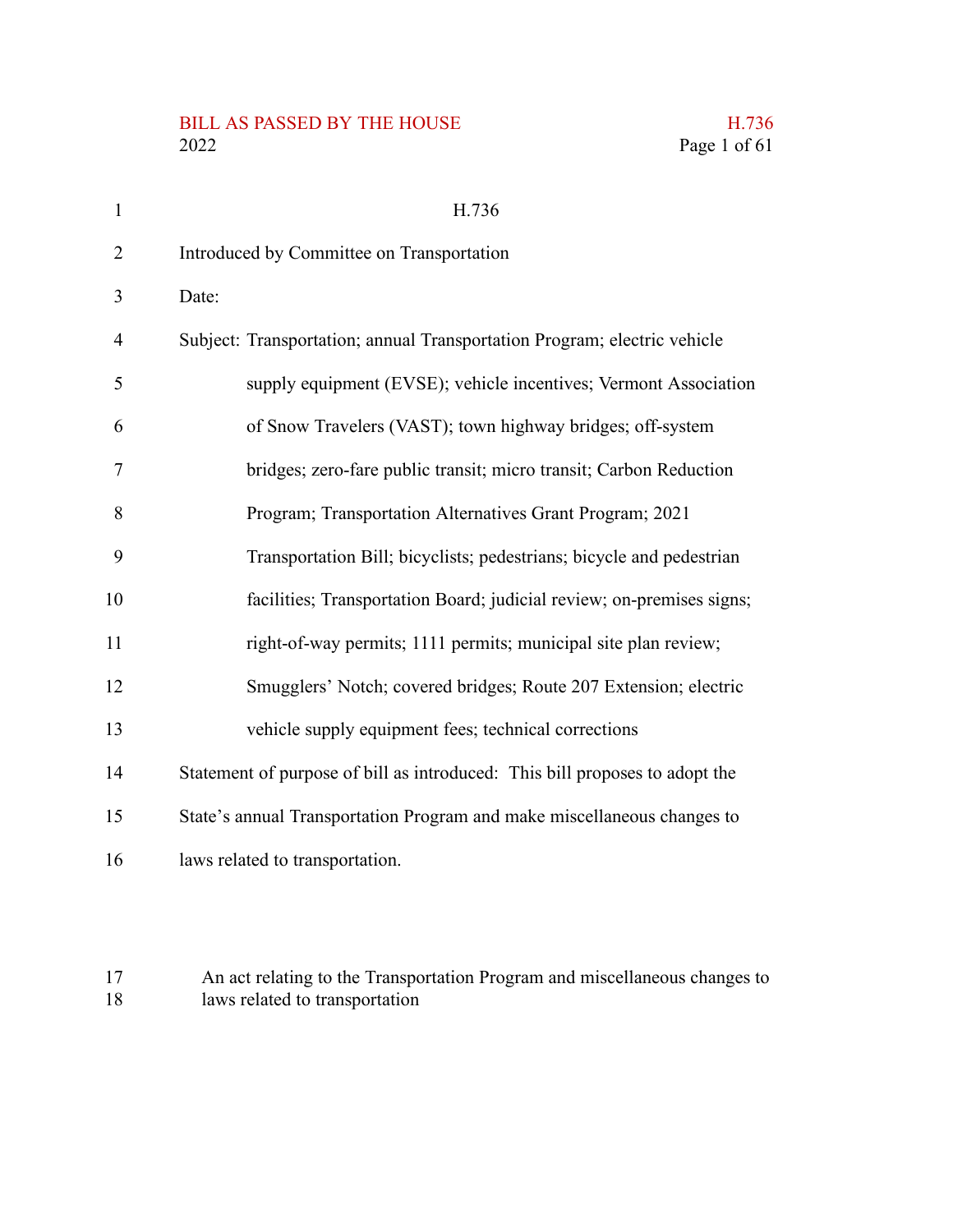# BILL AS PASSED BY THE HOUSE H.736<br>2022 Page 2 of 61

| 1              | It is hereby enacted by the General Assembly of the State of Vermont:            |
|----------------|----------------------------------------------------------------------------------|
| $\overline{2}$ | *** Transportation Program Adopted as Amended; Definitions ***                   |
| 3              | Sec. 1. TRANSPORTATION PROGRAM ADOPTED; DEFINITIONS                              |
| 4              | (a) The Agency of Transportation's Proposed Fiscal Year 2023                     |
| 5              | Transportation Program appended to the Agency of Transportation's proposed       |
| 6              | fiscal year 2023 budget, as amended by this act, is adopted to the extent        |
| 7              | federal, State, and local funds are available.                                   |
| 8              | (b) As used in this act, unless otherwise indicated:                             |
| 9              | (1) "Agency" means the Agency of Transportation.                                 |
| 10             | (2) "Candidate project" means a project approved by the General                  |
| 11             | Assembly that is not anticipated to have significant expenditures for            |
| 12             | preliminary engineering or right-of-way expenditures, or both, during the        |
| 13             | budget year and funding for construction is not anticipated within a predictable |
| 14             | time frame.                                                                      |
| 15             | (3) "Development and evaluation (D&E) project" means a project                   |
| 16             | approved by the General Assembly that is anticipated to have preliminary         |
| 17             | engineering expenditures or right-of-way expenditures, or both, during the       |
| 18             | budget year and that the Agency is committed to delivering to construction on    |
| 19             | a timeline driven by priority and available funding.                             |
| 20             | (4) "Electric vehicle supply equipment (EVSE)" has the same meaning              |
| 21             | as in 30 V.S.A. § 201.                                                           |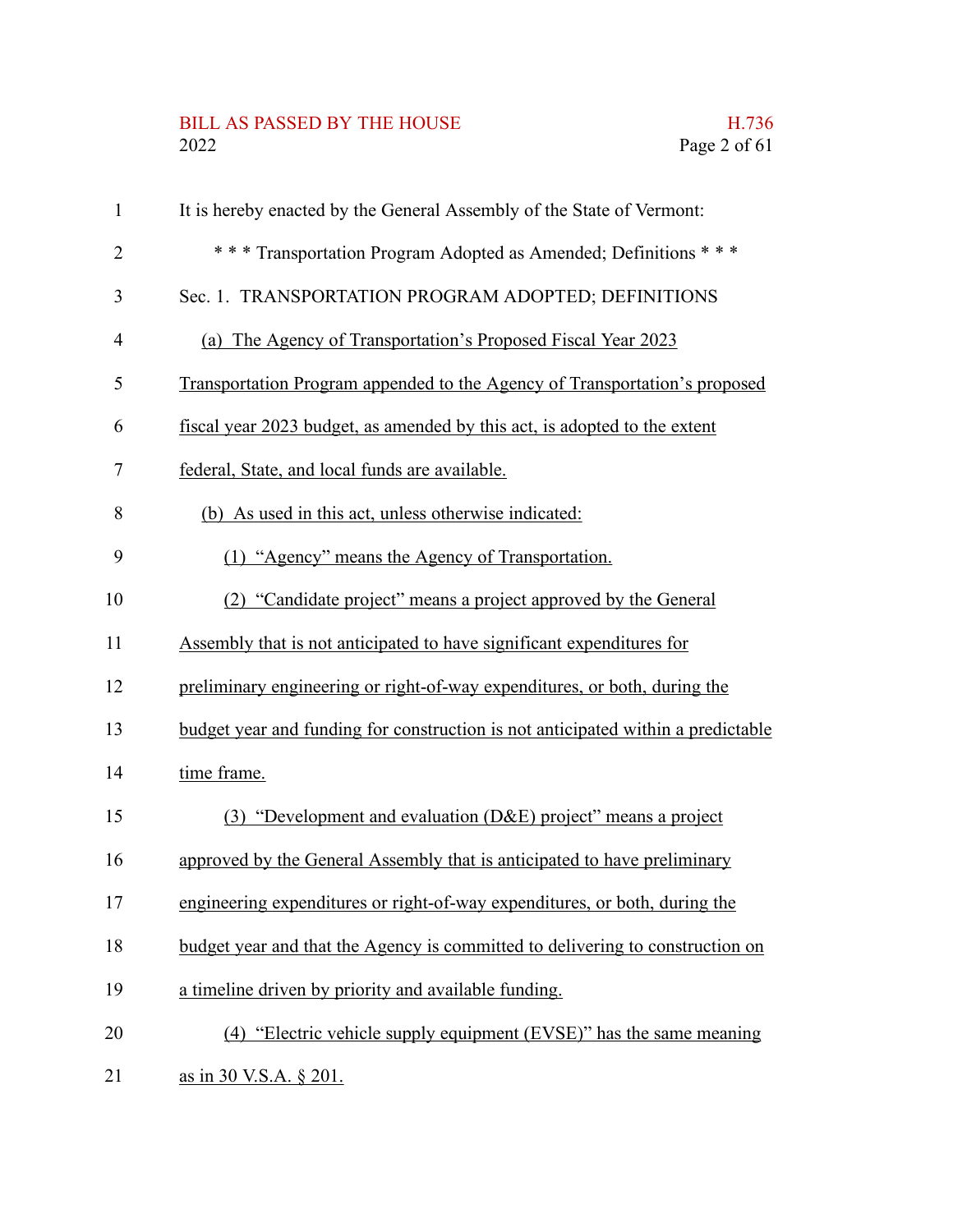# BILL AS PASSED BY THE HOUSE H.736<br>2022 Page 3 of 61

| $\mathbf{1}$ | (5) "Front-of-book project" means a project approved by the General            |
|--------------|--------------------------------------------------------------------------------|
| 2            | Assembly that is anticipated to have construction expenditures during the      |
| 3            | budget year or the following three years, or both, with expected expenditures  |
| 4            | shown over four years.                                                         |
| 5            | (6) "Level 1 charger" or "level 1 EVSE" means EVSE that plugs                  |
| 6            | directly into a standard 120-volt AC outlet and supplies an average output of  |
| 7            | 1.3 to 2.4 kilowatts.                                                          |
| 8            | (7) "Level 2 charger" or "level 2 EVSE" means galvanically connected           |
| 9            | EVSE with a single-phase input voltage range from 208 to 240 volts AC and a    |
| 10           | maximum output current less than or equal to 80 amperes AC.                    |
| 11           | (8) "Level 3 charger," "level 3 EVSE," or "direct-current fast charger         |
| 12           | (DCFC)," means EVSE that uses dedicated direct current (DC) to provide         |
| 13           | energy to a plug-in electric vehicle.                                          |
| 14           | (9) "Secretary" means the Secretary of Transportation.                         |
| 15           | (10) "TIB funds" means monies deposited in the Transportation                  |
| 16           | Infrastructure Bond Fund in accordance with 19 V.S.A. § 11f.                   |
| 17           | (11) The table heading "As Proposed" means the Proposed                        |
| 18           | Transportation Program referenced in subsection (a) of this section; the table |
| 19           | heading "As Amended" means the amendments as made by this act; the table       |
| 20           | heading "Change" means the difference obtained by subtracting the "As          |
| 21           | Proposed" figure from the "As Amended" figure; and the terms "change" or       |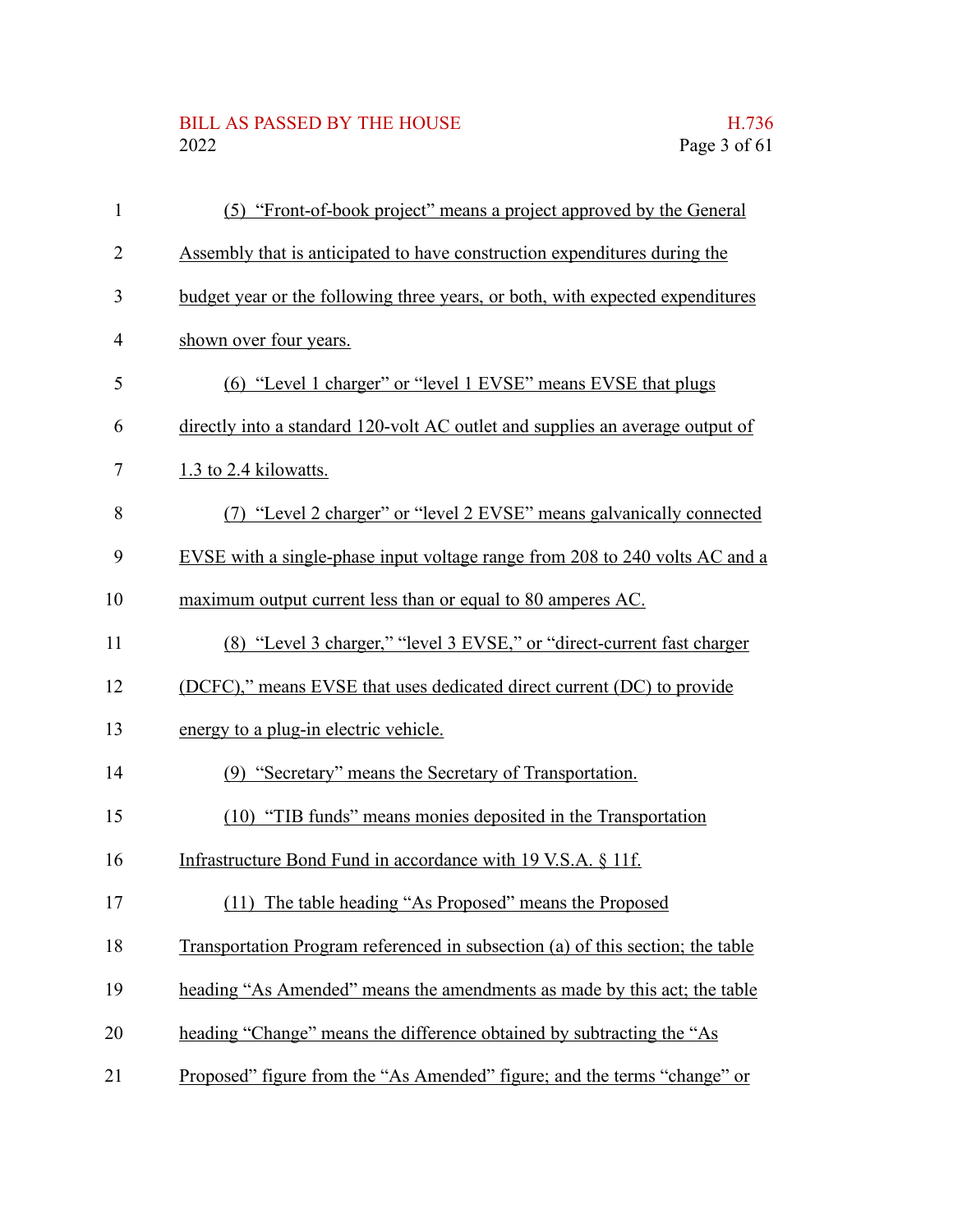# BILL AS PASSED BY THE HOUSE H.736<br>2022 Page 4 of 61

| $\mathbf{1}$ | "changes" in the text refer to the project- and program-specific amendments, |
|--------------|------------------------------------------------------------------------------|
| 2            | the aggregate sum of which equals the net "Change" in the applicable table   |
| 3            | heading.                                                                     |
| 4            | *** Electric Vehicle Supply Equipment (EVSE) Infrastructure ***              |
| 5            | *** Investments in EVSE ***                                                  |
| 6            | INVESTMENTS IN ELECTDIC VEHICLE SUDDLY FOUDMENT                              |
| 7            | <b>INFRASTRUCTURE</b>                                                        |
| 8            | (a) De initions. As used in this section:                                    |
| 9            | (1) "Are, median income" means the county or Metropolitan Statistical        |
| 10           | Area median income published by the federal Department of Housing and        |
| 11           | <b>Urban Development.</b>                                                    |
| 12           | (2) "Multiunit affordable housing" means a multiunit dwelling where:         |
| 13           | (A) at least 50 percent of the units are or will be occupied by              |
| 14           | households whose income does not exceed 100 percent of the greater of the    |
| 15           | State or area median income; or                                              |
| 16           | (B) all units are affordable to households ex ning between 60 and            |
| 17           | 120 percent of area median income.                                           |
| 18           | (3) "Multiunit dwelling" means a housing project, such a cooperatives,       |
| 19           | condominiums, dwellings, or mobile home parks, with three or more units      |
| 20           | constructed or maintained on a tract or tracts of land.                      |
| 21           | workplace incans a place where an individual works.                          |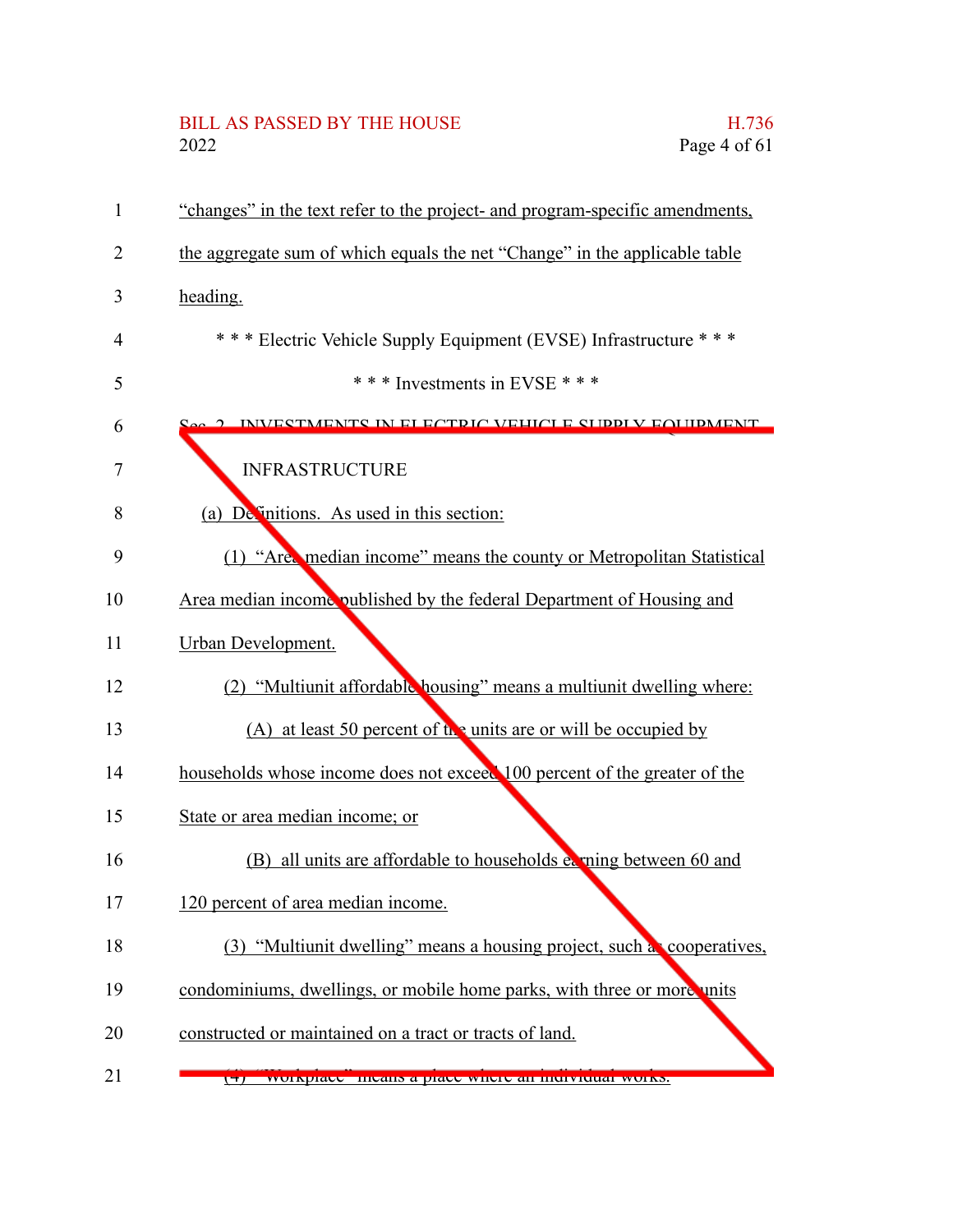| 1  | (b) State highway network The Agency of Transportation is outhorized to                                        |
|----|----------------------------------------------------------------------------------------------------------------|
| 2  | spend up to $$6,250,000.00$ as appropriated in the fiscal year 2023 budget to                                  |
| 3  | install Nevel 3 EVSE along the State highway network consistent with the goals                                 |
| 4  | established in 2021 Acts and Resolves No. 55, Sec. 30, as amended by Sec. 3                                    |
| 5  | of this act. This authorization shall be used by the Agency to purchase and                                    |
| 6  | install level 3 EVSN or to provide grants for persons to purchase and install                                  |
| 7  | level 3 EVSE, or both.                                                                                         |
| 8  | (c) Housing, employers, and public venues and attractions.                                                     |
| 9  | (1) The Agency of Complete and Community Development is                                                        |
| 10 | <u>authorized to spend up to <math>\$10,000</math>, <math>00.00</math> in total and as appropriated in the</u> |
| 11 | fiscal year 2023 budget to establish and administer one or more grant                                          |
| 12 | programs, which may build upon the existing EVSE Grant Program, to support                                     |
| 13 | the continued buildout of level 1 and 2 EVSE at multiunit dwellings, including                                 |
| 14 | multiunit affordable housing, and workplaces and level 1, 2, and 3 EVSE at                                     |
| 15 | public venues and attractions, such as parks, downtown, museums, and ski                                       |
| 16 | mountains.                                                                                                     |
| 17 | (2)<br>The Agency of Commerce and Community Development shall                                                  |
| 18 | allocate the \$10,000,000.00, inclusive of administrative costs allowed under                                  |
| 19 | subsection $(g)$ of this section, as follows:                                                                  |
| 20 | (A) not less than 30 percent of the \$10,000,000.00, inclusive of                                              |
| 21 | aummistrative costs anowed under subsection (g) or this section, for grants for                                |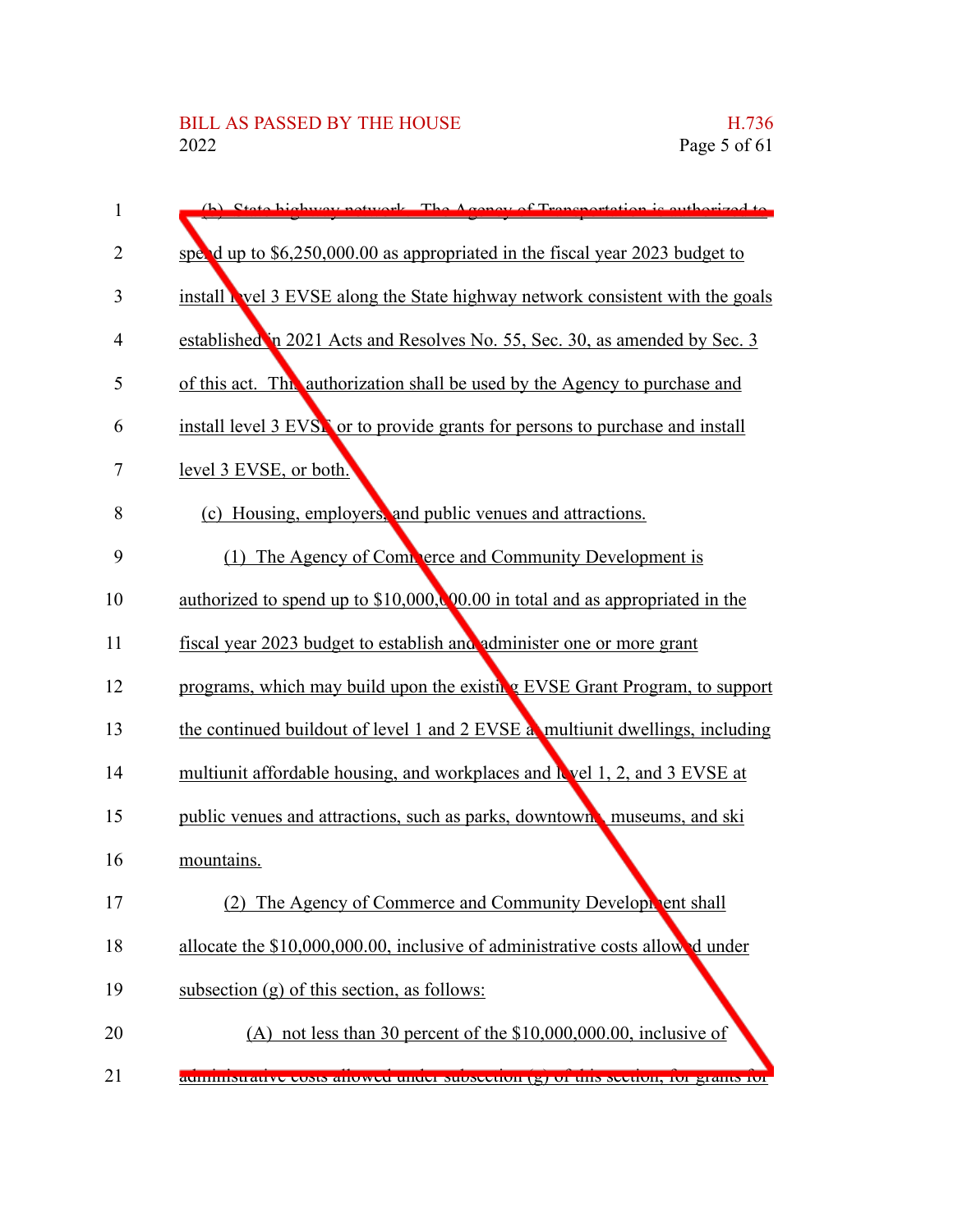| 1  | lovel 1 and 2 FVSF at multiunit dwellings, including multiunit effectable           |
|----|-------------------------------------------------------------------------------------|
| 2  | hou ing;                                                                            |
| 3  | $(B)$ not less than 20 percent of the \$10,000,000.00, inclusive of                 |
| 4  | administrative costs allowed under subsection $(g)$ of this section, for grants for |
| 5  | <u>level 1 and 2 EVSE at private workplaces;</u>                                    |
| 6  | $(C)$ not less than 10 percent of the \$10,000,000.00, inclusive of                 |
| 7  | administrative costs allowed under subsection $(g)$ of this section, for grants for |
| 8  | level 1, 2, and 3 EVSE at poblic venues and attractions, such as parks,             |
| 9  | downtowns, museums, and skill nountains;                                            |
| 10 | (D) not less than 10 percent of the \$10,000,000.00, combined and                   |
| 11 | inclusive of administrative costs allowed under subsection (g) of this section,     |
| 12 | for the purchase of or grants for level 1 and 2 EVSE at State workplaces and        |
| 13 | grants for level 1, 2, and 3 EVSE at public vent es and attractions, such as        |
| 14 | parks, downtowns, museums, and ski mountains the are available to any               |
| 15 | member or the public; and                                                           |
| 16 | the balance, up to 30 percent of the $$10,000,000,000$ , inclusive of<br>(E)        |
| 17 | administrative costs allowed under subsection $(g)$ of this section for the         |
| 18 | purchase of or grants for EVSE at any eligible location permitted under             |
| 19 | subdivision (1) of this subsection.                                                 |
| 20 | (3) Notwithstanding subdivision (2) of this subsection, if the Agency               |
| 21 | CONNICCIO QUINIQUINTY DOVOCINICIA IL CONSUMINIONI VIUL DI COPI                      |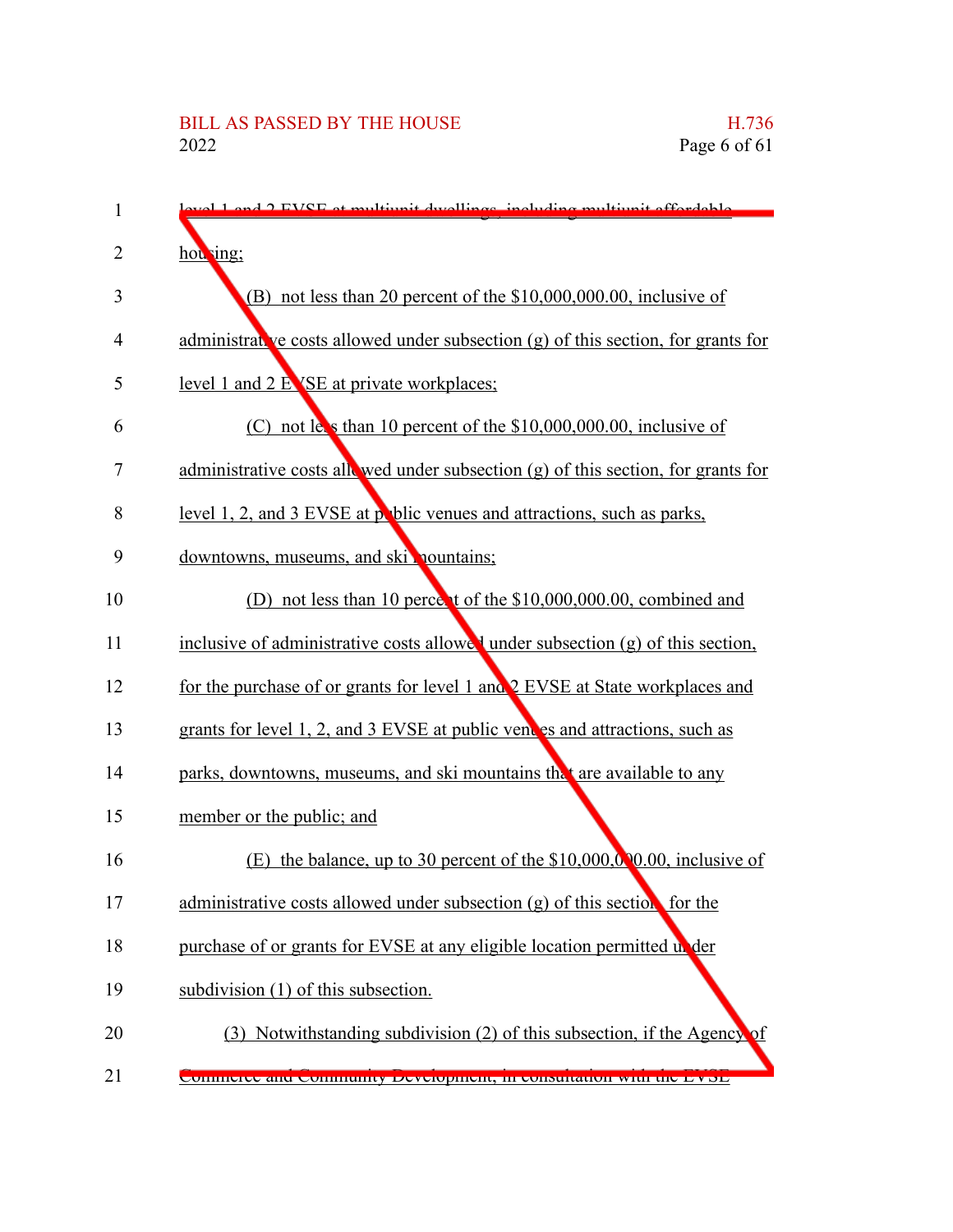| $\mathbf{1}$ | programmatio funding ramaing<br>ronov Warkaroun datarmines that                          |
|--------------|------------------------------------------------------------------------------------------|
| 2            | aval able following the first round of grant awards made pursuant to the                 |
| 3            | allocations in subdivision $(2)$ of this subsection, then the balance of the             |
| 4            | \$10,000,000,00 shall be used for the purchase of or grants for EVSE at any              |
| 5            | eligible location permitted under subdivision (1) of this subsection.                    |
| 6            | (d) State parks and fishing access areas. The Agency of Natural Resources                |
| 7            | is authorized to spend $\mathbf{u}$ to \$3,000,000.00 as appropriated in the fiscal year |
| 8            | 2023 budget to install level and 2 EVSE at State parks and fishing access                |
| 9            | areas managed by the State. This authorization shall be used by the Agency of            |
| 10           | Natural Resources to purchase and <b>postall level 1 and 2 EVSE</b> or to provide        |
| 11           | grants for persons to purchase and install level 1 and 2 EVSE, or both.                  |
| 12           | (e) Purpose.                                                                             |
| 13           | (1) The purpose of the expenditures authorized in subsections (b) and                    |
| 14           | (d) of this section is to respond to negative economic impacts to the tourism,           |
| 15           | travel, and hospitality industries caused by the COVID-19 public health                  |
| 16           | emergency.                                                                               |
| 17           | The purpose of the expenditures authorized in subsection (c) of this                     |
| 18           | section is to respond to negative economic impacts to the tourism, t avel, and           |
| 19           | hospitality industries caused by the COVID-19 public health emergency or to              |
| 20           | provide assistance to low- and moderate-income households that were                      |
| 21           | <b>Impacted by the COVID-17 public health emergency, or both.</b>                        |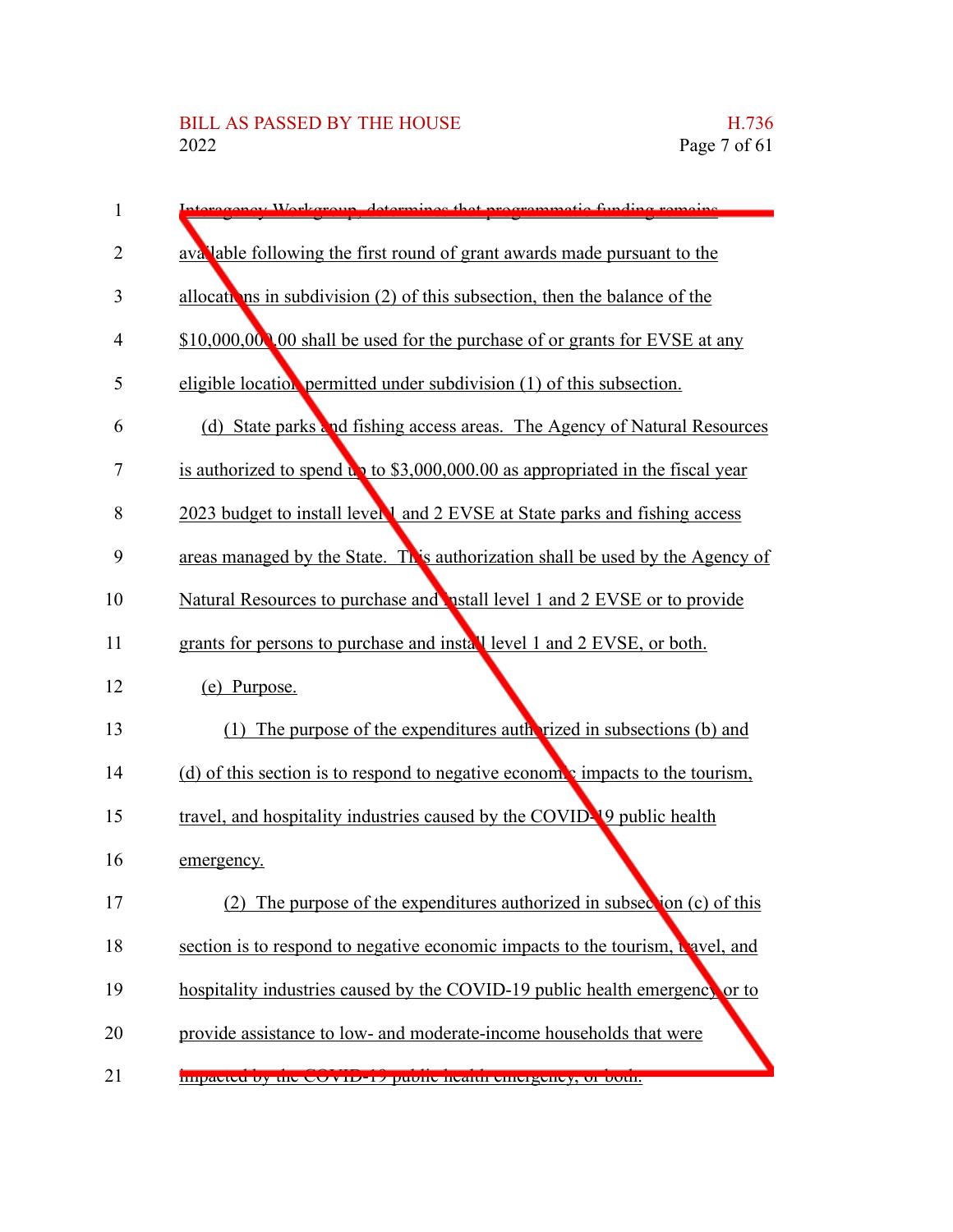| $\mathbf{1}$   | (f) Eligibility oritoria. Notwithstanding 2020, Acts and Resolves No. 120.          |
|----------------|-------------------------------------------------------------------------------------|
| $\overline{2}$ | Sec. 25; 2021 Acts and Resolves No. 55, Sec. 29; and any prior iterations of        |
| 3              | funding criteria used to distribute State EVSE grant awards through programs        |
| 4              | involving the EVSE Interagency Workgroup, the Agencies of Transportation,           |
| 5              | of Commerce at I Community Development, and of Natural Resources may                |
| 6              | modify eligibility chieria for and programmatic implementation of any               |
| 7              | existing State EVSE grant programs to ensure that available federal monies are      |
| 8              | best utilized to build a network of EVSE throughout Vermont so as to support        |
| 9              | the widespread adoption of plug-in electric vehicles, as defined in 23 V.S.A.       |
| 10             | $\S$ 4(85), amongst Vermonters, including those of low and moderate income,         |
| 11             | and provide increased access to a reliable network of EVSE to better serve and      |
| 12             | support the travel, tourism, and hospitality inclustries.                           |
| 13             | (g) Administration expenses. Unless prohibited by federal or State law, the         |
| 14             | Agencies of Transportation, of Commerce and Commenty Development, and               |
| 15             | of Natural Resources may use up to 15 percent of the total amount that is           |
| 16             | distributed in grant awards under subsections $(b)$ $-(d)$ for costs ssociated with |
| 17             | administering and promoting any State-run electric vehicle supply quipment          |
| 18             | grant programs, including translation and interpretation service, community         |
| 19             | outreach, and education.                                                            |
| 20             | tu) Carryrorwaru, ucproyment in nsear year 2025.                                    |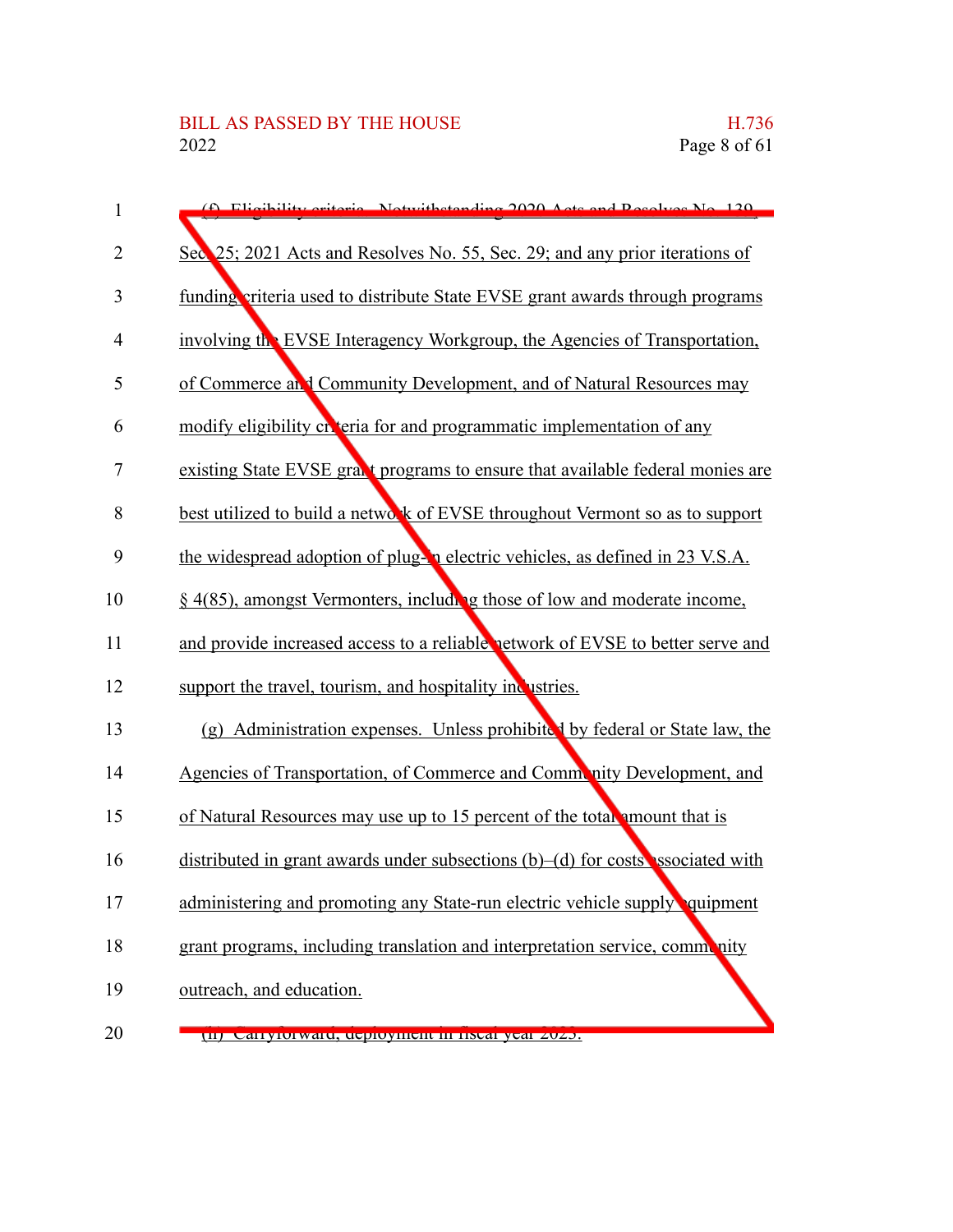| 1  | (1) Notwithstanding any other provision<br>of law and cubigot to the           |
|----|--------------------------------------------------------------------------------|
|    |                                                                                |
| 2  | approval of the Secretary of Administration, appropriations to support the     |
| 3  | authorizations under this section remaining unexpended on June 30, 2023 shall  |
| 4  | be carried forward and designated for the same expenditures in the subsequent  |
| 5  | fiscal year.                                                                   |
| 6  | (2) Every reasonable effort shall be made to obligate and deploy the           |
| 7  | monies authorized for expenditure under this section in fiscal year 2023 in    |
| 8  | order to achieve a pace of EVSE deployment necessary to meet the emissions     |
| 9  | reduction requirements of 10 V.S.A. $\S 57$ (a) and the recommendations of the |
| 10 | Climate Action Plan (CAP) issued under 10 V.A. $\S$ 592.                       |
| 11 | Outreach and marketing. The Agencies of Transportation, Commerce<br>(i)        |
| 12 | and Community Development, and Natural Resources shall ensure that there is    |
| 13 | sufficient outreach and marketing, including the use of translation and        |
| 14 | interpretation services, of the EVSE grant programs so that Vermonters who     |
| 15 | can secure financial assistance under one of the EVSE grant programs can       |
| 16 | casify icam about and now to apply for an Evol grant.                          |
|    |                                                                                |

*Sec. 2. INVESTMENTS IN ELECTRIC VEHICLE SUPPLY EQUIPMENT*

*INFRASTRUCTURE*

*(a) State highway network. The Agency of Transportation is authorized to spend up to \$6,250,000.00 as appropriated in the fiscal year 2023 budget to install level 3 EVSE along the State highway network consistent with the goals*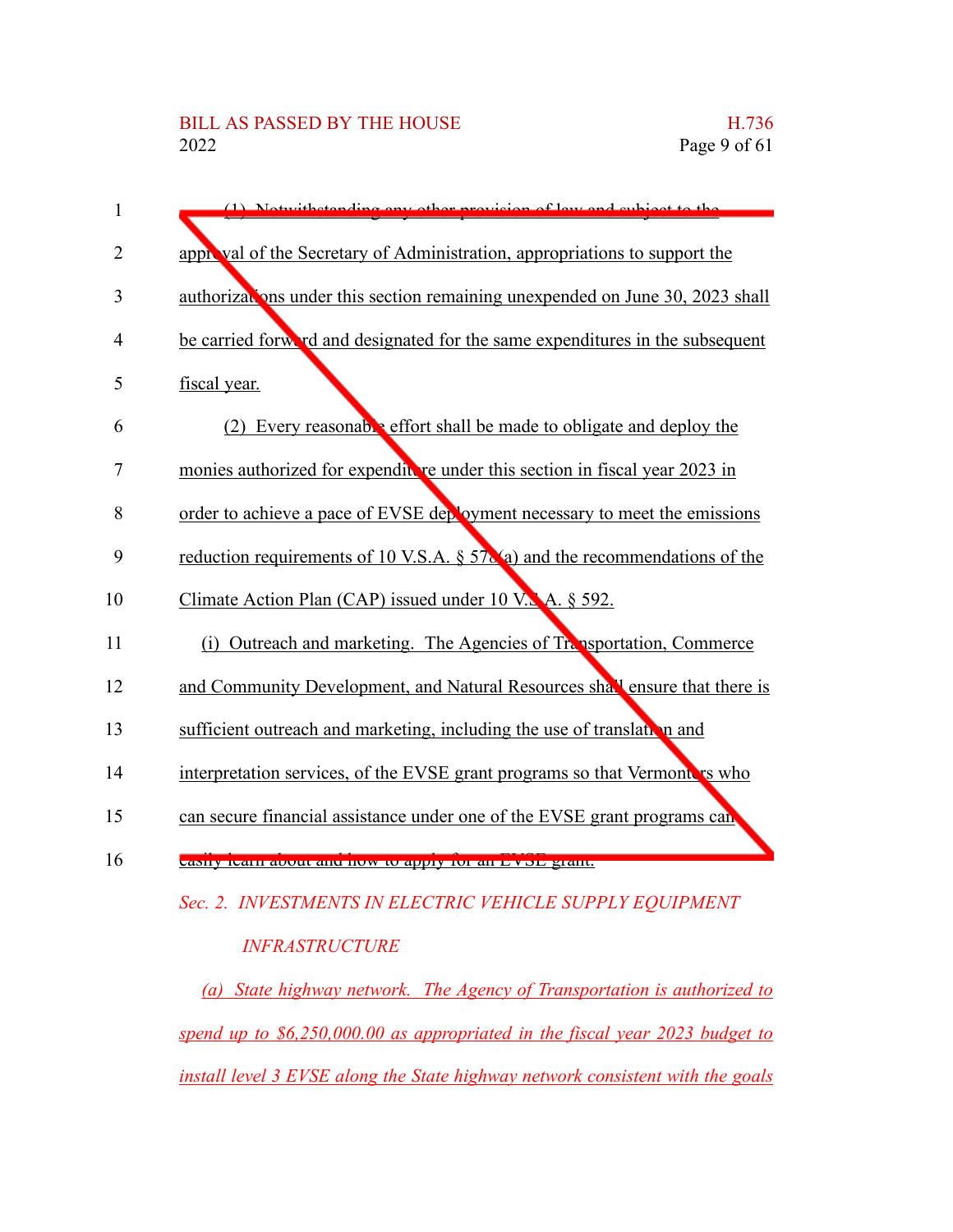*established in 2021 Acts and Resolves No. 55, Sec. 30, as amended by Sec. 3 of this act. This authorization shall be used by the Agency to purchase and install level 3 EVSE or to provide grants for persons to purchase and install level 3 EVSE, or both.*

*(b) Purpose. The purpose of the expenditures authorized in subsection (a) of this section is to respond to negative economic impacts to the tourism, travel, and hospitality industries caused by the COVID-19 public health emergency.*

*(c) Administration expenses. Unless prohibited by federal or State law, the Agency of Transportation may use up to 15 percent of the total amount that is distributed in grant awards, if any, under subsection (a) of this section for costs associated with administering and promoting any State-run electric vehicle supply equipment grant programs, including translation and interpretation service, community outreach, and education.*

*(d) Carryforward; deployment in fiscal year 2023.*

*(1) Notwithstanding any other provision of law and subject to the approval of the Secretary of Administration, appropriations to support the authorizations under this section remaining unexpended on June 30, 2023 shall be carried forward and designated for the same expenditures in the subsequent fiscal year.*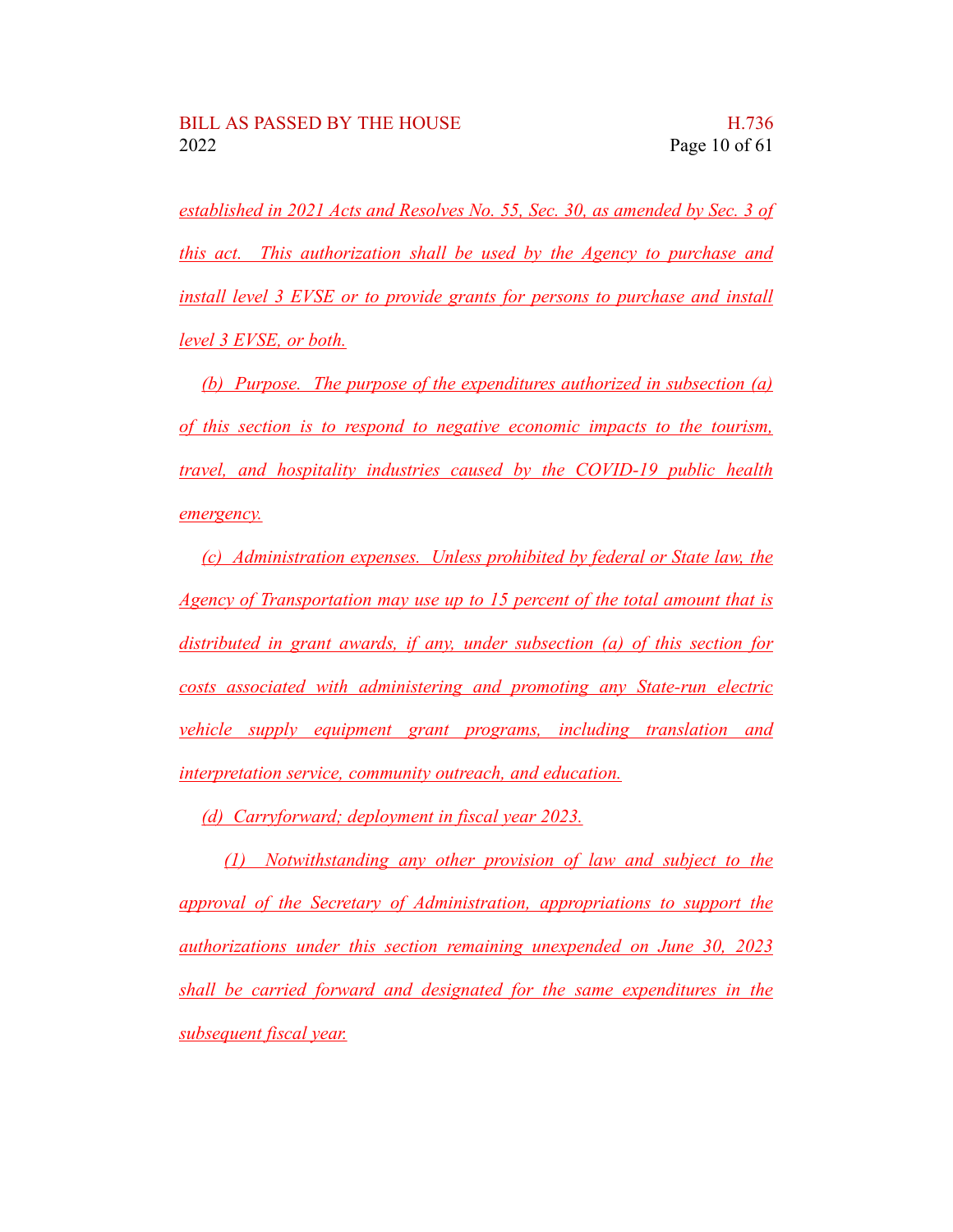*(2) Every reasonable effort shall be made to obligate and deploy the monies authorized for expenditure under this section in fiscal year 2023 in order to achieve a pace of EVSE deployment necessary to meet the emissions reduction requirements of 10 V.S.A. § 578(a) and the recommendations of the Climate Action Plan (CAP) issued under 10 V.S.A. § 592.*

*(e) Outreach and marketing. The Agency of Transportation shall ensure that there is sufficient outreach and marketing, including the use of translation and interpretation services, of any EVSE grant program implemented pursuant to subsection (a) of this section so that Vermonters who can secure financial assistance under one of the EVSE grant programs can easily learn about and how to apply for an EVSE grant.*

| 1              | * * * EVSE Goals * * *                                                             |
|----------------|------------------------------------------------------------------------------------|
| 2              | Sec. 3. 2021 Acts and Resolves No. 55, Sec. 30 is amended to read:                 |
| 3              | Sec. 30. EVSE NETWORK IN VERMONT; REPORT OF ANNUAL                                 |
| $\overline{4}$ | <b>MAP</b>                                                                         |
| 5              | (a) It shall be the goal of the State to have, as practicable, a level 3 EVSE      |
| 6              | charging port available to the public within:                                      |
| 7              | (1) $five miles one mile of every exit of the Dwight D. Eisenhower$                |
| 8              | National System of Interstate and Defense Highways within the State; and           |
| 9              | (2) $50\frac{25}{25}$ miles of another level 3 EVSE charging port available to the |
| 10             | public along a State highway, as defined in 19 V.S.A. $\S$ 1(20).                  |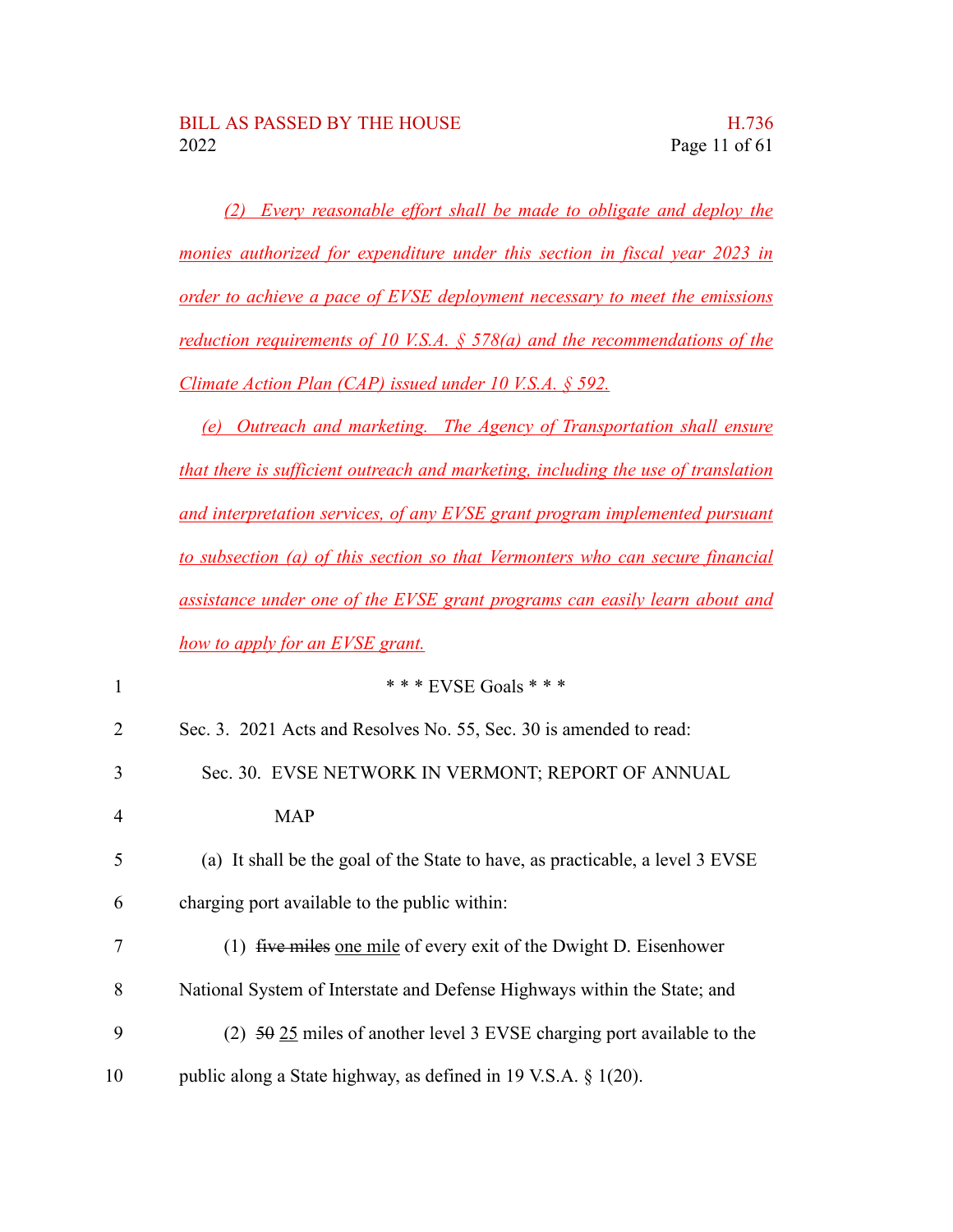# BILL AS PASSED BY THE HOUSE H.736<br>2022 Page 12 of 61

| $\mathbf{1}$   | (b) Notwithstanding 2 V.S.A. $\S 20(d)$ , the Agency of Transportation shall    |
|----------------|---------------------------------------------------------------------------------|
| $\overline{2}$ | file an up-to-date map showing the locations of all level 3 EVSE available to   |
| 3              | the public within the State with the House and Senate Committees on             |
| $\overline{4}$ | Transportation not later than January 15 each year until the goal identified in |
| 5              | subsection (a) of this section is met.                                          |
| 6              | *** Vehicle Incentive Programs ***                                              |
| 7              | Sec. 4. VEHICLE INCENTIVE PROGRAMS                                              |
| 8              | (a) Incentive Program for New PEVs. The Agency is authorized to spend           |
| 9              | up to $$12,000,000.00$ as appropriated in the fiscal year 2023 budget on the    |
| 10             | Incentive Program for New PEVs established in 2019 Acts and Resolves No.        |
| 11             | 59, Sec. 34, as amended.                                                        |
| 12             | (b) MileageSmart. The Agency is authorized to spend up to \$3,000,000.00        |
| 13             | as appropriated in the fiscal year 2023 budget on MileageSmart as established   |
| 14             | in 2019 Acts and Resolves No. 59, Sec. 34, as amended.                          |
| 15             | (c) Replace Your Ride Program. The Agency is authorized to spend up to          |
| 16             | \$3,000,000.00 as appropriated in the fiscal year 2023 budget on the Replace    |
| 17             | Your Ride Program established in 2021 Acts and Resolves No. 55, Sec. 27, as     |
| 18             | amended.                                                                        |
| 19             | $The A cos \theta$<br>a Dika Inggustiya Dragram                                 |
| 20             | $$1,000,000.00$ as appropriated in the $\sim 1$ vear 2023 budget on an eBike    |
| 21             | meentrye i rogram to provide meentryes for the purenase or electric orcycles,   |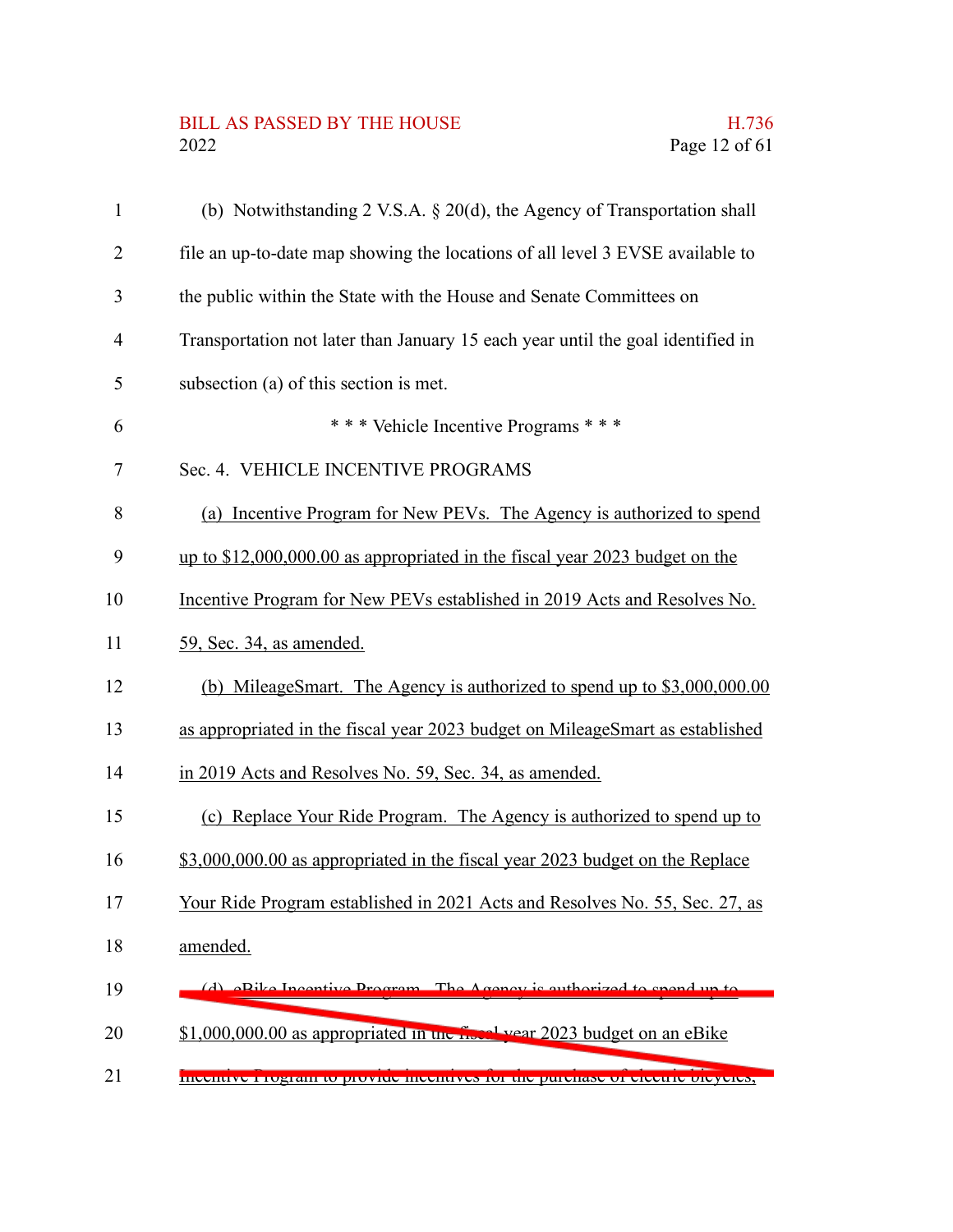| 1              | as defined in 22 V.S.A. $8.4(46)$ Incentives shall be evailable to all Vermenters            |
|----------------|----------------------------------------------------------------------------------------------|
| $\overline{2}$ | who self-certify as to having an income at <sup>90</sup> percent of the State median         |
| 3              | meome.                                                                                       |
| $\overline{4}$ | (d) eBike Incentive Program. The Agency is authorized to spend up to                         |
| 5              | \$1,000,000.00 as appropriated in the fiscal year 2023 budget on an eBike                    |
| 6              | Incentive Program to provide \$200.00 incentives for the purchase of electric                |
| 7              | bicycles, as defined in 23 V.S.A. § 4(46), to Vermonters who self-certify as to              |
| 8              | meeting any incentive tier under the income eligibility criteria for the Incentive           |
| 9              | Program for New PEVs.                                                                        |
| 10             | (e) eRecreation Incentive Program. The Agency is authorized to spend up                      |
| 11             | to $$1,000,000.00$ as appropriated in the fiscal year 2023 budget on an                      |
| 12             | eRecreation Incentive Program to provide incentives for the purchase of all-                 |
| 13             | terrain vehicles, as defined in $23$ V.S.A. $\S$ 3501, and snowmobiles, as defined           |
| 14             | in $23$ V.S.A. $\S$ 3201, that do not contain an internal combustion engine as               |
| 15             | manufactured and sold.                                                                       |
| 16             | $\bigoplus$ Durnoso                                                                          |
| 17             | The purpose of the expenditures authorized in subsections (a)–(d) of<br>(1)                  |
| 18             | this section is to provide assistance to low- and moderate-income households                 |
| 19             | that were impacted by the COVID-19 public health emergency.                                  |
| 20             | (2) The purpose of the expenditures authorized $\mathbf{m}$ , where $\mathbf{r}$ (e) of this |
| 21             | section is to respond to negative economic impacts to the tourism, travel and                |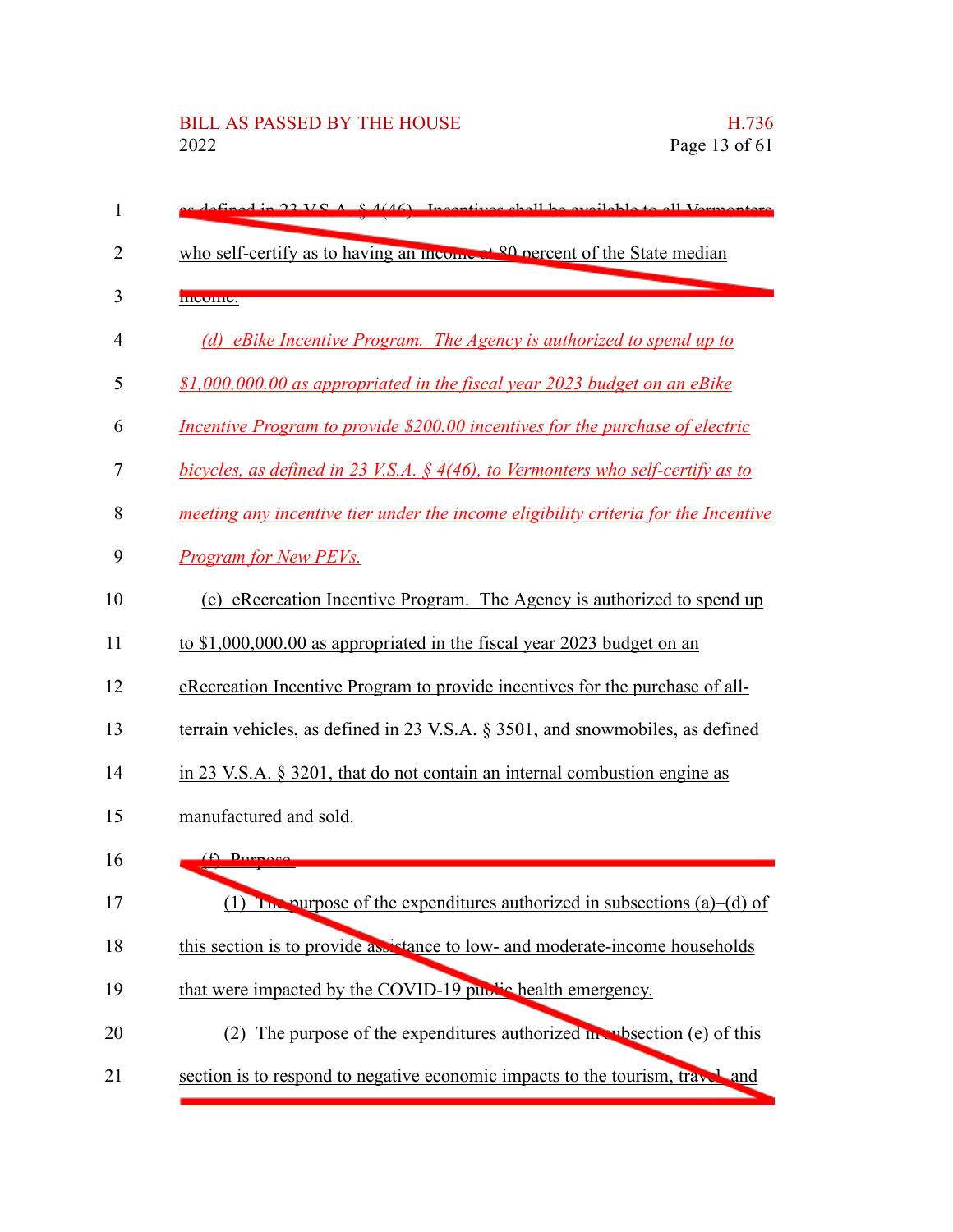| 1              | In spitality industries caused by the COVID-19 public health emergency and to                  |
|----------------|------------------------------------------------------------------------------------------------|
| $\overline{2}$ | encourage Vermonters to use all-terrain vehicles and snowmobiles without                       |
| 3              | internal compustion engines as a means to support Vermont's tourism, travel,                   |
| 4              | and hospitality inclustries through increased outdoor recreation and the                       |
| 5              | associated benefits to local businesses.                                                       |
| 6              | (g) Eligibility criteria. Netwithstanding this section; 2019 Acts and                          |
| 7              | Resolves No. 59, Sec. 34, as amended by 2020 Acts and Resolves No. 121,                        |
| 8              | Sec. 14, 2020 Acts and Resolves No. 15 Sec. G.112, 2021 Acts and Resolves                      |
| 9              | No. 3, Sec. 56, and 2021 Acts and Resolves No. 55, Secs. 18, 19, and 21; and                   |
| 10             | 2021 Acts and Resolves No. 55, Sec. 27, as amended by Sec. 5 of this act, the                  |
| 11             | Agency may modify the eligibility criteria for and programmatic                                |
| 12             | implementation of the Incentive Program for New PEVs, Mile geSmart, the                        |
| 13             | Replace Your Ride Program, and the eBike Incentive Program to envire that                      |
| 14             | available federal monies are best utilized to encourage Vermonters with low                    |
| 15             | ана пюастае шестне ю аабрг нюге ситеми нюась от реголы напороганов.                            |
| 16             | $\left(\frac{1}{2}\right)$ Administration expenses. Unless prohibited by federal or State law, |
| 17             | the Agency may use up to 15 percent of any single authorization in subsections                 |
| 18             | (a)–(e) and an additional $$2,000,000.00$ as appropriated in the fiscal year 2023              |
| 19             | budget for costs associated with administering and promoting the vehicle                       |
| 20             | incentive programs, including on the Agency's existing partnership with Drive                  |
| 21             | Electric Vermont, which shall support the expansion of the PEV market in the                   |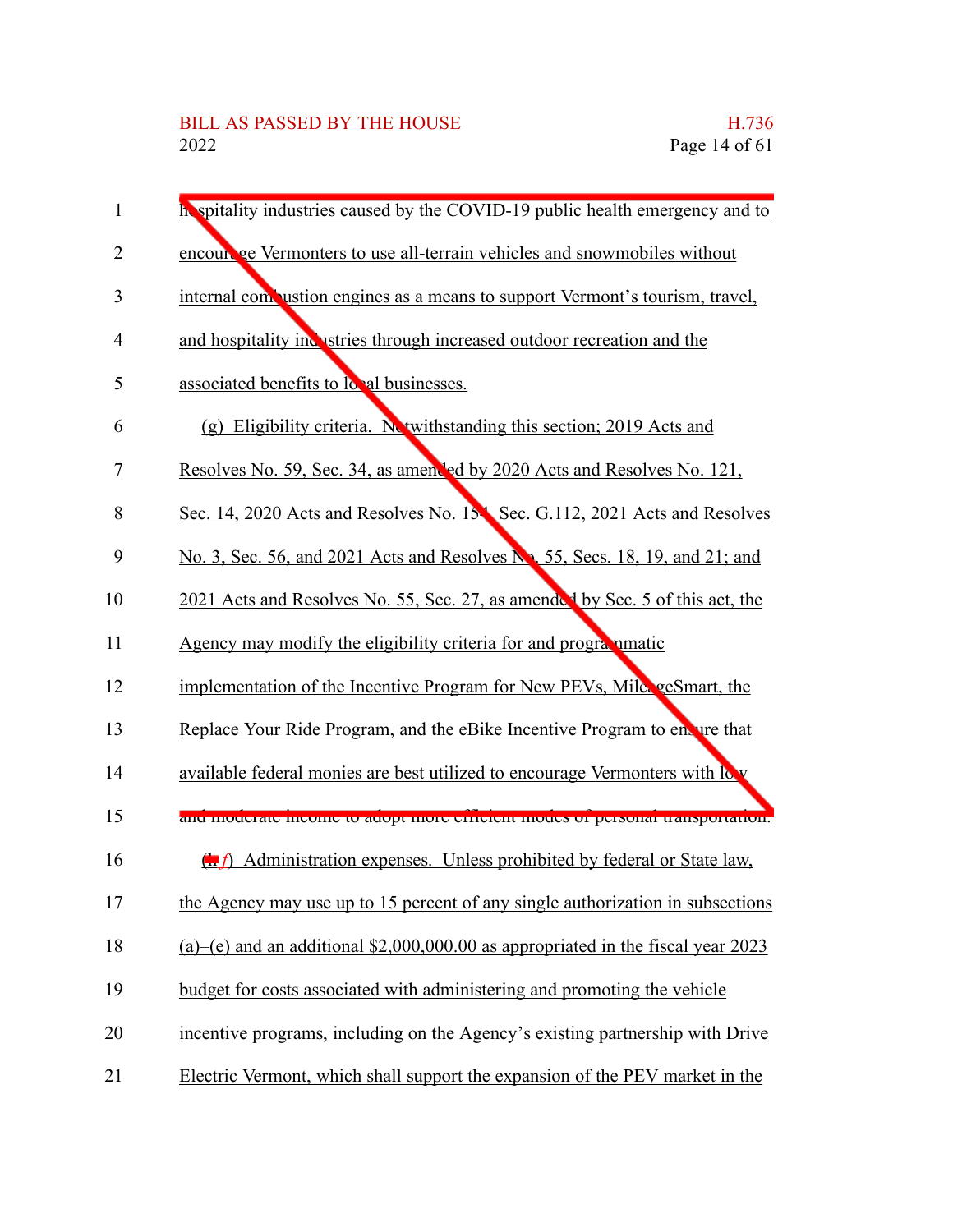# BILL AS PASSED BY THE HOUSE H.736<br>2022 Page 15 of 61

| $\mathbf{1}$   | State through the provision of stakeholder coordination, policy engagement,     |
|----------------|---------------------------------------------------------------------------------|
| $\overline{2}$ | consumer education and outreach, infrastructure development, and technical      |
| 3              | assistance, and translation and interpretation service, community outreach, and |
| $\overline{4}$ | education.                                                                      |
| 5              | (i g) Carryforward; deployment in fiscal year 2023.                             |
| 6              | (1) Notwithstanding any other provision of law and subject to the               |
| 7              | approval of the Secretary of Administration, appropriations to support the      |
| 8              | authorizations under this section remaining unexpended on June 30, 2023 shall   |
| 9              | be carried forward and designated for the same expenditures in the subsequent   |
| 10             | fiscal year.                                                                    |
| 11             | Every reasonable effort shall be made to obligate and deploy the<br>(2)         |
| 12             | monies authorized for expenditure under this section in fiscal year 2023 in     |
| 13             | order to achieve a pace of plug-in electric vehicle deployment necessary to     |
| 14             | meet the emissions reduction requirements of 10 V.S.A. § 578(a) and the         |
| 15             | recommendations of the Climate Action Plan (CAP) issued under 10 V.S.A.         |
| 16             | § 592.                                                                          |
| 17             | $(i, h)$ Outreach and marketing. The Agency, in consultation with Drive         |
| 18             | Electric Vermont and the Vermont Vehicle and Automotive Distributors            |
| 19             | Association, shall ensure that there is sufficient outreach and marketing,      |
| 20             | including the use of translation and interpretation services, of the Incentive  |
| 21             | Program for New PEVs, MileageSmart, and Replace Your Ride so that               |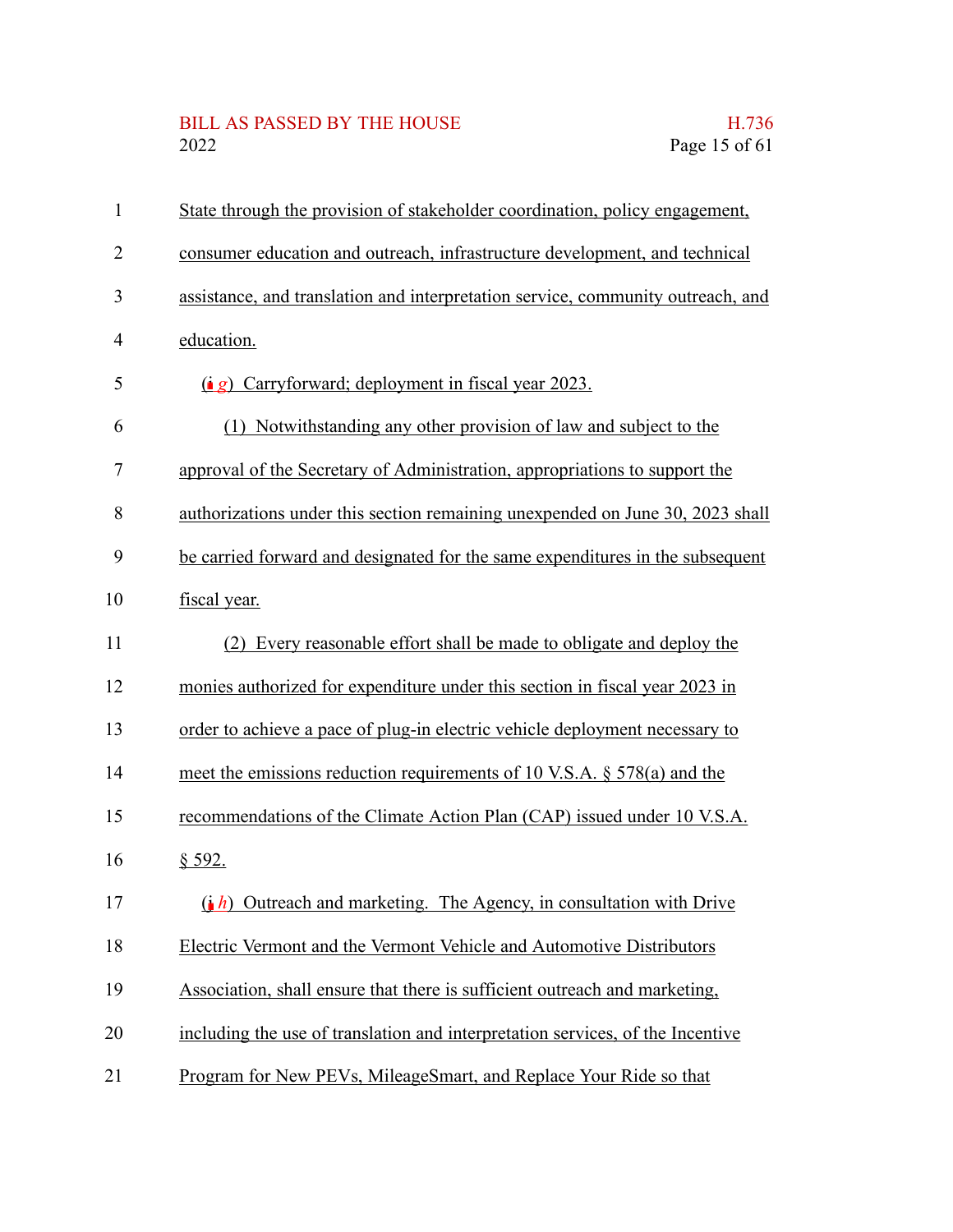### BILL AS PASSED BY THE HOUSE H.736<br>2022 Page 16 of 61

| $\mathbf{1}$   | Vermonters who are eligible under one or more of the incentive programs can |
|----------------|-----------------------------------------------------------------------------|
| $\overline{2}$ | easily learn how to secure as many incentives as are available.             |
| 3              | Sec. 5. 2019 Acts and Resolves No. 59, Sec. 34(b), as amended by 2020 Acts  |
| 4              | and Resolves No. 121, Sec. 14, 2020 Acts and Resolves No. 154, Sec. G.112,  |
| 5              | 2021 Acts and Resolves No. 3, Sec. 56, and 2021 Acts and Resolves No. 55,   |
| 6              | Sec. 19 is further amended to read:                                         |
| 7              | (b) Electric vehicle incentive program. An incentive program for Vermont    |
| 8              | residents to purchase and lease new PEVs shall structure PEV purchase and   |
| 9              | lease incentive payments by income to help Vermonters benefit from electric |
| 10             | driving, including Vermont's most vulnerable. The program shall be known as |
| 11             | the Incentive Program for New PEVs. Specifically, the Incentive Program for |
| 12             | New PEVs shall:                                                             |
| 13             | * * *                                                                       |
| 14             | (5) apply to manufactured PEVs with a Base Manufacturer's Suggested         |
| 15             | Retail Price (MSRP) of \$40,000.00 \$45,000.00 or less; and                 |
| 16             | * * *                                                                       |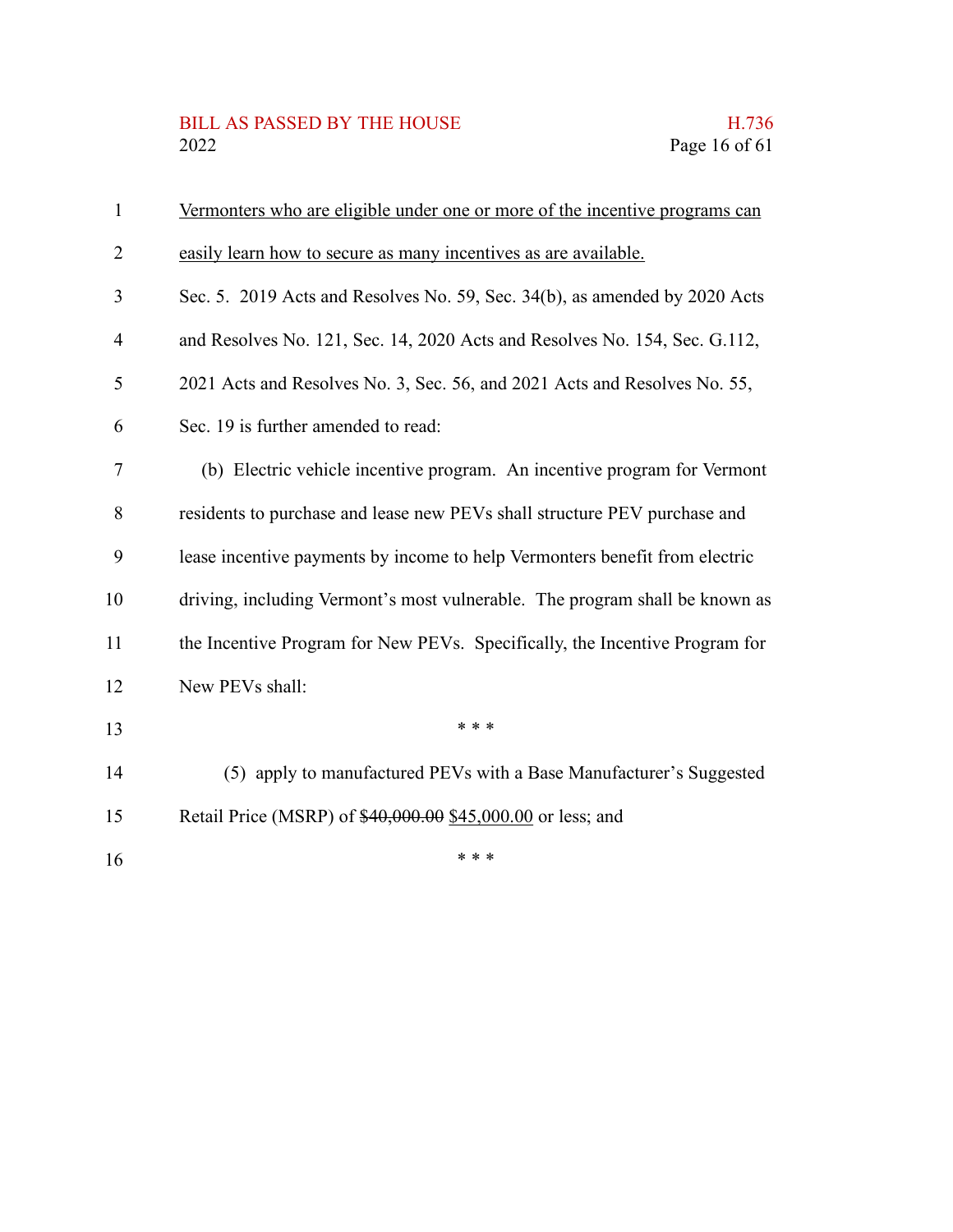| 1  | * * * Vermont Accociation of Snow Travelers Authorizations * * *           |
|----|----------------------------------------------------------------------------|
| 2  | Sec. 6. VERMONT ASSOCIATION OF SNOW TRAVELERS (VAST)                       |
| 3  | <b>AUTHORY ATIONS</b>                                                      |
| 4  | The Agency of Transportation, through the Department of Motor Vehicles,    |
| 5  | is authorized to spend:                                                    |
| 6  | (1) \$50,000.00 in one-time General Fund nonies, as appropriated in        |
| 7  | Sec. B.1100(12)(A) of the fiscal year 2023 budget, in grams to the Vermont |
| 8  | Association of Snow Travelers (VAST) to support the Law Enforcement and    |
| 9  | Daluty I Tugram, and                                                       |
| 10 | $(2)$ $$1.000.000.00$ in one time General Fund monics as appropriated.     |
|    |                                                                            |
| 11 | Sec. B.1100(12)(B) of the fiscal year $2022$ budget, in grants to VAST to  |
| 12 | миррон ние периринени оташение лични раздани.                              |
|    | Sec. 6. [Deleted.]                                                         |
| 13 | *** Bridge Formula Program; Off-System Bridges ***                         |
| 14 | Sec. 7. BRIDGE FORMULA PROGRAM; OFF-SYSTEM BRIDGES;                        |
| 15 | <b>REPEAL</b>                                                              |
| 16 | (a) Findings. The General Assembly finds that:                             |
| 17 | (1) the Infrastructure Investment and Jobs Act, Pub. L. No. 117-58         |
| 18 | (IIJA) provides Vermont with \$225,000,000.00 in Bridge Formula Program    |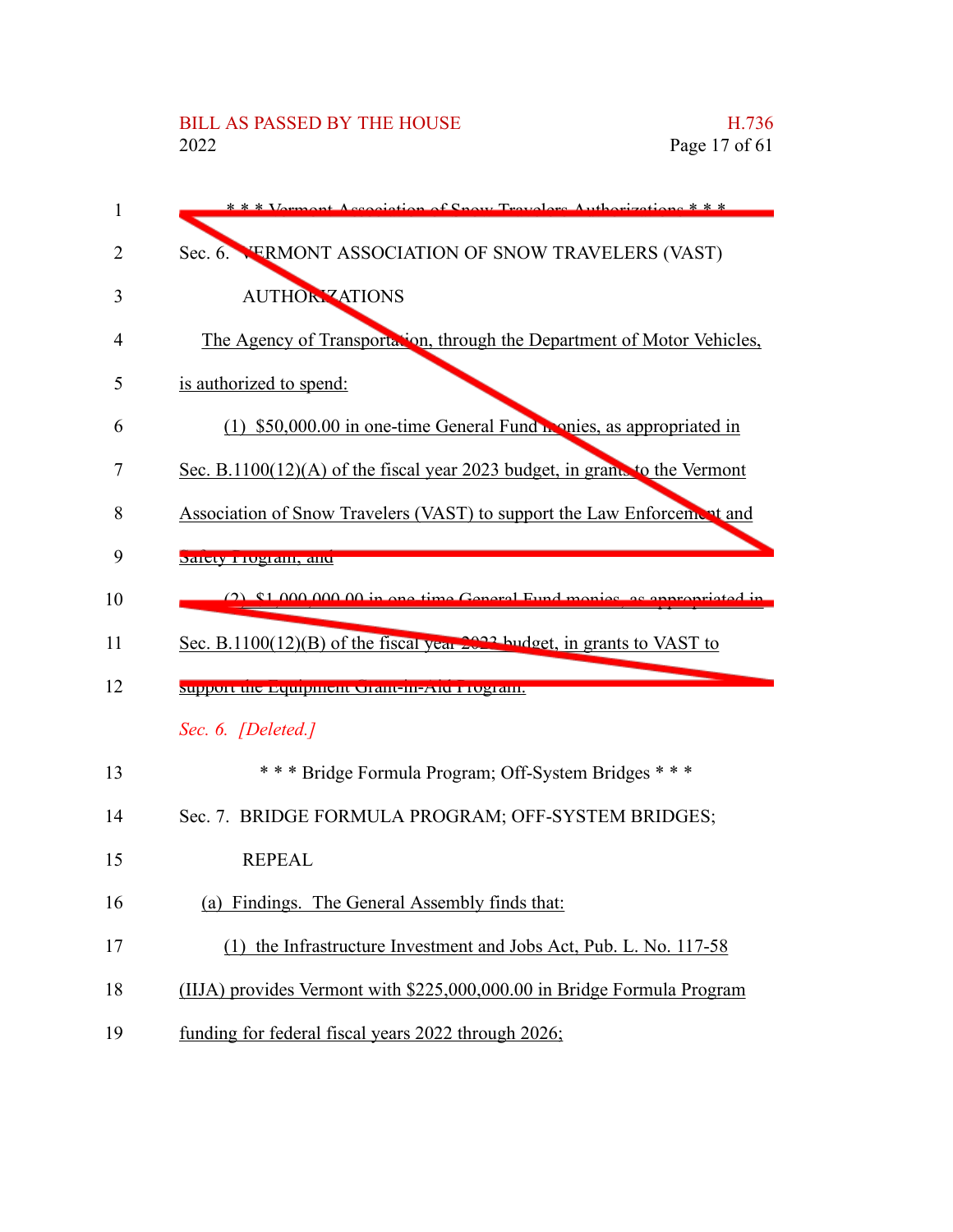#### BILL AS PASSED BY THE HOUSE H.736 2022 Page 18 of 61

preservation and replacement of bridges;

|                                                             | Page 18 of t |
|-------------------------------------------------------------|--------------|
|                                                             |              |
| (2) the Bridge Formula Program funds are to be used for the |              |
| rvation and replacement of bridges;                         |              |

- (3) as part of the Bridge Formula Program, states are required to 3
- allocate a minimum of 15 percent of the funding to address off-system bridge 4
- needs, where off-system bridges are those that are located along roadways off 5
- the federal aid system; 6

1

2

- (4) in Vermont, roadways off the federal aid system are primarily owned 7
- and maintained by municipalities; and 8
- (5) under the IIJA, the federal share of funding for municipally owned 9
- off-system bridges is 100 percent. 10
- (b) Priority implementation. In order to implement and allocate the Bridge 11
- Formula Program funding, the Agency of Transportation is directed to 12
- simultaneously: 13
- (1)(A) Fund at 100 percent federal share the construction phase of all 14
- off-system bridges in the Fiscal Year 2023 Transportation Program for Town 15
- Highway Bridges that: 16
- (i) were not authorized for federal funds for the construction 17
- phase of the pending project prior to the Fiscal Year 2023 Transportation 18
- Program; and 19
- (ii) are either listed as a front-of-book project or development and 20
- evaluation (D&E) project in the Fiscal Year 2023 Transportation Program. 21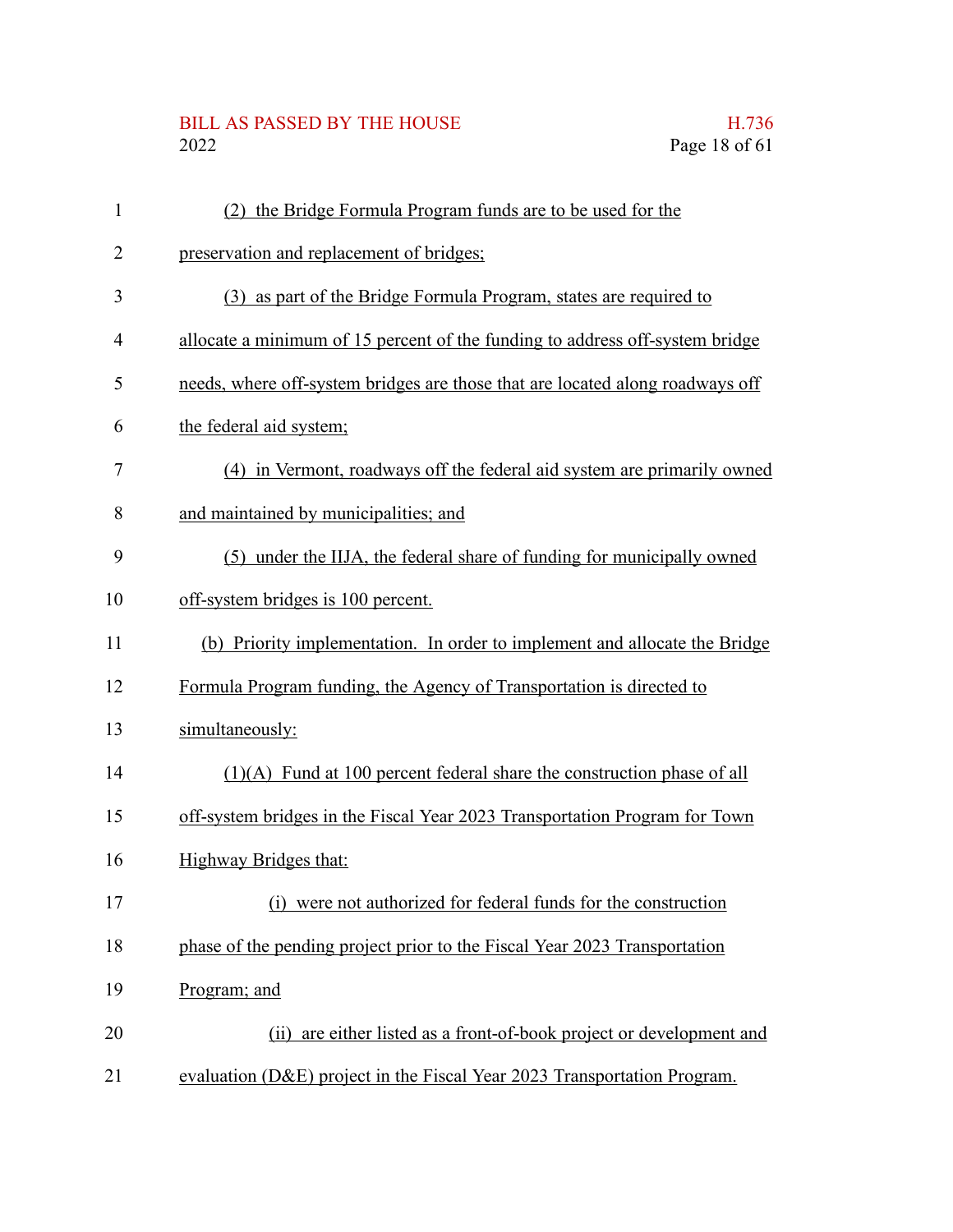## BILL AS PASSED BY THE HOUSE H.736<br>2022 Page 19 of 61

| $\mathbf{1}$   | (B) The engineering (PE) and right-of-way (ROW) phases of projects                |
|----------------|-----------------------------------------------------------------------------------|
| $\overline{2}$ | to be funded at 100 percent federal share under subdivision (A) of this           |
| 3              | subdivision (1) shall continue to be funded at 80 percent federal, 10 percent     |
| $\overline{4}$ | State, and 10 percent municipal.                                                  |
| 5              | (2)(A) In the Fiscal Year 2023 through 2029 Transportation Programs,              |
| 6              | fund the construction phase of off-system covered bridges and off-system          |
| 7              | historic truss bridges within the Transportation Programs for Town Highway        |
| 8              | Bridges based on the prioritization of covered bridges and historic truss         |
| 9              | bridges under the prioritization process outlined in 19 V.S.A. $\S$ 10g(1) at 100 |
| 10             | percent federal share.                                                            |
| 11             | (B) The engineering (PE) and right-of-way (ROW) phases of projects                |
| 12             | to be funded at 100 percent federal share under subdivision (A) of this           |
| 13             | subdivision (2) shall continue to be funded at 80 percent federal, 10 percent     |
| 14             | State, and 10 percent municipal.                                                  |
| 15             | (c) Secondary implementation. Should funding through the federal Bridge           |
| 16             | Formula Program remain available following the implementation delineated          |
| 17             | under subsection (b) of this section, town highway bridges shall be advanced      |
| 18             | based on the prioritization process outlined in 19 V.S.A. § 10g(l).               |
| 19             | (d) Repeal. This section is repealed on October 1, 2029, at the conclusion        |
| 20             | of the authorized implementation period for the IIJA.                             |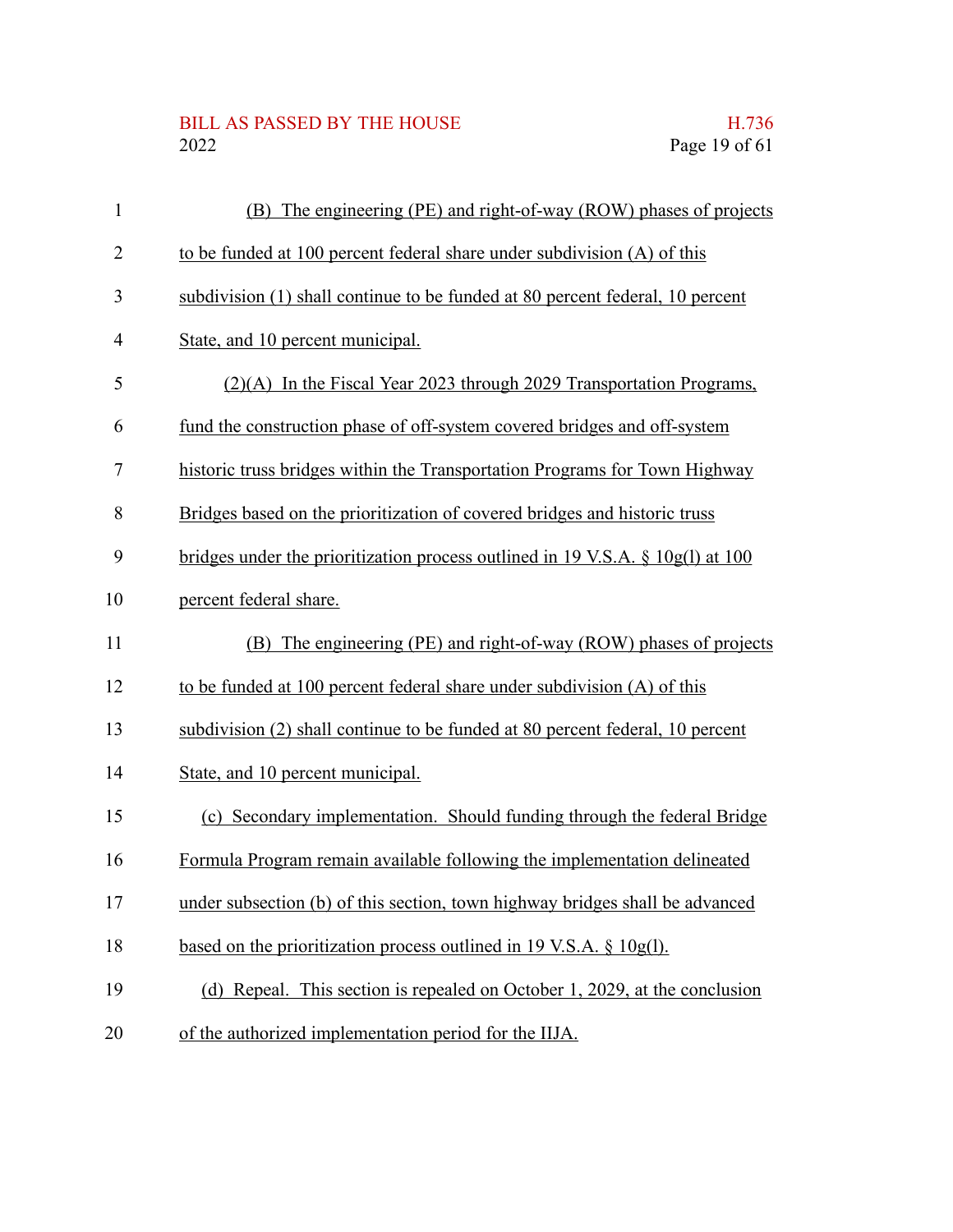# BILL AS PASSED BY THE HOUSE H.736<br>2022 Page 20 of 61

| $\mathbf{1}$ | Sec. 8. TOWN HIGHWAY BRIDGE PROGRAM                                           |                                       |                                                                         |                  |  |
|--------------|-------------------------------------------------------------------------------|---------------------------------------|-------------------------------------------------------------------------|------------------|--|
| 2            | (a) Within the Agency of Transportation's Proposed Fiscal Year 2023           |                                       |                                                                         |                  |  |
| 3            | Transportation Program for Town Highway Bridges, authorized spending for      |                                       |                                                                         |                  |  |
| 4            | the construction phase of the following projects is amended to be 100 percent |                                       |                                                                         |                  |  |
| 5            | federal pursuant to Sec. $6(b)(1)(A)$ and $(2)(A)$ of this act:               |                                       |                                                                         |                  |  |
| 6            |                                                                               | (1) Clarendon BO 1443(55);            |                                                                         |                  |  |
| 7            | (2) Hartford BO $1444(60)$ ;                                                  |                                       |                                                                         |                  |  |
| 8            |                                                                               | $(3)$ Ludlow Village BO 1443 $(52)$ ; |                                                                         |                  |  |
| 9            | $(4)$ Poultney BO 1443(53);                                                   |                                       |                                                                         |                  |  |
| 10           | $(5)$ Stowe BO 1446 $(37)$ ;                                                  |                                       |                                                                         |                  |  |
| 11           | (6) Stowe BO 1446(39);                                                        |                                       |                                                                         |                  |  |
| 12           | Statewide Preservation Easement Paint Program; and                            |                                       |                                                                         |                  |  |
| 13           | (8) Statewide Rehabilitation of Covered Bridges.                              |                                       |                                                                         |                  |  |
| 14           |                                                                               |                                       | (b) Within the Agency of Transportation's Proposed Fiscal Year 2023     |                  |  |
| 15           |                                                                               |                                       | Transportation Program for Town Highway Bridges, authorized spending is |                  |  |
| 16           | amended as follows:                                                           |                                       |                                                                         |                  |  |
| 17           | FY23                                                                          | <b>As Proposed</b>                    | As Amended                                                              | Change           |  |
| 18           | Other                                                                         | 350,000                               | 350,000                                                                 | $\boldsymbol{0}$ |  |
| 19           | PE                                                                            | 4,294,487                             | 4,294,487                                                               | $\boldsymbol{0}$ |  |
| 20           | <b>ROW</b>                                                                    | 355,000                               | 355,000                                                                 | $\boldsymbol{0}$ |  |
| 21           | Construction                                                                  | 25,314,700                            | 25,314,700                                                              | $\boldsymbol{0}$ |  |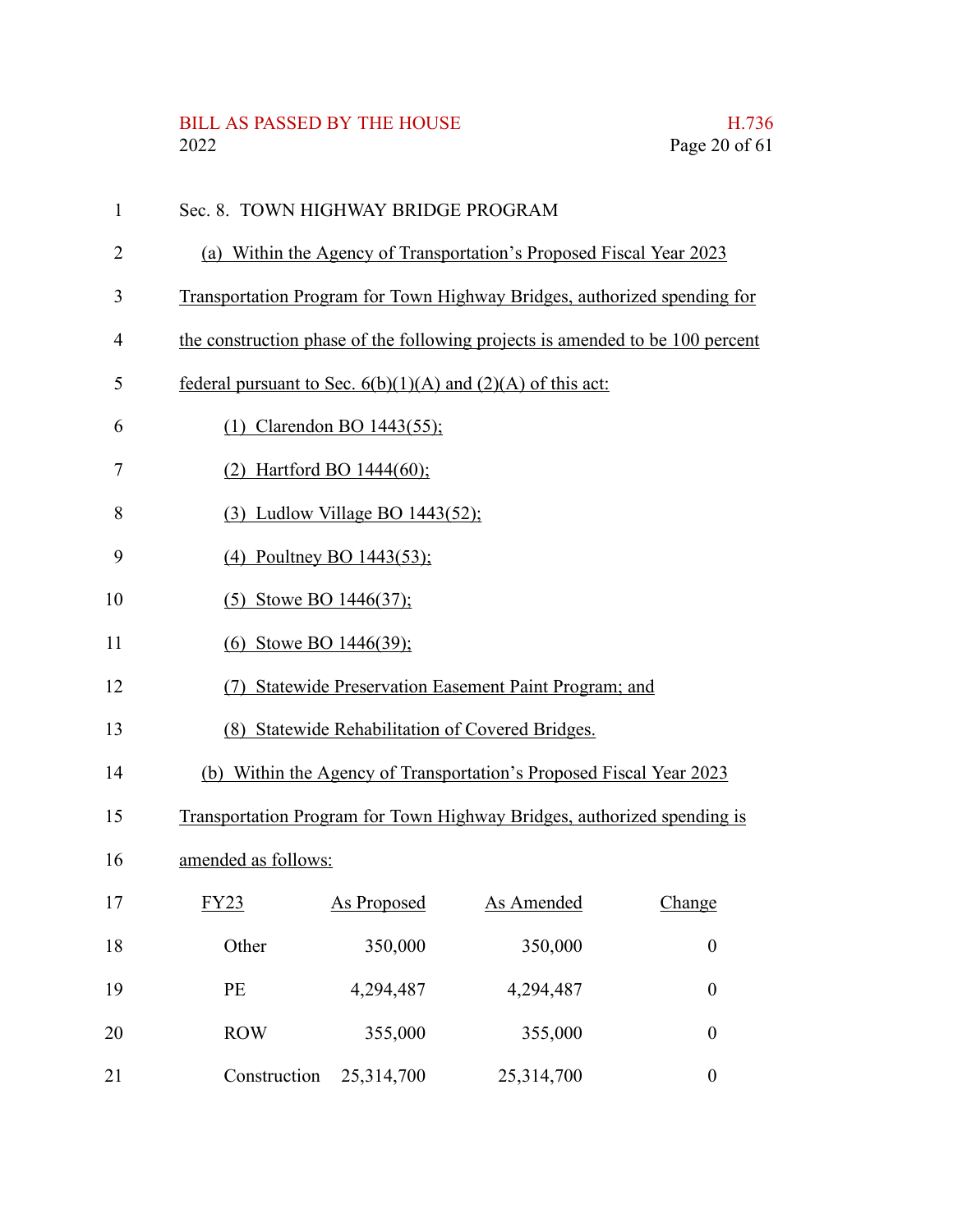| $\mathbf{1}$   | Total                                             | 30,314,187                                   | 30,314,187                                                                  | $\boldsymbol{0}$ |
|----------------|---------------------------------------------------|----------------------------------------------|-----------------------------------------------------------------------------|------------------|
| $\overline{2}$ | Sources of funds                                  |                                              |                                                                             |                  |
| 3              | <b>TIB</b>                                        | 2,402,455                                    | 2,402,455                                                                   | $\boldsymbol{0}$ |
| $\overline{4}$ | <b>State</b>                                      | 1,919,899                                    | 1,230,817                                                                   | $-689,082$       |
| 5              | Federal                                           | 24,251,350                                   | 25,529,514                                                                  | 1,278,164        |
| 6              | Local                                             | 1,740,483                                    | 1,151,401                                                                   | $-589,082$       |
| 7              | Total                                             | 30,314,187                                   | 30,314,187                                                                  | $\boldsymbol{0}$ |
| 8              |                                                   |                                              | (c) Within the Agency of Transportation's Proposed Fiscal Year 2023         |                  |
| 9              |                                                   |                                              | Transportation Program, the following covered bridges projects are added to |                  |
| 10             |                                                   | the candidate list for Town Highway Bridges: |                                                                             |                  |
| 11             |                                                   |                                              | (1) Belvidere (Bridge No. 12 on Town Highway 3);                            |                  |
| 12             |                                                   |                                              | (2) Charlotte (Bridge No. 27 on Town Highway 9);                            |                  |
| 13             | (3) Chelsea (Bridge No. 46 on Town Highway 68);   |                                              |                                                                             |                  |
| 14             |                                                   |                                              | (4) Hartland (Bridge No. 22 on Town Highway 15);                            |                  |
| 15             |                                                   |                                              | (5) Lyndon (Bridge No. 33 on Town Highway 58);                              |                  |
| 16             |                                                   |                                              | (6) Northfield (Bridge No. 10 on Town Highway 3);                           |                  |
| 17             |                                                   |                                              | Northfield (Bridge No. 11 on Town Highway 3);                               |                  |
| 18             | (8) Northfield (Bridge No. 15 on Town Highway 3); |                                              |                                                                             |                  |
| 19             | (9) Troy (Bridge No. 8 on Town Highway 12); and   |                                              |                                                                             |                  |
| 20             |                                                   |                                              | (10) Weathersfield (Bridge No. 83 on Town Highway 65).                      |                  |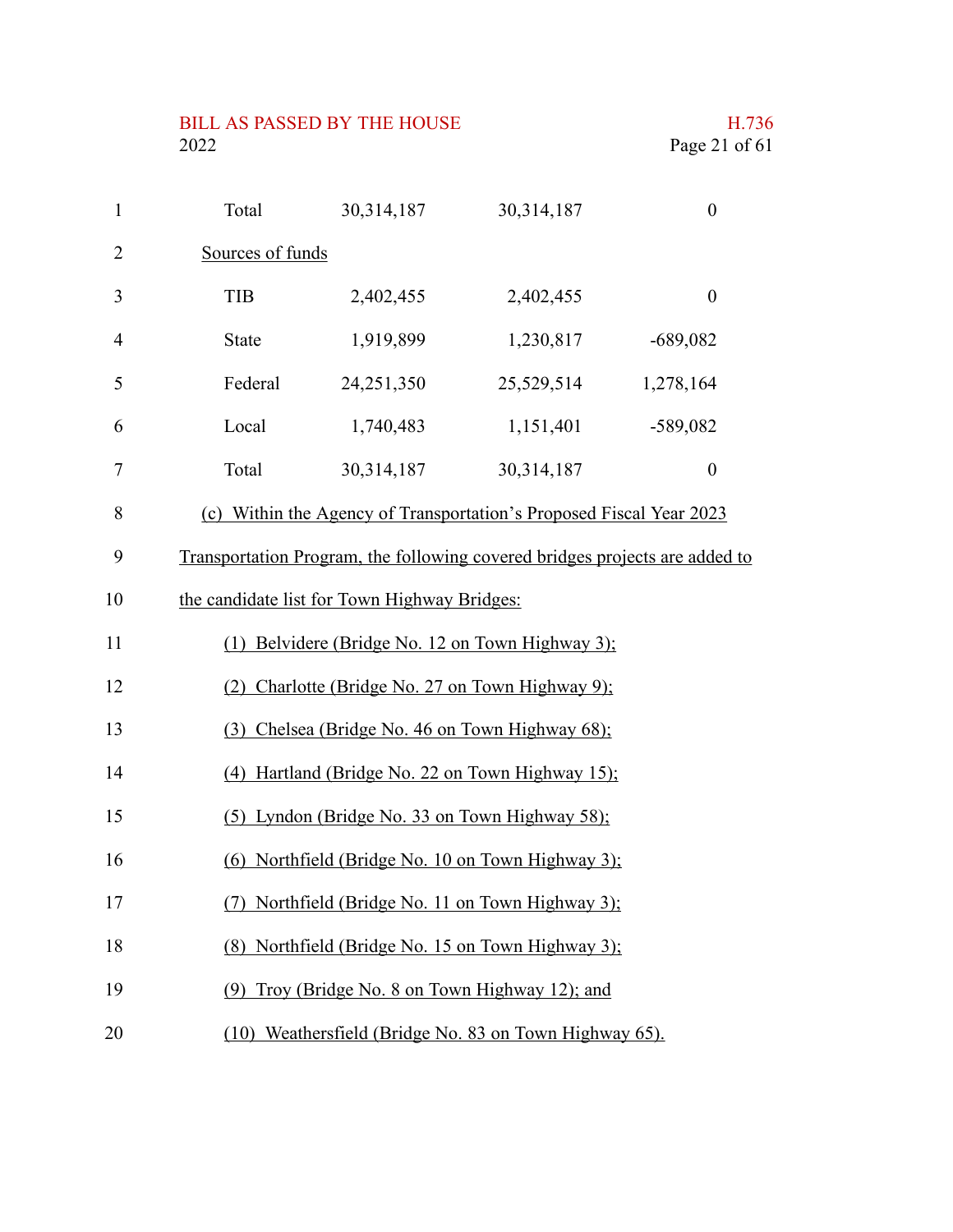# BILL AS PASSED BY THE HOUSE H.736<br>2022 Page 22 of 61

| 1              | (d) Within the Agency of Transportation's Proposed Fiscal Year 2023          |  |  |  |  |  |
|----------------|------------------------------------------------------------------------------|--|--|--|--|--|
| $\overline{2}$ | Transportation Program, the following metal truss bridges projects are added |  |  |  |  |  |
| 3              | to the candidate list for Town Highway Bridges:                              |  |  |  |  |  |
| $\overline{4}$ | (1) Berlin (Bridge No. 27 on Town Highway $61$ );                            |  |  |  |  |  |
| 5              | (2) Bridgewater (Bridge No. 26 on Town Highway 34);                          |  |  |  |  |  |
| 6              | (3) Enosburg (Bridge No. 45 on Town Highway 42);                             |  |  |  |  |  |
| 7              | (4) Lincoln (Bridge No. 46 on Town Highway $6$ );                            |  |  |  |  |  |
| 8              | (5) Moretown (Bridge No. 42 on Town Highway 39);                             |  |  |  |  |  |
| 9              | (6) Newfane (Bridge No. 49 on Town Highway 26);                              |  |  |  |  |  |
| 10             | (7) Northfield (Bridge No. 65 on Town Highway 57);                           |  |  |  |  |  |
| 11             | (8) Royalton (Bridge No. 30 on Town Highway 6); and                          |  |  |  |  |  |
| 12             | (9) Sheldon (Bridge No. 20 on Town Highway 22).                              |  |  |  |  |  |
| 13             | *** Amendments to Fiscal Year 2023 Authorizations ***                        |  |  |  |  |  |
| 14             | Sec. 9. PROGRAM DEVELOPMENT                                                  |  |  |  |  |  |
| 15             | Within the Agency of Transportation's Proposed Fiscal Year 2023              |  |  |  |  |  |
| 16             | Transportation Program for Program Development Administration, authorized    |  |  |  |  |  |
| 17             | spending is amended as follows:                                              |  |  |  |  |  |
| 18             | As Amended<br><b>As Proposed</b><br>Change<br>FY23                           |  |  |  |  |  |
| 19             | Person. Svcs. 23,753,701<br>23,753,701<br>$\boldsymbol{0}$                   |  |  |  |  |  |
| 20             | Operat. Exp.<br>9,039,403<br>8,985,192<br>$-54,211$                          |  |  |  |  |  |
| 21             | 286,000<br>286,000<br>Grants<br>$\boldsymbol{0}$                             |  |  |  |  |  |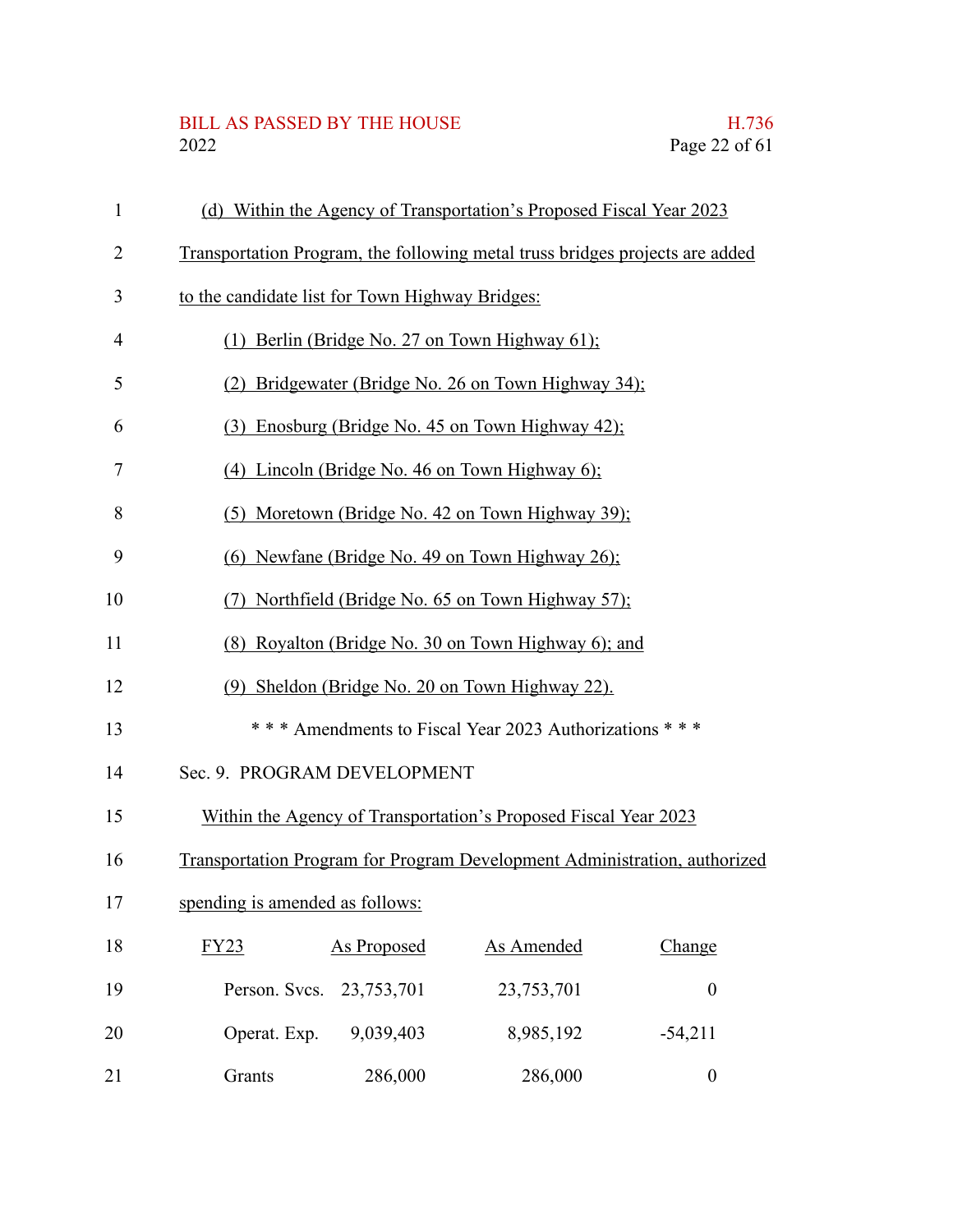| 2022                      |                    |                                                                     | Page 23 of 61    |  |
|---------------------------|--------------------|---------------------------------------------------------------------|------------------|--|
| Total                     | 33,079,104         | 33,024,893                                                          | $-54,211$        |  |
| Sources of funds          |                    |                                                                     |                  |  |
| <b>State</b>              | 25,074,132         | 25,019,921                                                          | $-54,211$        |  |
| Federal                   | 7,929,972          | 7,929,972                                                           | $\boldsymbol{0}$ |  |
| Inter Unit                | 75,000             | 75,000                                                              | $\overline{0}$   |  |
| Total                     | 33,079,104         | 33,024,893                                                          | $-54,211$        |  |
| Sec. 10. TOWN HIGHWAY AID |                    |                                                                     |                  |  |
|                           |                    | Within the Agency of Transportation's Proposed Fiscal Year 2023     |                  |  |
|                           |                    | Transportation Program for Town Highway Aid, authorized spending is |                  |  |
| amended as follows:       |                    |                                                                     |                  |  |
| FY23                      | <b>As Proposed</b> | <b>As Amended</b>                                                   | Change           |  |
| Grants                    | 27,783,413         | 27,837,624                                                          | 54,211           |  |
| Total                     | 27,783,413         | 27,837,624                                                          | 54,211           |  |
| Sources of funds          |                    |                                                                     |                  |  |
| State                     | 27,783,413         | 27,837,624                                                          | 54,211           |  |
| Total                     | 27,783,413         | 27,837,624                                                          | 54,211           |  |

BILL AS PASSED BY THE HOUSE H.736

- Sec. 11. POLICY AND PLANNING 17
- Within the Agency of Transportation's Proposed Fiscal Year 2023 18
- Transportation Program for Policy and Planning, authorized spending is 19
- amended as follows: 20

1

2

3

4

5

6

7

8

9

10

11

12

13

14

15

16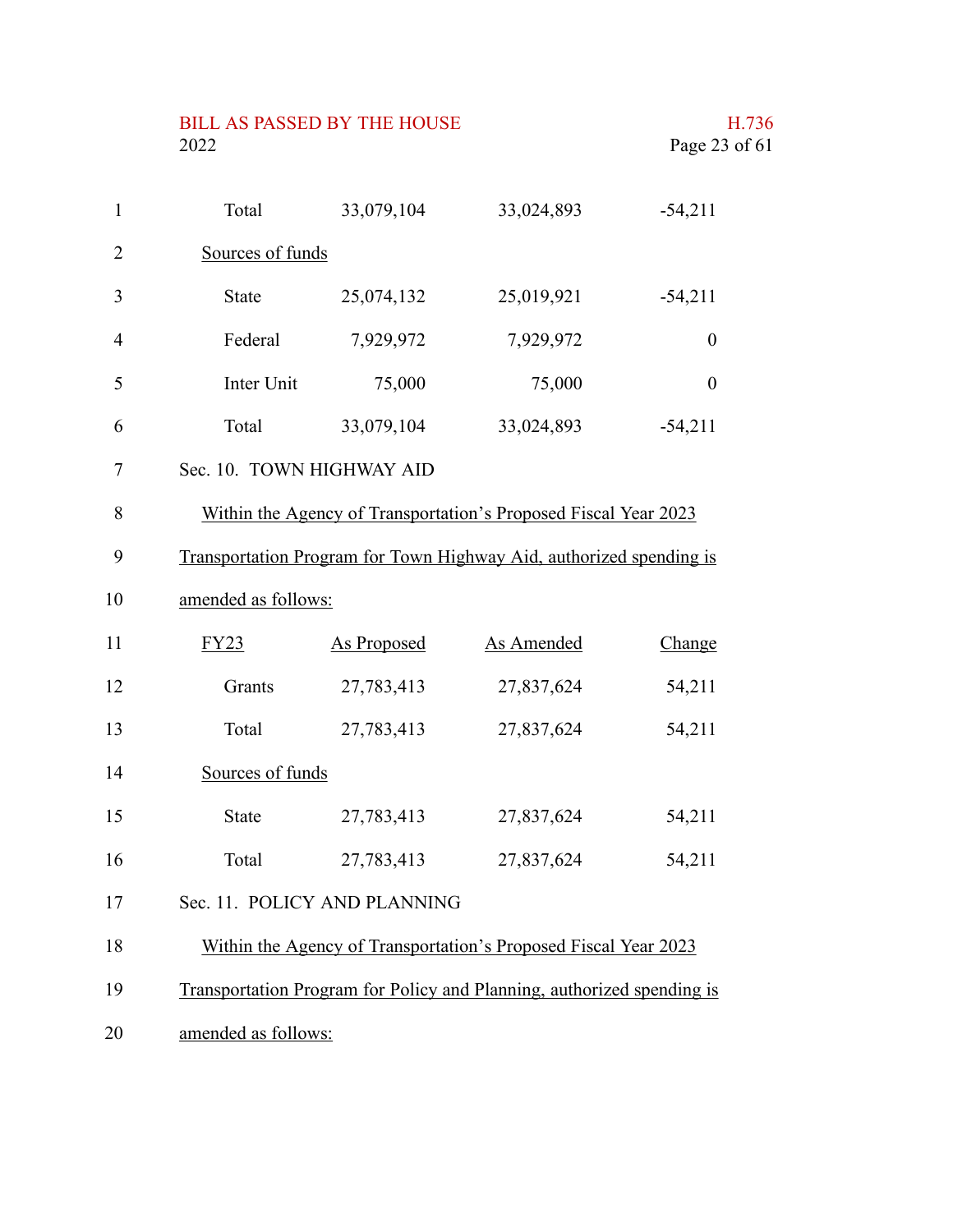# BILL AS PASSED BY THE HOUSE H.736<br>2022 Page 24 of 61

| $\mathbf{1}$   | FY23                             | <b>As Proposed</b> | <b>As Amended</b>                                                          | Change           |  |
|----------------|----------------------------------|--------------------|----------------------------------------------------------------------------|------------------|--|
| $\overline{2}$ | Person. Svcs.                    | 4,767,663          | 4,767,663                                                                  | $\boldsymbol{0}$ |  |
| $\mathfrak{Z}$ | Operat. Exp.                     | 1,035,700          | 1,035,700                                                                  | $\boldsymbol{0}$ |  |
| $\overline{4}$ | Grants                           | 7,389,725          | 10,784,247                                                                 | 3,394,522        |  |
| 5              | Total                            | 13,193,088         | 16,587,610                                                                 | 3,394,522        |  |
| 6              | Sources of funds                 |                    |                                                                            |                  |  |
| 7              | <b>State</b>                     | 3,217,573          | 3,217,573                                                                  | $\boldsymbol{0}$ |  |
| 8              | Federal                          | 9,920,240          | 13,314,762                                                                 | 3,394,522        |  |
| 9              | Inter Unit                       | 55,275             | 55,275                                                                     | $\boldsymbol{0}$ |  |
| 10             | Total                            | 13,193,088         | 16,587,610                                                                 | 3,394,522        |  |
| 11             | Sec. 12. TOWN HIGHWAY STRUCTURES |                    |                                                                            |                  |  |
| 12             |                                  |                    | Within the Agency of Transportation's Proposed Fiscal Year 2023            |                  |  |
| 13             |                                  |                    | Transportation Program for Town Highway Structures, authorized spending is |                  |  |
| 14             | amended as follows:              |                    |                                                                            |                  |  |
| 15             | FY23                             | <b>As Proposed</b> | As Amended                                                                 | Change           |  |
| 16             | Grants                           | 6,333,500          | 7,200,000                                                                  | 866,500          |  |
| 17             | Total                            | 6,333,500          | 7,200,000                                                                  | 866,500          |  |
| 18             | Sources of funds                 |                    |                                                                            |                  |  |
| 19             | <b>State</b>                     | 6,333,500          | 7,200,000                                                                  | 866,500          |  |
| 20             | Total                            | 6,333,500          | 7,200,000                                                                  | 866,500          |  |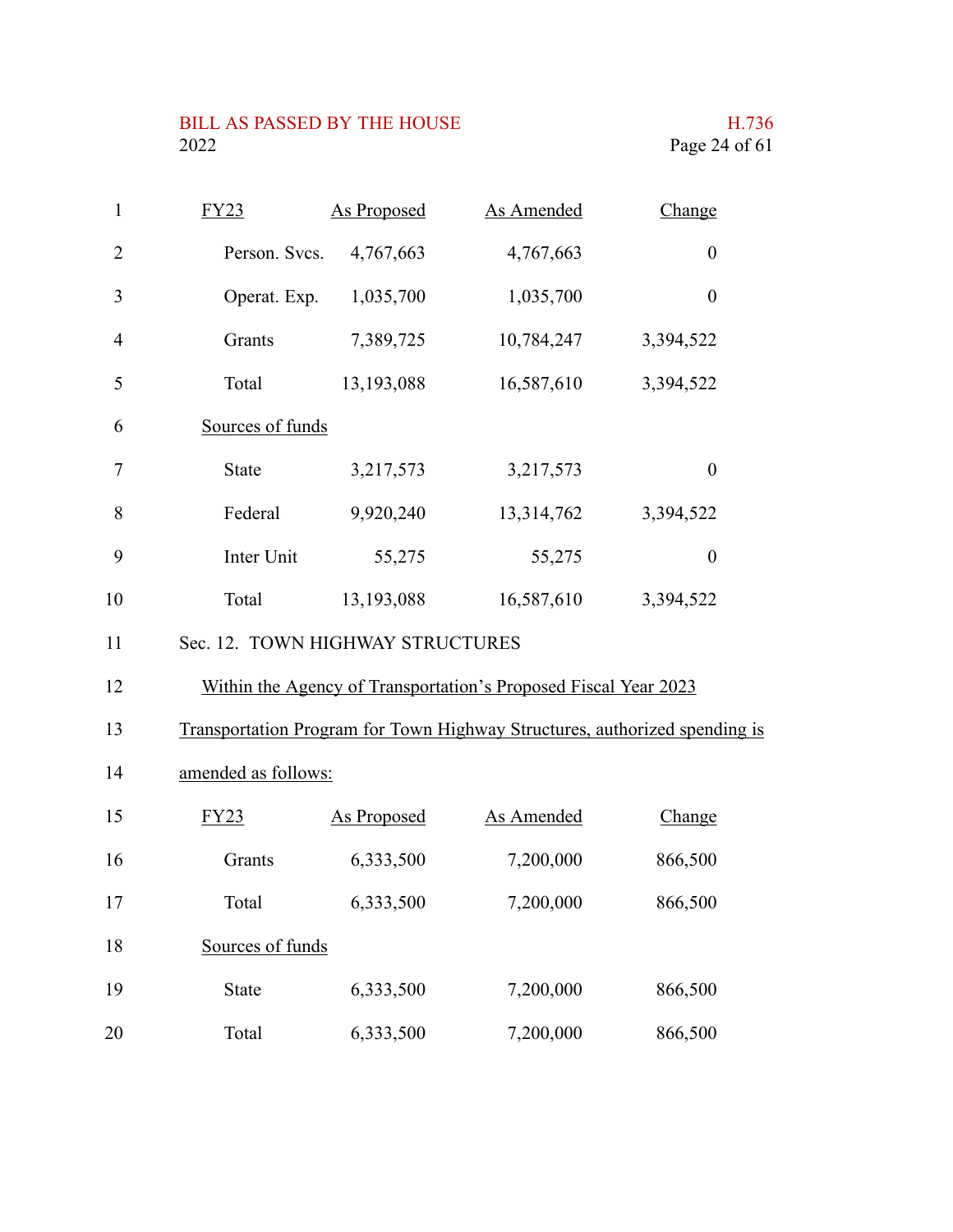# BILL AS PASSED BY THE HOUSE H.736<br>2022 Page 25 of 61

| 1              | Sec. 13. TOWN HIGHWAY CLASS 2 ROADWAY                                     |                          |                   |                  |  |
|----------------|---------------------------------------------------------------------------|--------------------------|-------------------|------------------|--|
| $\overline{2}$ | Within the Agency of Transportation's Proposed Fiscal Year 2023           |                          |                   |                  |  |
| 3              | Transportation Program for Town Highway Class 2 Roadway, authorized       |                          |                   |                  |  |
| $\overline{4}$ | spending is amended as follows:                                           |                          |                   |                  |  |
| 5              | FY23                                                                      | <b>As Proposed</b>       | <b>As Amended</b> | Change           |  |
| 6              | Grants                                                                    | 7,648,750                | 8,600,000         | 951,250          |  |
| 7              | Total                                                                     | 7,648,750                | 8,600,000         | 951,250          |  |
| 8              | Sources of funds                                                          |                          |                   |                  |  |
| 9              | <b>State</b>                                                              | 7,648,750                | 8,600,000         | 951,250          |  |
| 10             | Total                                                                     | 7,648,750                | 8,600,000         | 951,250          |  |
| 11             | Sec. 14. HIGHWAY MAINTENANCE                                              |                          |                   |                  |  |
| 12             | Within the Agency of Transportation's Proposed Fiscal Year 2023           |                          |                   |                  |  |
| 13             | Transportation Program for Maintenance, authorized spending is amended as |                          |                   |                  |  |
| 14             | follows:                                                                  |                          |                   |                  |  |
| 15             | FY23                                                                      | <b>As Proposed</b>       | As Amended        | Change           |  |
| 16             |                                                                           | Person. Svcs. 44,709,478 | 44,709,478        | $\boldsymbol{0}$ |  |
| 17             | Operat. Exp.                                                              | 61,554,303               | 58,492,635        | $-3,061,668$     |  |
| 18             | Total                                                                     | 106,263,781              | 103,202,113       | $-3,061,668$     |  |
| 19             | Sources of funds                                                          |                          |                   |                  |  |
| 20             | State                                                                     | 105,517,966              | 102,456,298       | $-3,061,668$     |  |
| 21             | Federal                                                                   | 645,815                  | 645,815           | $\boldsymbol{0}$ |  |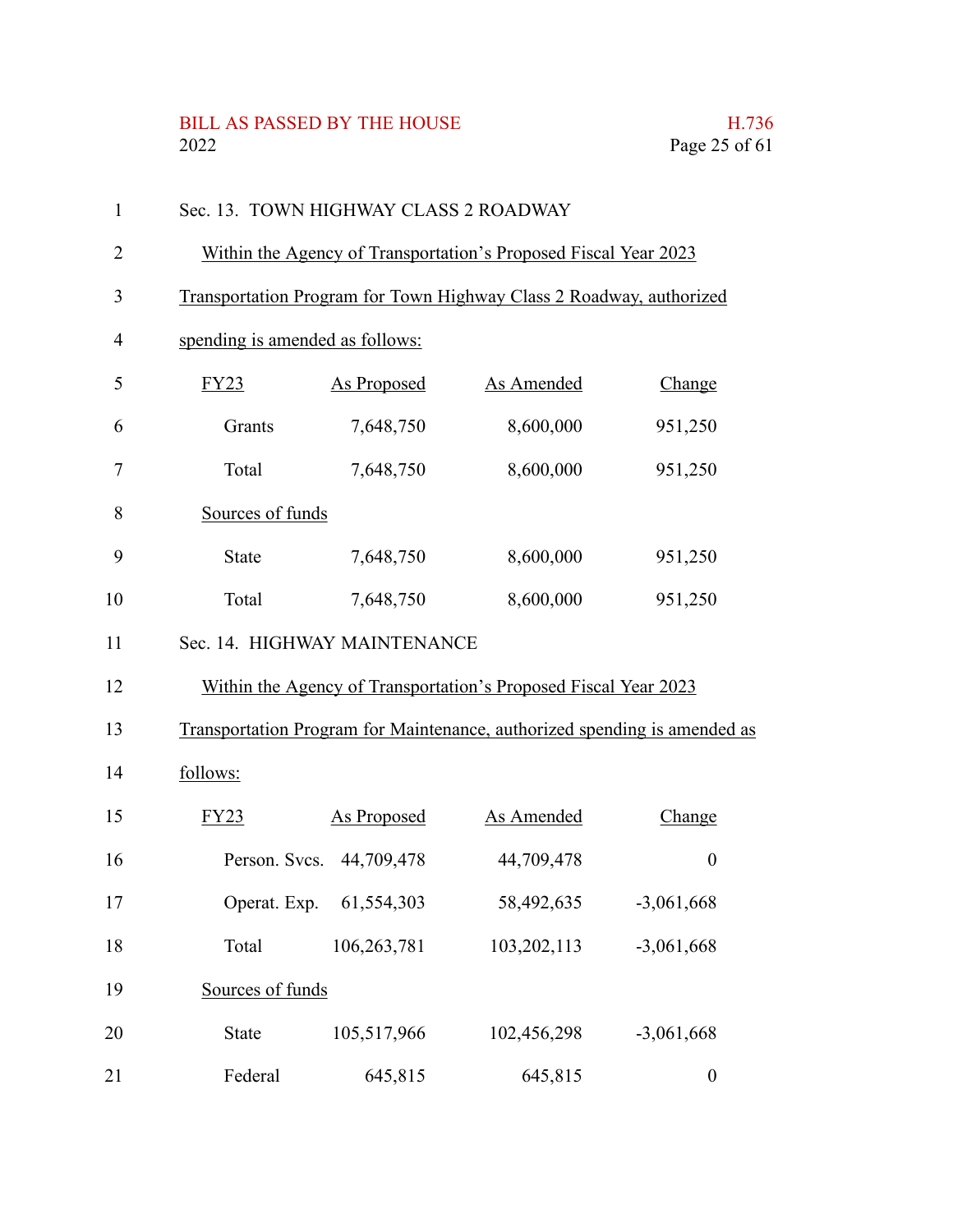| Inter Unit | 100,000     | 100,000       |              |
|------------|-------------|---------------|--------------|
| Total      | 106,263,781 | 103, 202, 113 | $-3,061,668$ |

*Sec. 14a. ONE-TIME APPROPRIATION; DMV IT PROJECT*

*Within the Agency of Transportation's Proposed Fiscal Year 2023 Transportation Program, in one-time appropriations, the number "20,250,000" is struck out for "All Exp," "Total," "Transportation Fund," and "Total" and replaced with the number "0" so as to indicate that there is no appropriation to the Department of Motor Vehicles for the DMV Core System Modernization Phase II project, and a note is added to read as follows: "The fiscal year 2023 budget bill appropriates \$20,250,000 from the American Rescue Plan Act (ARPA) – Coronavirus State Fiscal Recovery Funds to the Agency of Digital Services for the DMV Core System Modernization Phase II project."*

| 3              | *** Mobility and Transportation Innovation Grant Program ***                 |
|----------------|------------------------------------------------------------------------------|
| $\overline{4}$ | Sec. 15. MOBILITY AND TRANSPORTATION INNOVATION GRANT                        |
|                | PROGRAM                                                                      |
| 6              | (a) Project addition. The following project is added to the Agency of        |
| 7              | Transportation's Proposed Fiscal Year 2023 Transportation Program for Public |
| 8              | Transit: Mobility and Transportation Innovation (MTI) Grant Program.         |
| 9              | (b) Authorization. Spending authority for Mobility and Transportation        |
| 10             | Innovation (MTI) Grant Program is authorized as follows:                     |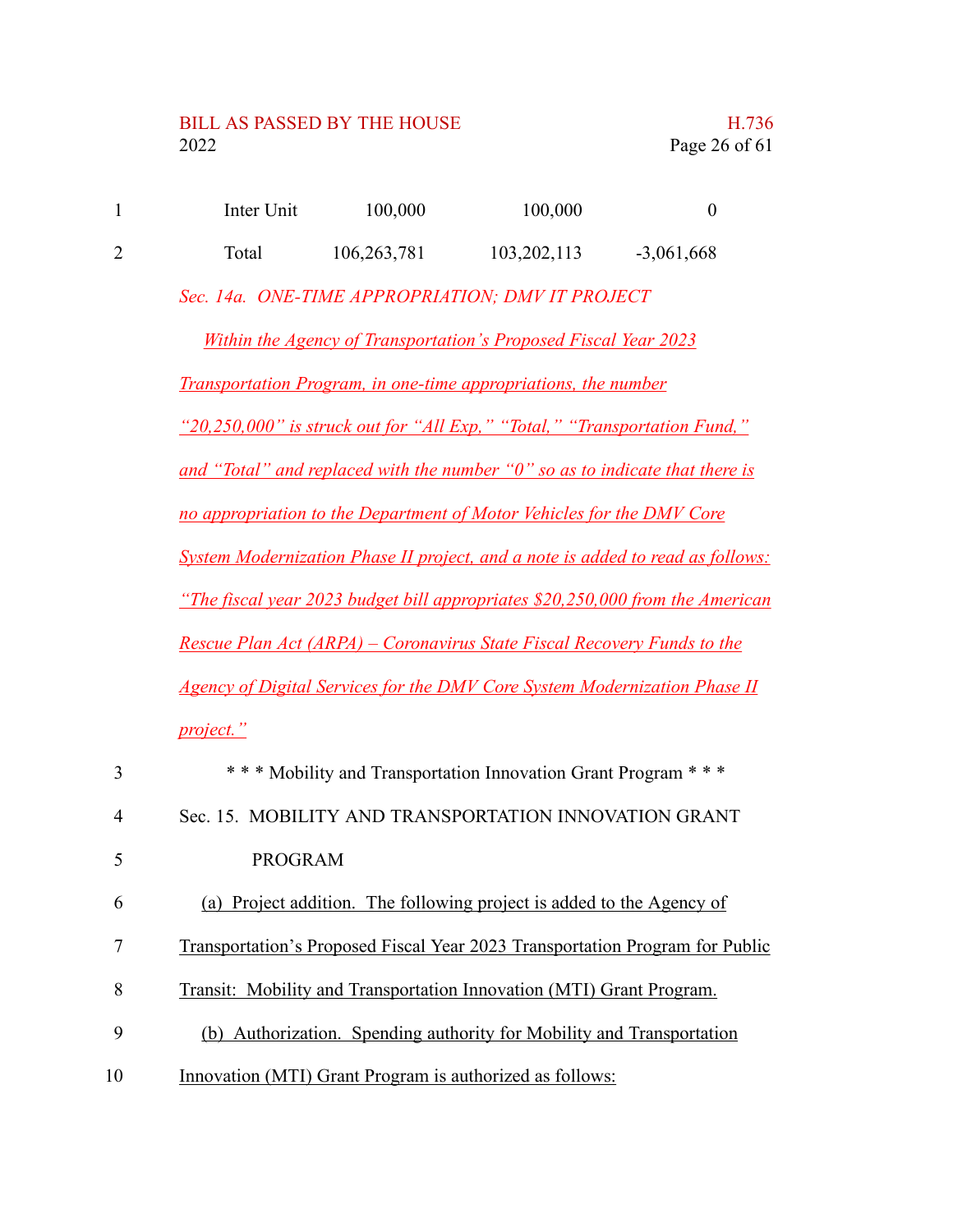### BILL AS PASSED BY THE HOUSE H.736<br>2022 Page 27 of 61

| $\mathbf{1}$   | <u>FY23</u>      | <b>As Proposed</b>                                  | <b>As Amended</b>                                                               | Change  |
|----------------|------------------|-----------------------------------------------------|---------------------------------------------------------------------------------|---------|
| $\overline{2}$ | Grants           | $\boldsymbol{0}$                                    | 500,000                                                                         | 500,000 |
| 3              | Total            | $\boldsymbol{0}$                                    | 500,000                                                                         | 500,000 |
| 4              | Sources of funds |                                                     |                                                                                 |         |
| 5              | <b>State</b>     | $\boldsymbol{0}$                                    | 500,000                                                                         | 500,000 |
| 6              | Total            | $\boldsymbol{0}$                                    | 500,000                                                                         | 500,000 |
| 7              |                  |                                                     | (c) Implementation. The Agency of Transportation shall continue to              |         |
| 8              |                  |                                                     | administer the Mobility and Transportation Innovation (MTI) Grant Program,      |         |
| 9              |                  |                                                     | which was created pursuant to 2020 Acts and Resolves No. 121, Sec. 16. The      |         |
| 10             |                  |                                                     | Program shall continue to support micro-transit projects that improve both      |         |
| 11             |                  |                                                     | mobility and access to services for transit-dependent Vermonters, reduce the    |         |
| 12             |                  |                                                     | use of single-occupancy vehicles, and reduce greenhouse gas emissions.          |         |
| 13             |                  |                                                     | (d) Other funding sources for micro transit. Nothing in this section shall      |         |
| 14             |                  |                                                     | limit the authority of the Agency to fund the implementation or operation of    |         |
| 15             |                  | micro-transit programs using other funding sources. |                                                                                 |         |
| 16             |                  |                                                     | (e) Conversion of fixed route service. The Agency may assist public             |         |
| 17             |                  |                                                     | transit providers with converting fixed-route service to micro-transit service, |         |
| 18             |                  |                                                     | including in the preservation of Federal Transit Administration monies.         |         |
| 19             |                  |                                                     | *** Zero-Fare Public Transit ***                                                |         |
| 20             |                  | Sec. 16. ZERO-FARE PUBLIC TRANSIT                   |                                                                                 |         |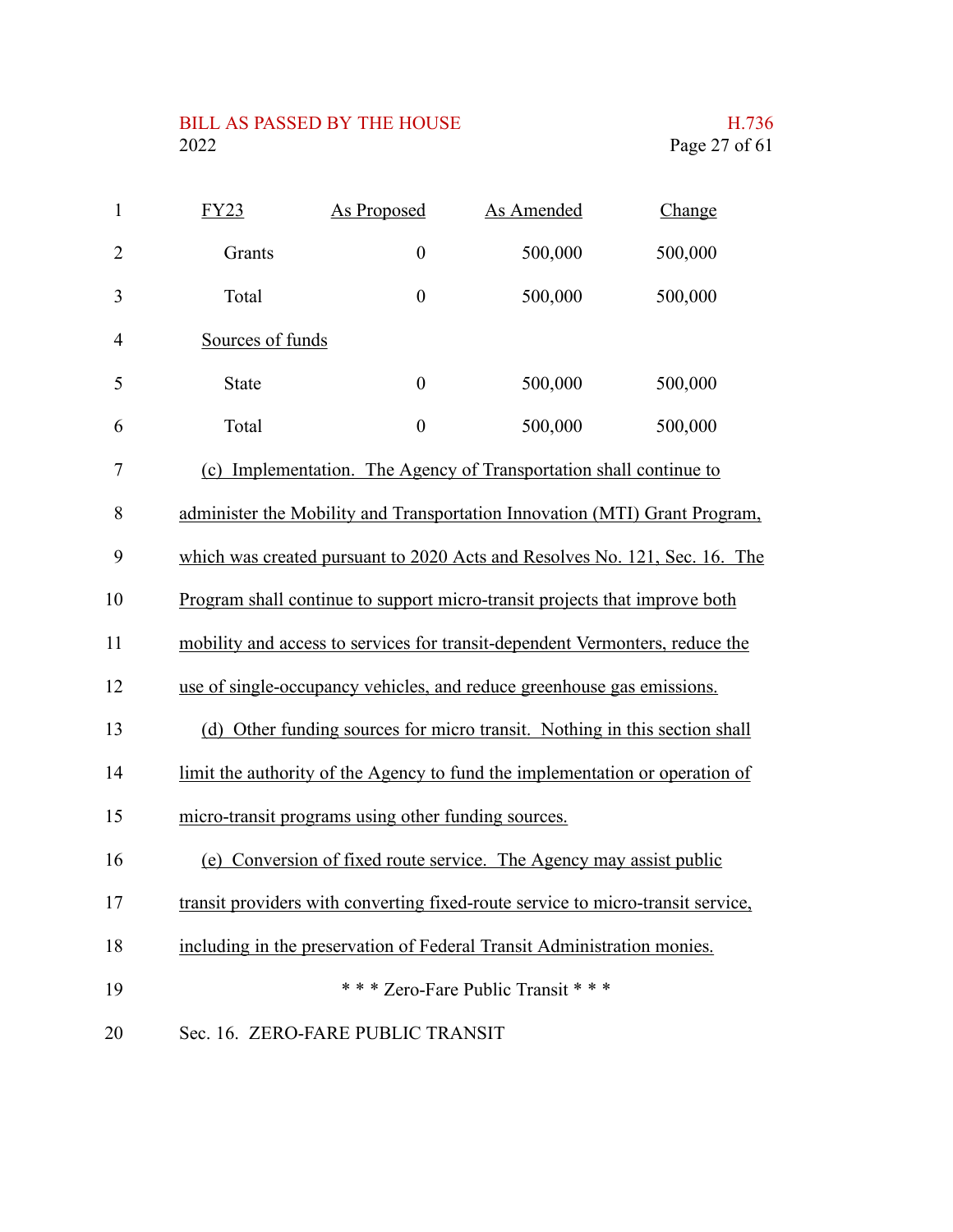# BILL AS PASSED BY THE HOUSE H.736<br>2022 Page 28 of 61

| $\mathbf{1}$   |                      | (a) Project addition. The following project is added to the Agency of         |            |                                                                                |
|----------------|----------------------|-------------------------------------------------------------------------------|------------|--------------------------------------------------------------------------------|
| $\overline{2}$ |                      |                                                                               |            | Transportation's Proposed Fiscal Year 2023 Transportation Program for Public   |
| 3              |                      | Transit: Zero-Fare Public Transit for Fiscal Year 2023.                       |            |                                                                                |
| $\overline{4}$ |                      | (b) Authorization. Spending authority for Zero-Fare Public Transit for        |            |                                                                                |
| 5              |                      | Fiscal Year 2023 is authorized as follows:                                    |            |                                                                                |
| 6              | FY23                 | <b>As Proposed</b>                                                            | As Amended | Change                                                                         |
| 7              | Other                | $\boldsymbol{0}$                                                              | 1,433,000  | 1,433,000                                                                      |
| 8              | Total                | $\boldsymbol{0}$                                                              | 1,433,000  | 1,433,000                                                                      |
| 9              | Sources of funds     |                                                                               |            |                                                                                |
| 10             | <b>State</b>         | $\boldsymbol{0}$                                                              | 1,433,000  | 1,433,000                                                                      |
| 11             | Total                | $\boldsymbol{0}$                                                              | 1,433,000  | 1,433,000                                                                      |
| 12             |                      | (c) Implementation. The Agency shall ensure that public transit operated      |            |                                                                                |
| 13             |                      | by transit agencies that are eligible to receive grant funds pursuant to 49   |            |                                                                                |
| 14             |                      |                                                                               |            | U.S.C. § 5307 or 5311, or both, in the State on routes other than LINK Express |
| 15             |                      | Routes shall be operated on a zero-fare basis during fiscal year 2023.        |            |                                                                                |
| 16             |                      | (d) Report. On or before January 31, 2023, the Agency of Transportation       |            |                                                                                |
| 17             |                      | shall file a written report with the House and Senate Committees on           |            |                                                                                |
| 18             | Transportation that: |                                                                               |            |                                                                                |
| 19             |                      | (1) shows changes in public transit ridership, by county and type of          |            |                                                                                |
| 20             |                      | service, in fiscal years 2020, 2021, and 2022 and in fiscal year 2023 through |            |                                                                                |
| 21             |                      | the end of the second quarter; and                                            |            |                                                                                |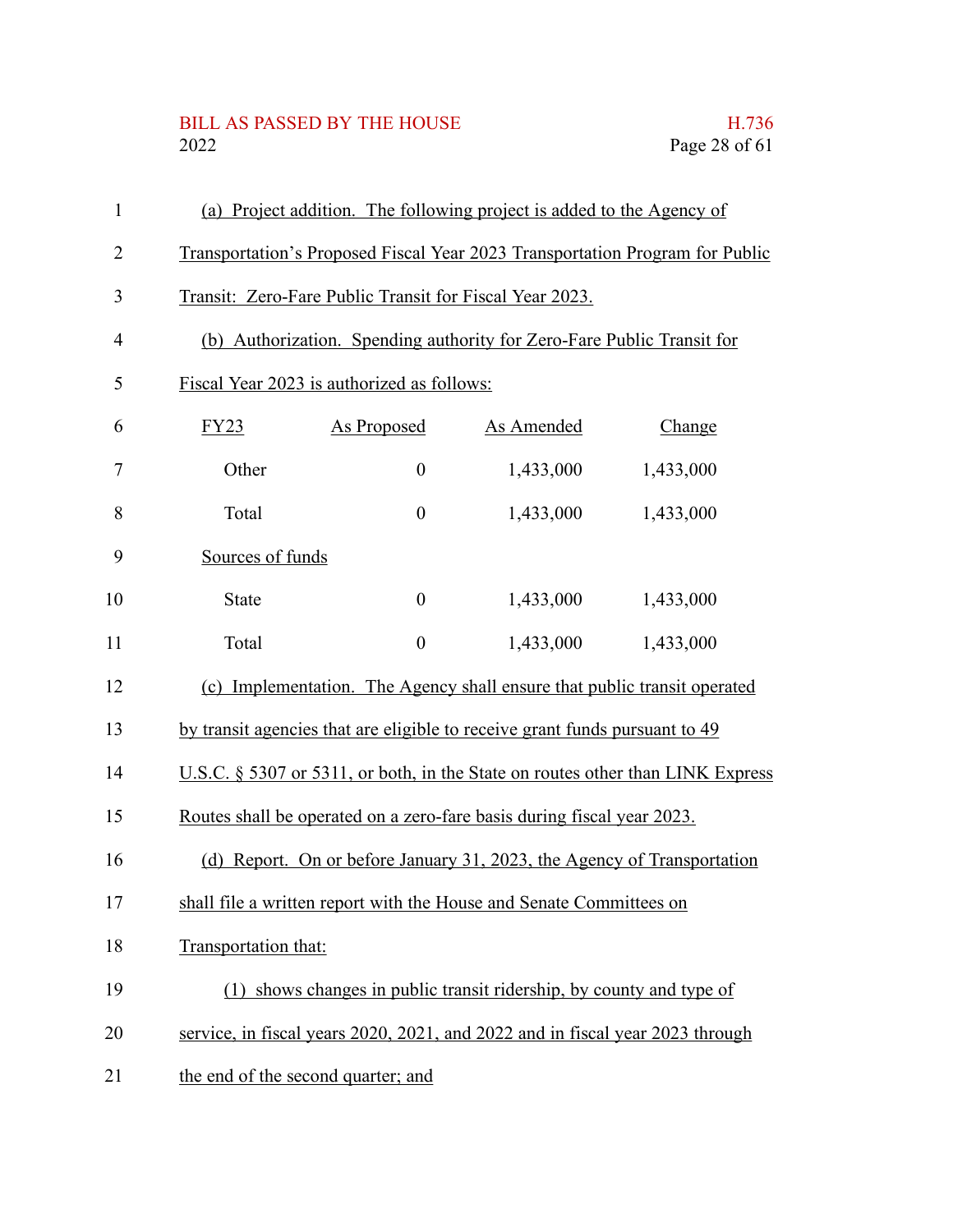### BILL AS PASSED BY THE HOUSE H.736<br>2022 Page 29 of 61

| $\mathbf{1}$   | (2) estimates the amount of funding needed to continue to provide zero-          |
|----------------|----------------------------------------------------------------------------------|
| 2              | fare service on transit operated by public transit agencies that are eligible to |
| 3              | receive grant funds pursuant to 49 U.S.C. § 5307 or 5311, or both, broken out    |
| $\overline{4}$ | by county and type of service in fiscal year 2024.                               |
| 5              | *** Proposed Fiscal Year 2024 Transportation Program;                            |
| 6              | Carbon Reduction Program ***                                                     |
| $\tau$         | Sec. 17. PROPOSED FISCAL YEAR 2024 TRANSPORTATION                                |
| 8              | <b>PROGRAM</b>                                                                   |
| 9              | The Agency of Transportation, in consultation with the Vermont Climate           |
| 10             | Council, shall ensure that within the Agency of Transportation's Proposed        |
| 11             | Fiscal Year 2024 Transportation Program all federal monies that are available    |
| 12             | to the State under the Carbon Reduction Program, codified at 23 U.S.C. § 175,    |
| 13             | in federal fiscal years 2022, 2023, and 2024 are allocated toward projects that  |
| 14             | align with the recommendations of the Climate Action Plan (CAP) issued           |
| 15             | under 10 V.S.A. § 592.                                                           |
| 16             | *** Transportation Alternatives Grant Program ***                                |
| 17             | Sec. 18. 19 V.S.A. § 38 is amended to read:                                      |
| 18             | § 38. TRANSPORTATION ALTERNATIVES GRANT PROGRAM                                  |
| 19             | $(a), (b)$ [Repealed.]                                                           |
| 20             | (c) The Transportation Alternatives Grant Program is created. The Grant          |
| 21             | Program shall be administered by the Agency, and shall be funded in the          |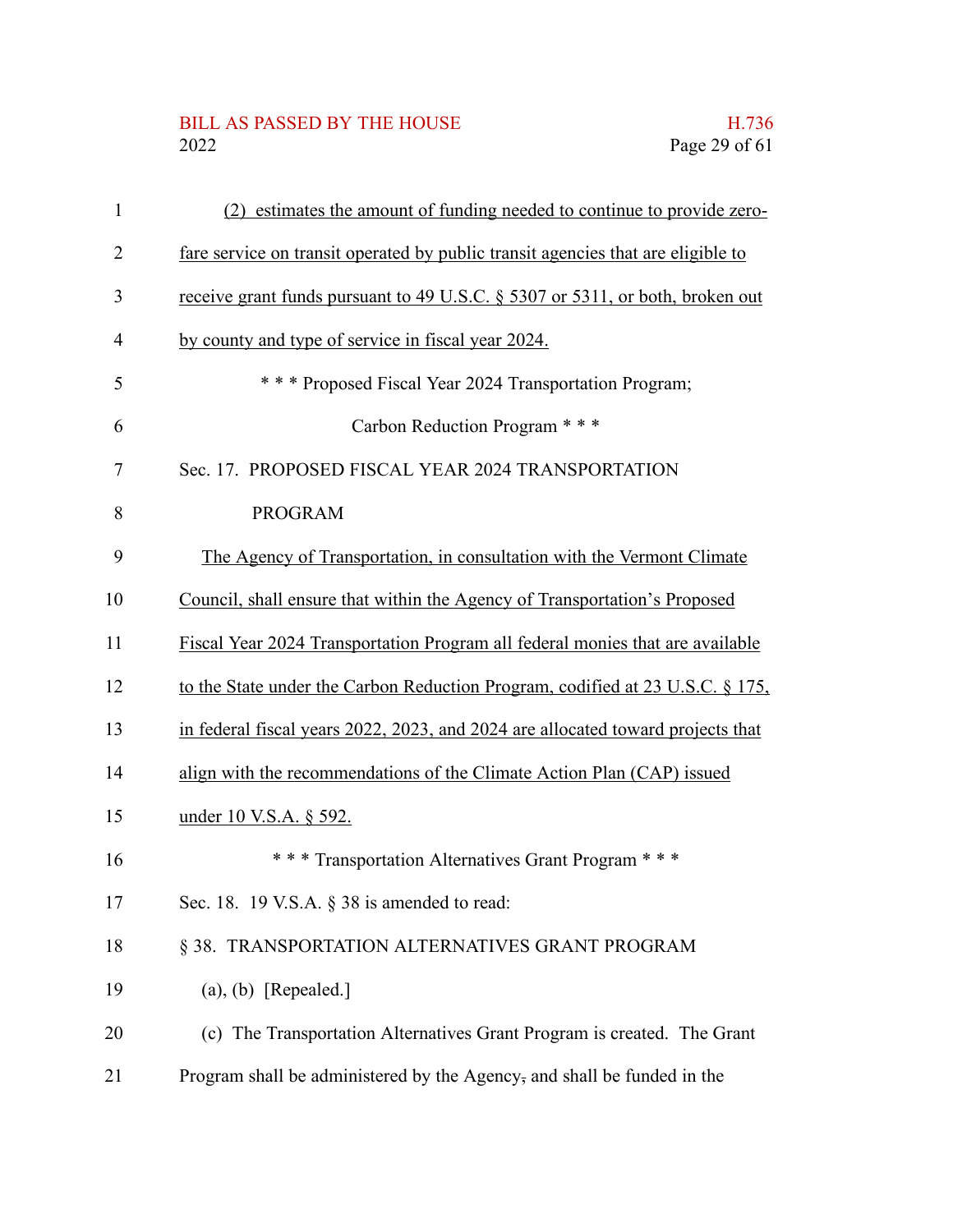# BILL AS PASSED BY THE HOUSE H.736<br>2022 Page 30 of 61

| $\mathbf{1}$ | amount provided for in 23 U.S.C. § 133(h), less the funds set aside for the     |
|--------------|---------------------------------------------------------------------------------|
| 2            | Recreational Trails Program. Awards shall be made to eligible entities as       |
| 3            | defined under 23 U.S.C. § 133(h), and awards under the Grant Program shall      |
| 4            | be limited to the activities authorized under federal law and shall not exceed  |
| 5            | \$300,000.00 per grant allocation.                                              |
| 6            | (d) Eligible entities awarded a grant must provide all funds required to        |
| 7            | match federal funds awarded for a Transportation Alternatives project. All      |
| 8            | grant awards shall be decided and awarded by the Agency.                        |
| 9            | * * *                                                                           |
| 10           | $(f)(1)$ In fiscal years 2018 and 2019, all Grant Program funds shall be        |
| 11           | reserved for municipalities for environmental mitigation projects relating to   |
| 12           | stormwater and highways, including eligible salt and sand shed projects.        |
| 13           | (2) In fiscal years 2020 and 2021, Grant Program funds shall be                 |
| 14           | awarded for any eligible activity and in accordance with the priorities         |
| 15           | established in subdivision (4) of this subsection.                              |
| 16           | (3) In fiscal year 2022 2024 and thereafter, \$1,100,000.00 50 percent of       |
| 17           | Grant Program funds, or such lesser sum if all eligible applications amount to  |
| 18           | less than \$1,100,000.00 50 percent of Grant Program funds, shall be reserved   |
| 19           | for municipalities for environmental mitigation projects relating to stormwater |
| 20           | and highways, including eligible salt and sand shed projects and the balance of |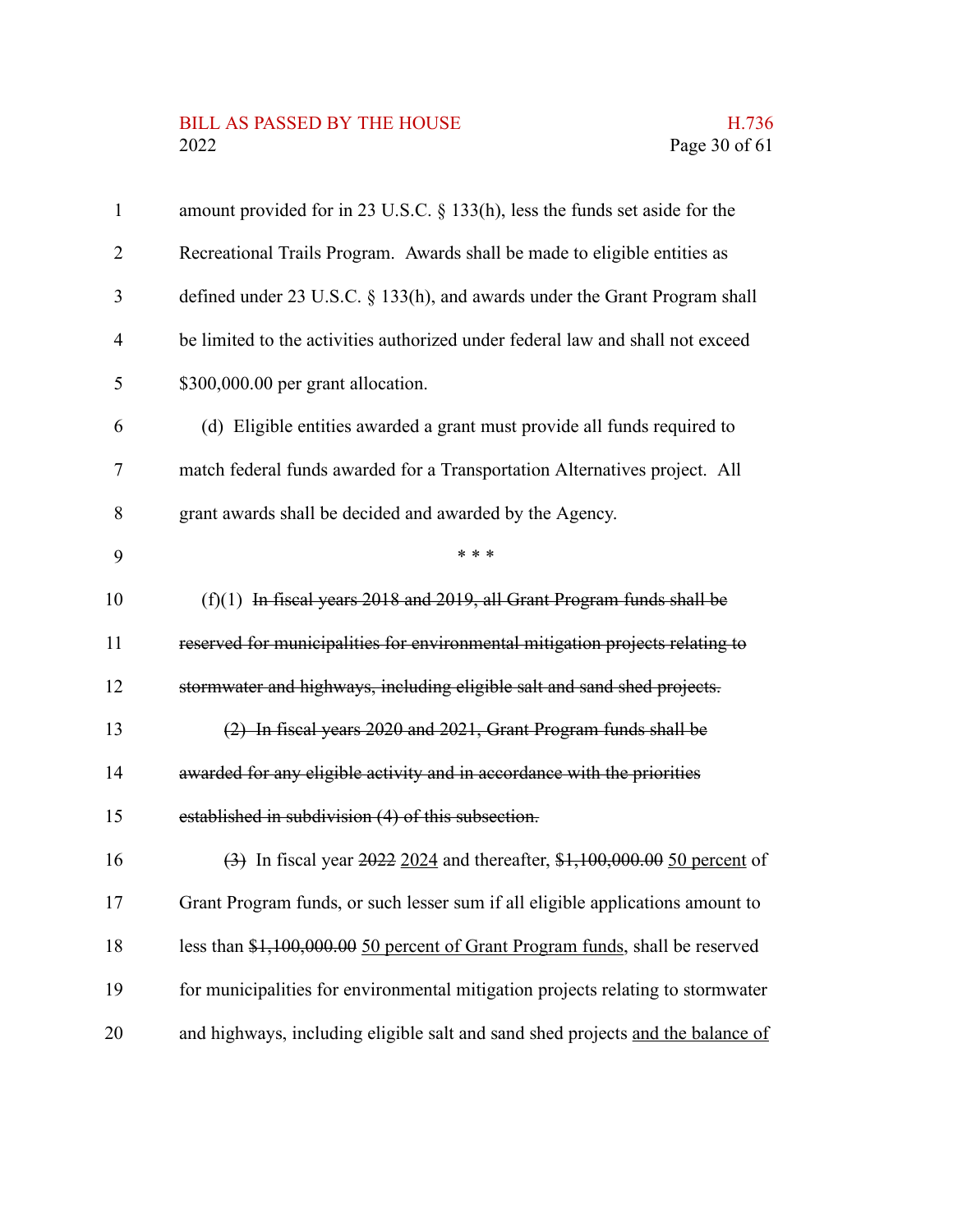## BILL AS PASSED BY THE HOUSE H.736<br>2022 Page 31 of 61

| $\mathbf{1}$ | Grant Program funds shall be awarded for any eligible activity and in             |
|--------------|-----------------------------------------------------------------------------------|
| 2            | accordance with the priorities established in subdivision (2) of this subsection. |
| 3            | $(4)(2)$ Regarding Grant Program funds awarded in fiscal years 2020 and           |
| 4            | 2021, and the balance of Grant Program funds not reserved for environmental       |
| 5            | mitigation projects in fiscal year 2022 and thereafter, in In evaluating          |
| 6            | applications for Transportation Alternatives grants, the Agency shall give        |
| 7            | preferential weighting to projects involving as a primary feature a bicycle or    |
| 8            | pedestrian facility. The degree of preferential weighting and the circumstantial  |
| 9            | factors sufficient to overcome the weighting shall be in the complete discretion  |
| 10           | of the Agency.                                                                    |
| 11           | * * *                                                                             |
| 12           | *** Amendments to the 2021 Transportation Bill ***                                |
| 13           | *** Electric Bicycle Incentives Administrative Costs ***                          |
| 14           |                                                                                   |
|              | Sec. 19. 2021 Acts and Resolves No. 55, Sec. $2(8)(D)$ and $(E)$ are amended to   |
| 15           | read:                                                                             |
| 16           | (D) Replace Your Ride Program. Sec. 27 of this act creates a new                  |
| 17           | program to be known as the Replace Your Ride Program, which will be the           |
| 18           | State's program to incentivize Vermonters to remove older low-efficiency          |
| 19           | vehicles from operation and switch to modes of transportation that produce        |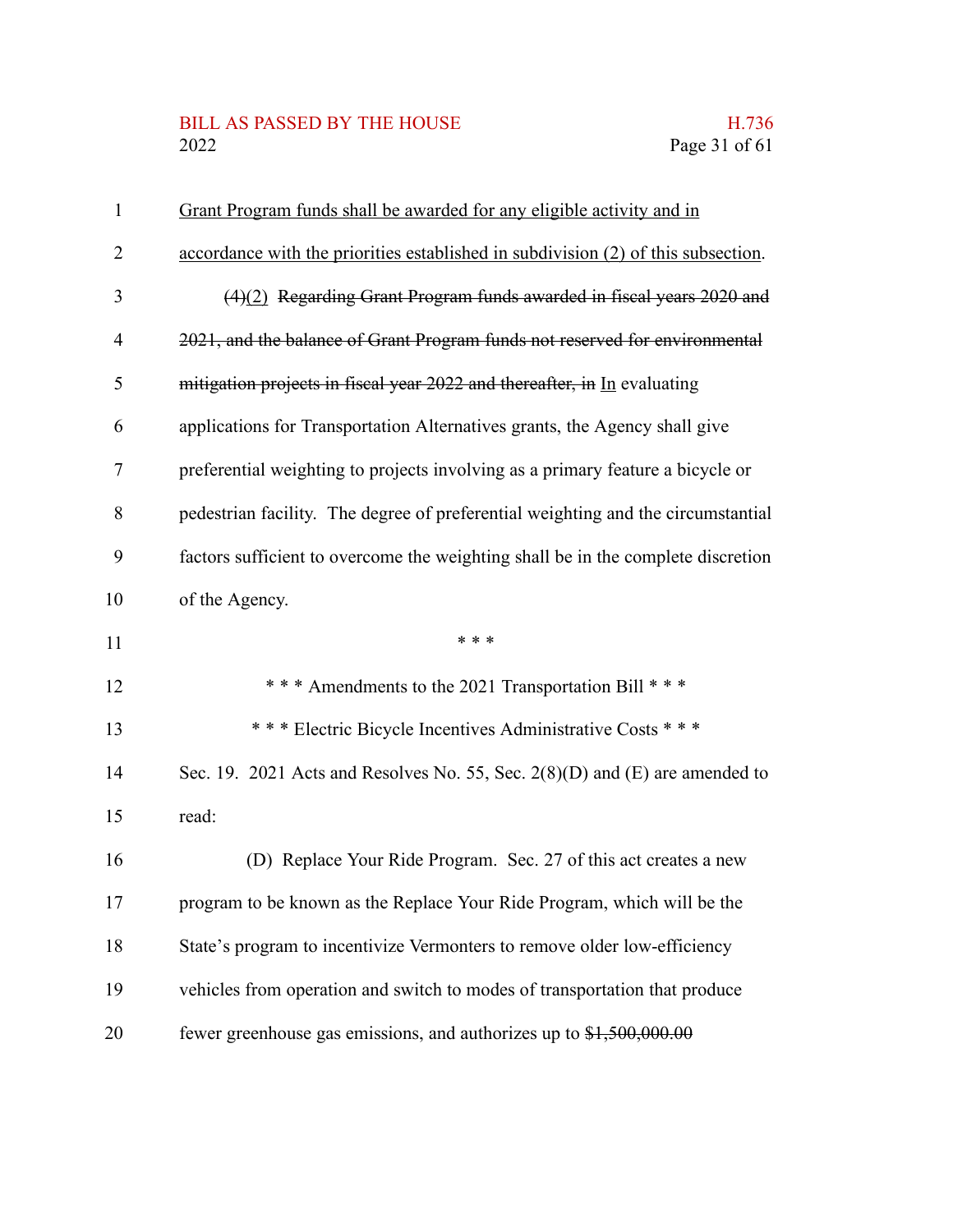# BILL AS PASSED BY THE HOUSE H.736<br>2022 Page 32 of 61

| $\mathbf{1}$ | \$1,495,000.00 for incentives under the Program and capped startup and               |
|--------------|--------------------------------------------------------------------------------------|
| 2            | administrative costs.                                                                |
| 3            | (E) Electric bicycle incentives. Sec. 28 of this act authorizes up to                |
| 4            | \$50,000.00 \$55,000.00 for \$200.00 incentives for the purchase of an electric      |
| 5            | bicycle and capped administrative costs.                                             |
| 6            | Sec. 20. 2021 Acts and Resolves No. 55, Sec. 27(d) is amended to read:               |
| 7            | (d) Authorization. In fiscal year 2022, the Agency is authorized to spend            |
| 8            | up to $$1,500,000.00$ $$1,495,000.00$ in one-time Transportation Fund monies on      |
| 9            | the Replace Your Ride Program established under this section, with up to             |
| 10           | \$300,000.00 \$295,000.00 of that \$1,500,000.00 \$1,495,000.00 available for        |
| 11           | startup costs, outreach education, and costs associated with developing and          |
| 12           | administering the Replace Your Ride Program.                                         |
| 13           | Sec. 21. 2021 Acts and Resolves No. 55, Sec. 28(b) is amended to read:               |
| 14           | (b) Authorization.                                                                   |
| 15           | $(1)$ In fiscal year 2022, the Agency is authorized to spend up to                   |
| 16           | \$50,000.00 in one-time Transportation Fund monies on the electric bicycle           |
| 17           | incentives and up to \$5,000.00 on the costs associated with developing and          |
| 18           | administering the electric bicycle incentives.                                       |
| 19           | $(2)$ If less than \$5,000.00 is expended on administrative costs associated         |
| 20           | with developing and administering the electric bicycle incentives under              |
| 21           | subdivision $(1)$ of this subsection, then the balance of that \$5,000.00 shall only |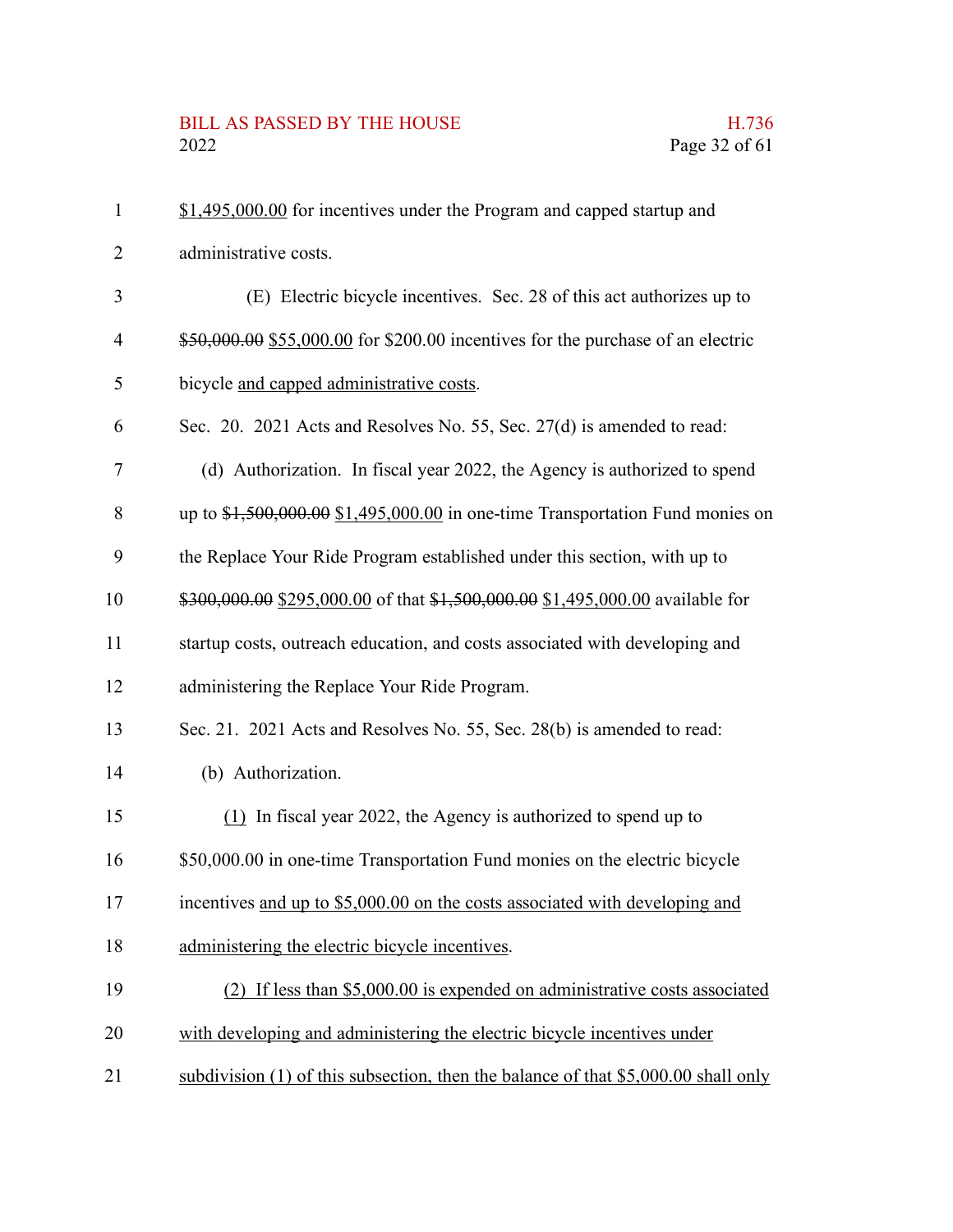# BILL AS PASSED BY THE HOUSE H.736<br>2022 Page 33 of 61

| 1  | be authorized for startup costs, outreach education, and costs associated with   |
|----|----------------------------------------------------------------------------------|
| 2  | developing and administering the Replace Your Ride Program in addition to        |
| 3  | the authorization in Sec. 27(d) of this act.                                     |
| 4  | *** EVSE Grant Program ***                                                       |
| 5  | Sec. 22. 2021 Acts and Resolves No. 55, Sec. 29 is amended to read:              |
| 6  | Sec. 29. GRANT PROGRAMS FOR LEVEL 2 CHARGERS EVSE IN                             |
| 7  | <b>MULTI-UNIT MULTIUNIT DWELLINGS; REPORT</b>                                    |
| 8  | (a) As used in this section:                                                     |
| 9  | * * *                                                                            |
| 10 | (2) "Multi-unit Multiunit affordable housing" means a multi-unit                 |
| 11 | multiunit dwelling where:                                                        |
| 12 | * * *                                                                            |
| 13 | (3) "Multi-unit Multiunit dwelling" means a housing project, such as             |
| 14 | cooperatives, condominiums, dwellings, or mobile home parks, with 10 or          |
| 15 | more units constructed or maintained on a tract or tracts of land.               |
| 16 | (4) "Multi-unit Multiunit dwelling owned by a nonprofit" means a                 |
| 17 | multi-unit multiunit dwelling owned by a person that has nonprofit status        |
| 18 | under Section $501(c)(3)$ of the U.S. Internal Revenue Code, as amended, and is  |
| 19 | registered as a nonprofit corporation with the Office of the Secretary of State. |
| 20 | (5) "Electric vehicle supply equipment (EVSE)" includes both level 1             |
| 21 | chargers, which connect directly into a standard 120-volt AC outlet and supply   |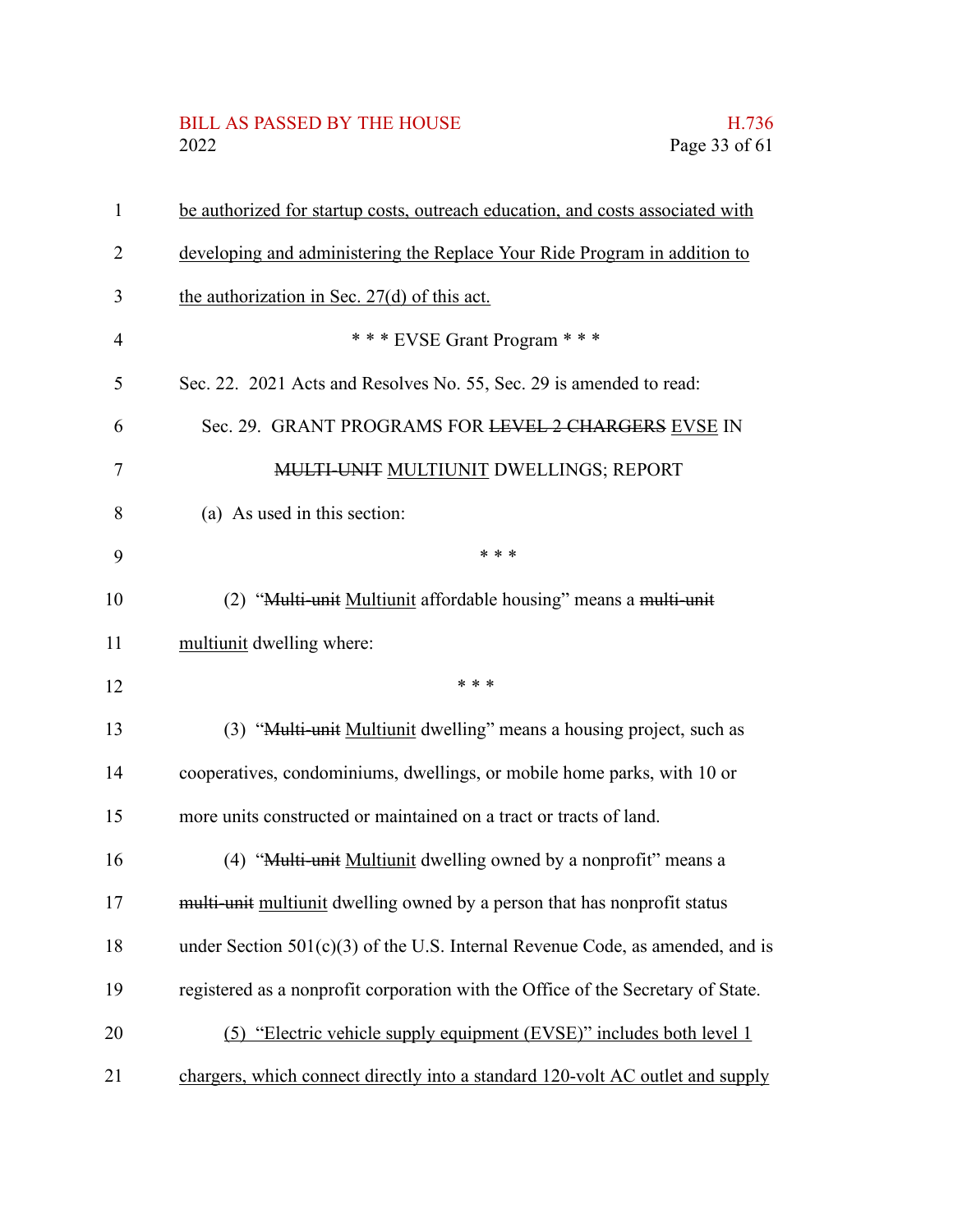### BILL AS PASSED BY THE HOUSE H.736<br>2022 Page 34 of 61

| $\mathbf{1}$   | an average output of 1.3 to 2.4 kilowatts and are also known as level 1 EVSE,   |
|----------------|---------------------------------------------------------------------------------|
| $\overline{2}$ | and level 2 chargers, which have a single-phase input voltage range from 208    |
| 3              | to 240 volts AC and a maximum output current less than or equal to 80           |
| 4              | amperes AC and are also known as level 2 EVSE.                                  |
| 5              | (b) The Agency of Transportation shall establish and administer, through a      |
| 6              | memorandum of understanding with the Department of Housing and                  |
| 7              | Community Development, a pilot program to support the continued buildout        |
| 8              | of electric vehicle supply equipment at multi-unit multiunit affordable housing |
| 9              | and multi-unit multiunit dwellings owned by a nonprofit and build upon the      |
| 10             | existing VW EVSE Grant Program that the Department of Housing and               |
| 11             | Community Development has been administering on behalf of the Department        |
| 12             | of Environmental Conservation.                                                  |
| 13             | * * *                                                                           |
| 14             | (d) Pilot program funding shall be awarded with consideration of broad          |
| 15             | geographic distribution as well as service models ranging from restricted       |
| 16             | private parking to publicly accessible parking so as to examine multiple        |
| 17             | strategies to increase access to EVSE.                                          |
| 18             | * * *                                                                           |
| 19             | (f) If the Agency of Transportation, in consultation with the interagency       |
| 20             | team, determines that programmatic funding remains available following the      |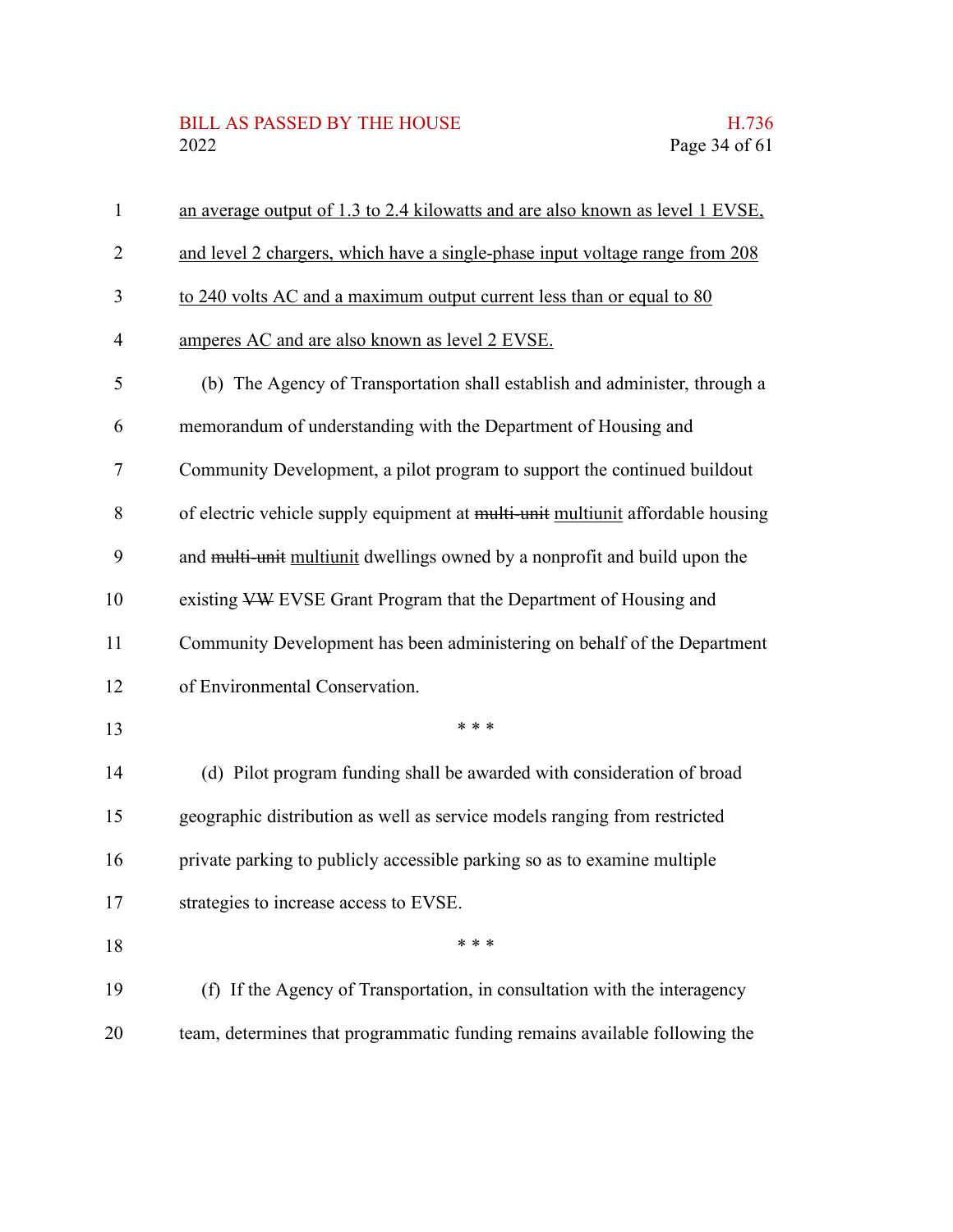# BILL AS PASSED BY THE HOUSE H.736<br>2022 Page 35 of 61

| $\mathbf{1}$   | first round of grant awards, then the pilot program shall be opened up and      |
|----------------|---------------------------------------------------------------------------------|
| $\overline{2}$ | made available to any multi-unit multiunit dwelling.                            |
| 3              | * * *                                                                           |
| $\overline{4}$ | *** Bicycle and Pedestrian Planning Integration Pilot Program; Report ***       |
| 5              | Sec. 23. BICYCLE AND PEDESTRIAN PLANNING INTEGRATION                            |
| 6              | PILOT PROGRAM                                                                   |
| $\tau$         | (a) Establishment. The Agency of Transportation shall establish a pilot         |
| 8              | program to support the continued development and buildout of bicycle and        |
| 9              | pedestrian infrastructure. The purpose of the pilot program is to do at least   |
| 10             | one of the following:                                                           |
| 11             | (1) ensure alignment and integration of municipal and State bicycle and         |
| 12             | pedestrian infrastructure deployment and to provide a framework for             |
| 13             | municipal prioritization of bicycle and pedestrian projects that can be         |
| 14             | integrated into the VTrans Project Selection and Project Prioritization (VPSP2) |
| 15             | process as projects are evaluated for funding through State-sponsored           |
| 16             | programs, including the Bike and Pedestrian Program, the Transportation         |
| 17             | Alternatives Program, and the Downtown Transportation Fund; or                  |
| 18             | integrate bicycle and pedestrian elements into Agency-developed                 |
| 19             | projects.                                                                       |
| 20             | (b) Consultation and implementation. The Agency shall work with the             |
| 21             | State's Regional Planning Commissions (RPCs) in implementing the pilot          |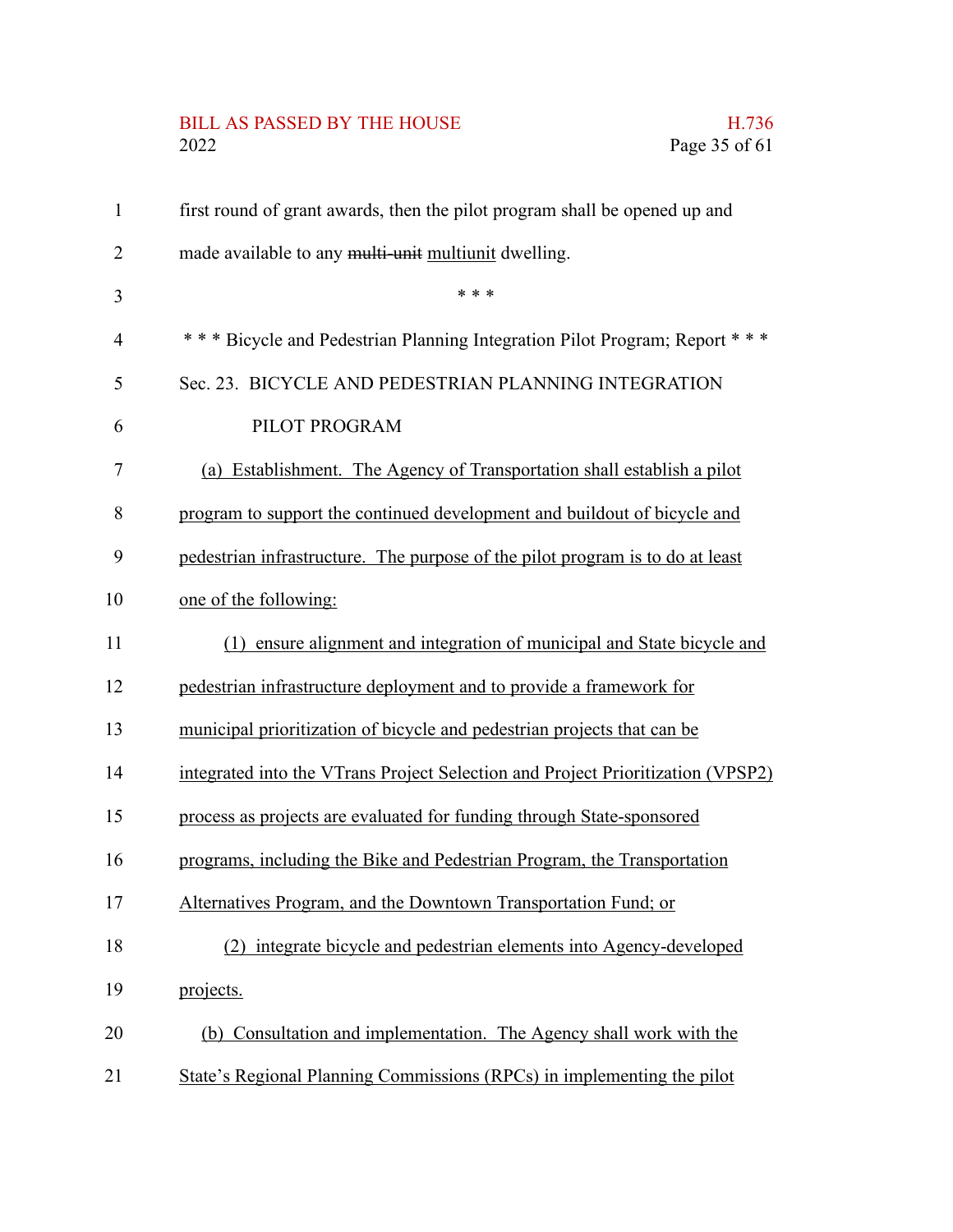# BILL AS PASSED BY THE HOUSE H.736<br>2022 Page 36 of 61

| $\mathbf{1}$   | program by providing funding through the Transportation Planning Initiative   |
|----------------|-------------------------------------------------------------------------------|
| $\overline{2}$ | (TPI) Program for RPCs to develop prioritized municipal bicycle and           |
| 3              | pedestrian plans or to assist member municipalities in developing prioritized |
| $\overline{4}$ | municipal bicycle and pedestrian plans.                                       |
| 5              | (c) Report. The Agency of Transportation shall file a written report on the   |
| 6              | outcomes of the pilot program with the House and Senate Committees on         |
| $\tau$         | Transportation on or before January 15, 2023.                                 |
| 8              | *** Pedestrian Safety Outreach ***                                            |
| 9              | Sec. 24. PEDESTRIAN SAFETY OUTREACH                                           |
| 10             | The Agency shall:                                                             |
| 11             | (1) develop outreach information regarding pedestrian safety funding          |
| 12             | and programs available to communities; and                                    |
| 13             | (2) disseminate that outreach information to communities in                   |
| 14             | coordination with the State's Regional Planning Commissions (RPCs) and        |
| 15             | through both the annual Transportation Planning Initiative (TPI) Program and  |
| 16             | Local Motion.                                                                 |
| 17             | *** Transportation Board ***                                                  |
| 18             | Sec. 25. 5 V.S.A. chapter 3 is redesignated to read:                          |
| 19             | CHAPTER 3. PROCEEDINGS BY THE BOARD; APPEAL TO SUPERIOR                       |
| 20             | COURT JUDICIAL REVIEW                                                         |
| 21             | Sec. 26. 5 V.S.A. $\S 37$ is amended to read:                                 |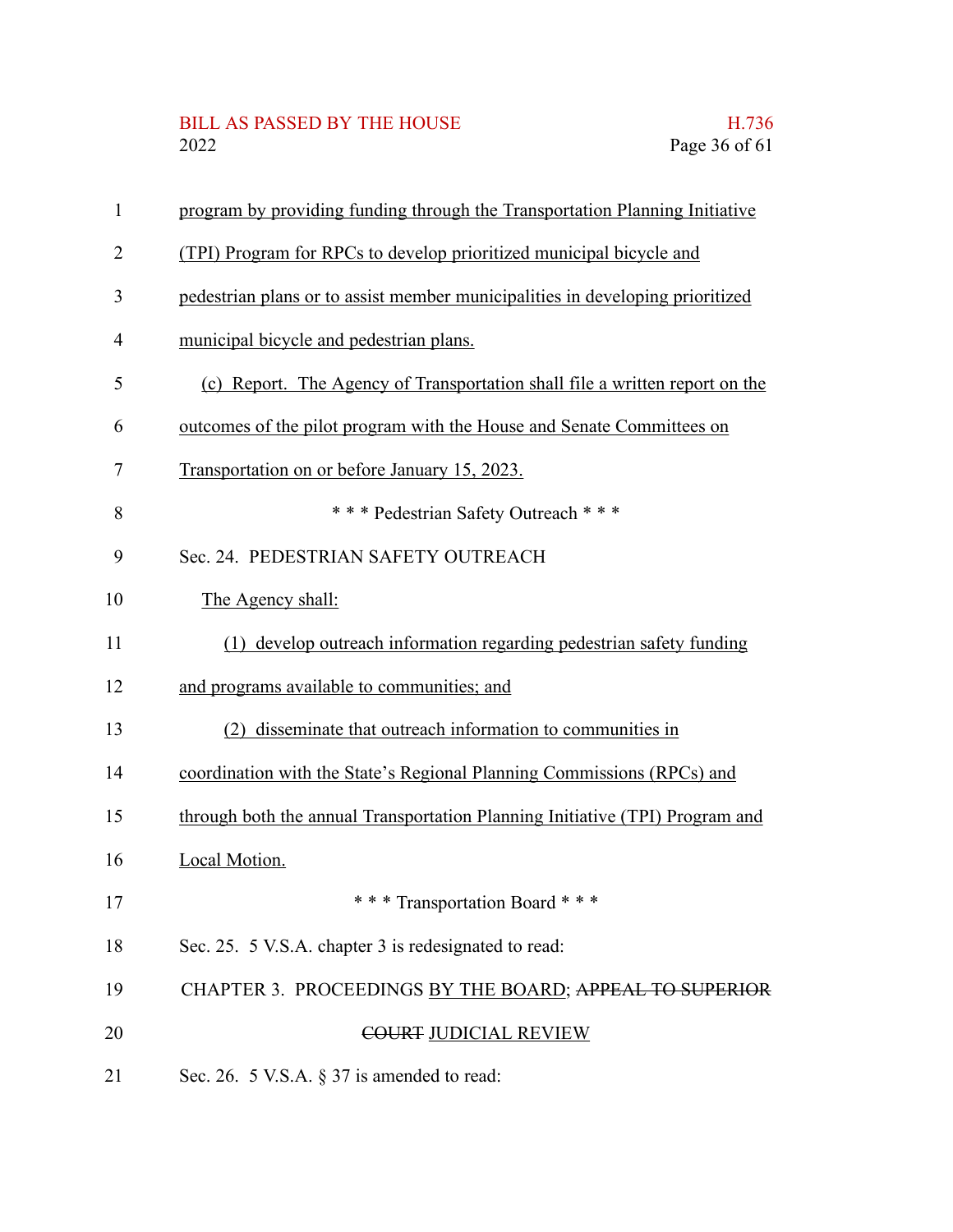| $\mathbf{1}$   | § 37. MEMBERS; TERMS; RETIREMENT; APPEAL                                          |
|----------------|-----------------------------------------------------------------------------------|
| $\overline{2}$ | (a) When a Board member who hears all or a substantial part of a case             |
| 3              | retires from office before the case is completed, he or she that individual shall |
| 4              | remain a member of the Board for the purpose of concluding and deciding the       |
| 5              | case, and signing the findings, orders, decrees, and judgments of the case. A     |
| 6              | retiring chair shall also remain a member for the purpose of certifying           |
| 7              | questions of law if appeal is taken.                                              |
| 8              | (b) A case shall be deemed completed when the Board enters a final order          |
| 9              | even though the order is appealed to a Superior Court and judicial review is      |
| 10             | sought pursuant to 19 V.S.A. $\S$ 5(c) or the case remanded to the Board. Upon    |
| 11             | remand, the Board then in office may consider relevant evidence, including        |
| 12             | any part of the transcript of testimony in the proceedings prior to appeal.       |
| 13             | Sec. 27. 5 V.S.A. $\S$ 40 is amended to read:                                     |
| 14             | § 40. PLEADINGS; RULES OF PRACTICE; FINDINGS OF FACT                              |
| 15             | (a) The forms, pleadings, and rules of practice and procedure before the          |
| 16             | Board shall be prescribed by the Board.                                           |
| 17             | (b) The Board shall hear all matters within its jurisdiction and make             |
| 18             | findings of fact. It shall state its rulings of law when required. Upon appeal to |
| 19             | a Superior Court judicial review pursuant to 19 V.S.A. $\S$ 5(c), the Board's     |
| 20             | findings of fact shall be accepted unless clearly erroneous.                      |
| 21             | Sec. 28. 5 V.S.A. §§ 43 and 44 are amended to read:                               |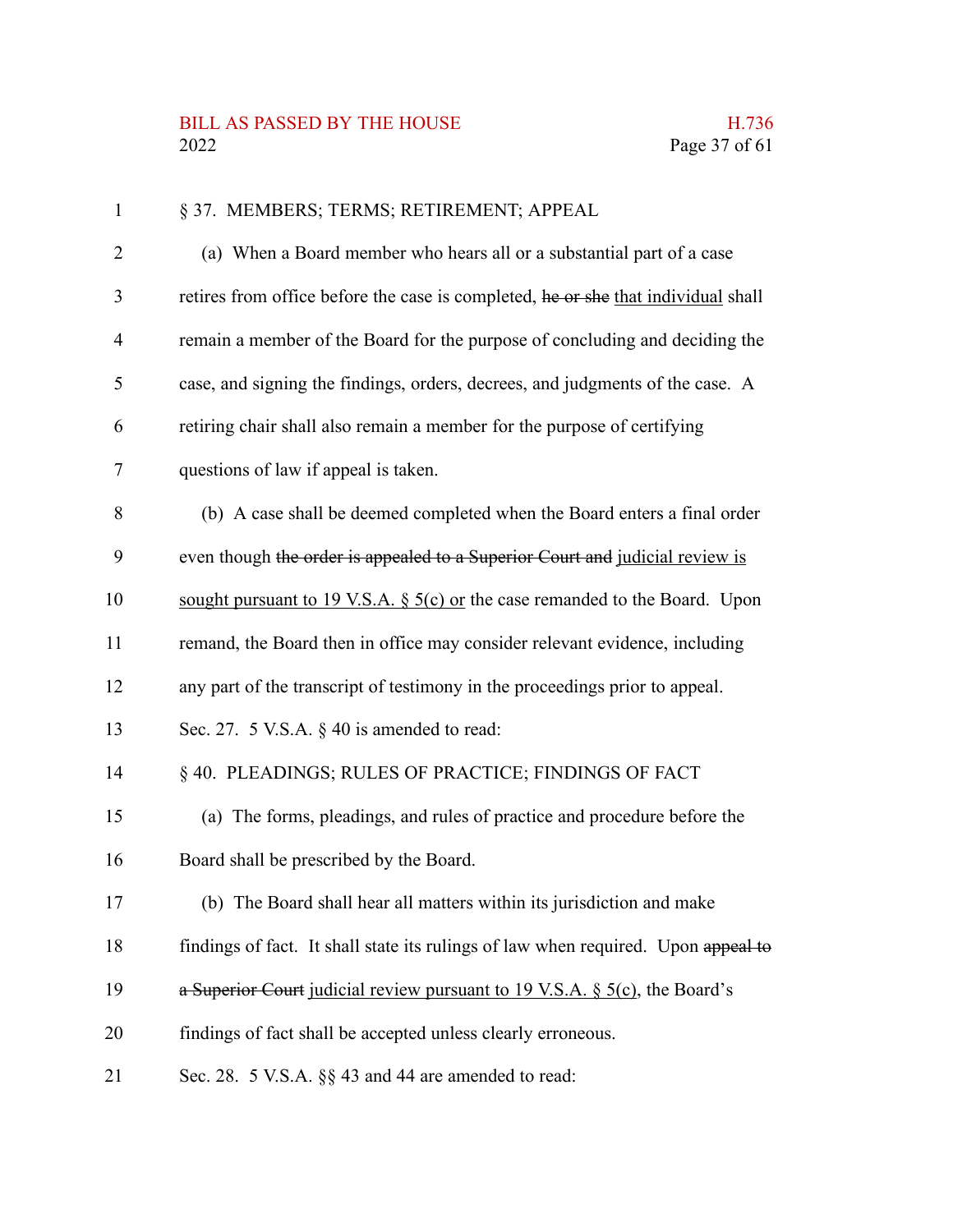### BILL AS PASSED BY THE HOUSE H.736<br>2022 Page 38 of 61

| $\mathbf{1}$   | § 43. REVIEW BY SUPERIOR COURT JUDICIAL REVIEW                                  |
|----------------|---------------------------------------------------------------------------------|
| $\overline{2}$ | A party to a cause who feels aggrieved by the final order, judgment, or         |
| 3              | decree of the Board may appeal to a Superior Court under Rule 74 of the         |
| 4              | Vermont Rules of Civil Procedure seek judicial review pursuant to 19 V.S.A.     |
| 5              | $\S$ 5(c). However, the Board, before final judgment, may permit an             |
| 6              | interlocutory appeal to be taken by any party pursuant to a Superior Court      |
| 7              | 19 V.S.A. $\S$ 5(c) for determination of questions of law in the same manner as |
| 8              | the Supreme Court may by rule provide for appeals before final judgment         |
| 9              | from a Superior Court. Notwithstanding the provisions of the Vermont Rules      |
| 10             | of Civil Procedure or the Vermont Rules of Appellate Procedure, neither the     |
| 11             | time for filing a notice of appeal nor the filing of a notice of appeal, as     |
| 12             | provided in this section, shall operate as a stay of enforcement of an order of |
| 13             | the Board unless the Board or a Superior the Supreme Court grants a stay        |
| 14             | under the provisions of section 44 of this title chapter.                       |
| 15             | § 44. POWERS OF SUPERIOR THE SUPREME COURT                                      |
| 16             | A Superior Upon appeal to the Supreme Court, the Court may reverse or           |
| 17             | affirm the judgments, orders, or decrees of the Transportation Board and may    |
| 18             | remand a cause to it with mandates, as law or equity shall require; and the     |
| 19             | Board shall enter its judgment, order, or decree in accordance with these       |
| 20             | mandates. Appeals to the Superior Supreme Court shall not have the effect of    |
| 21             | vacating any judgment, order, or decree of the Board, but the Superior          |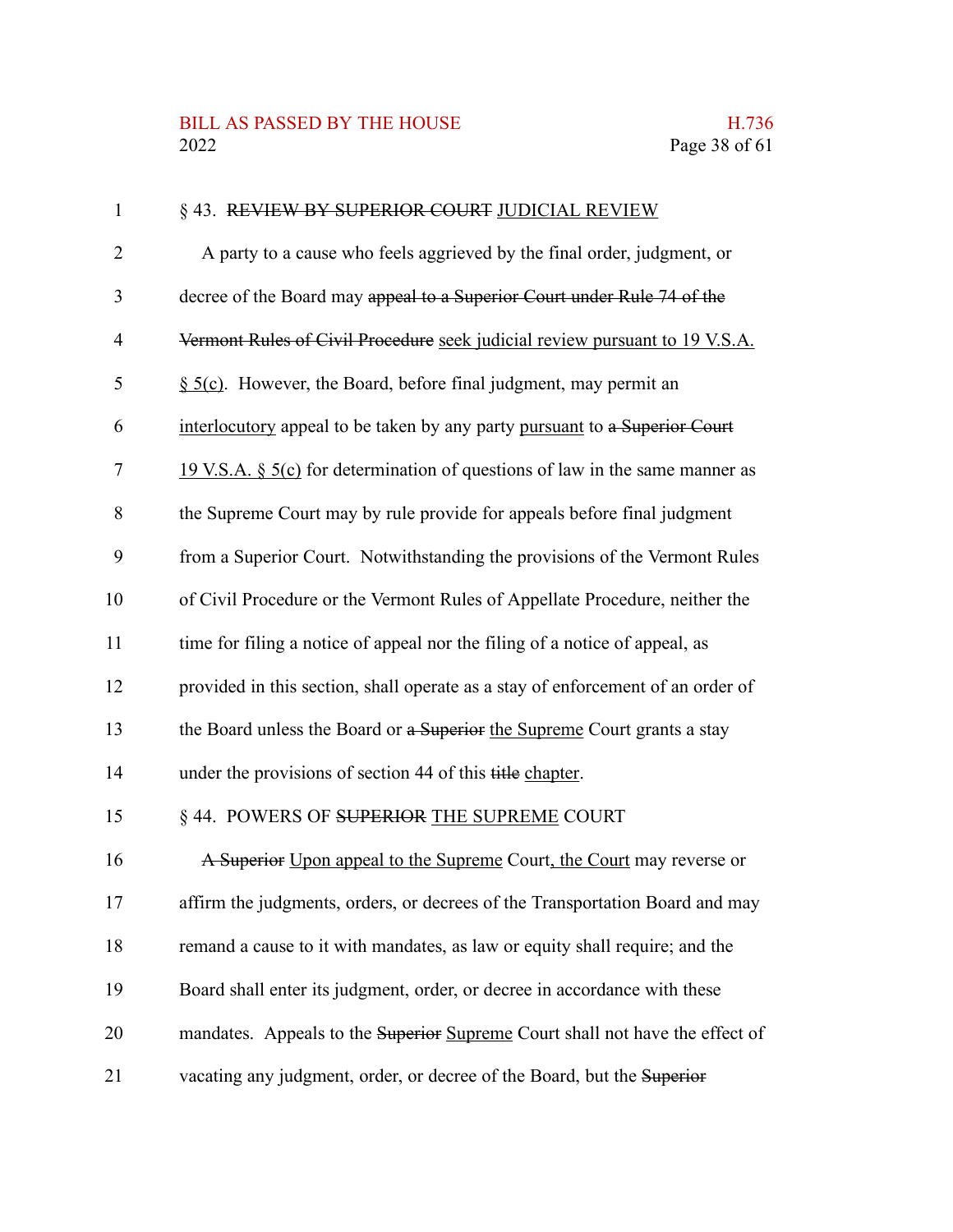#### BILL AS PASSED BY THE HOUSE **H.736** 2022 Page 39 of 61

Supreme Court, upon notice to interested parties, may suspend execution of a Board judgment under a decree as justice and equity require unless otherwise specifically provided by law. 1 2 3

Sec. 29. 5 V.S.A. § 207(d) is amended to read: 4

(d) The application for a certificate of approval of the site selected shall be in writing and substantially describe the property involved and the general purposes for which it is to be acquired and the manner in which the acquisition is asserted to serve the public interest. The application shall designate the names of all owners or persons known to be interested in lands adjoining the property and their residences, if known, and shall contain such further matter as the Board by rule shall determine. The application shall be supported by documentation showing that the proposed facility has received municipal approval. After evaluating the application, the Board shall issue its order giving notice of the time and place of hearing on the application. The applicant shall give notice of the proceedings to all persons owning or interested in adjoining lands by delivery of a true copy of the application and order for hearing by registered or certified mail to the last known address of each of the persons; the notice to be mailed at least 12 days prior to the date of the hearing. Notice of the hearing and a general statement of the purpose shall be published at least once in a newspaper of common circulation in the town where the property described in the application is situated at least two days 5 6 7 8 9 10 11 12 13 14 15 16 17 18 19 20 21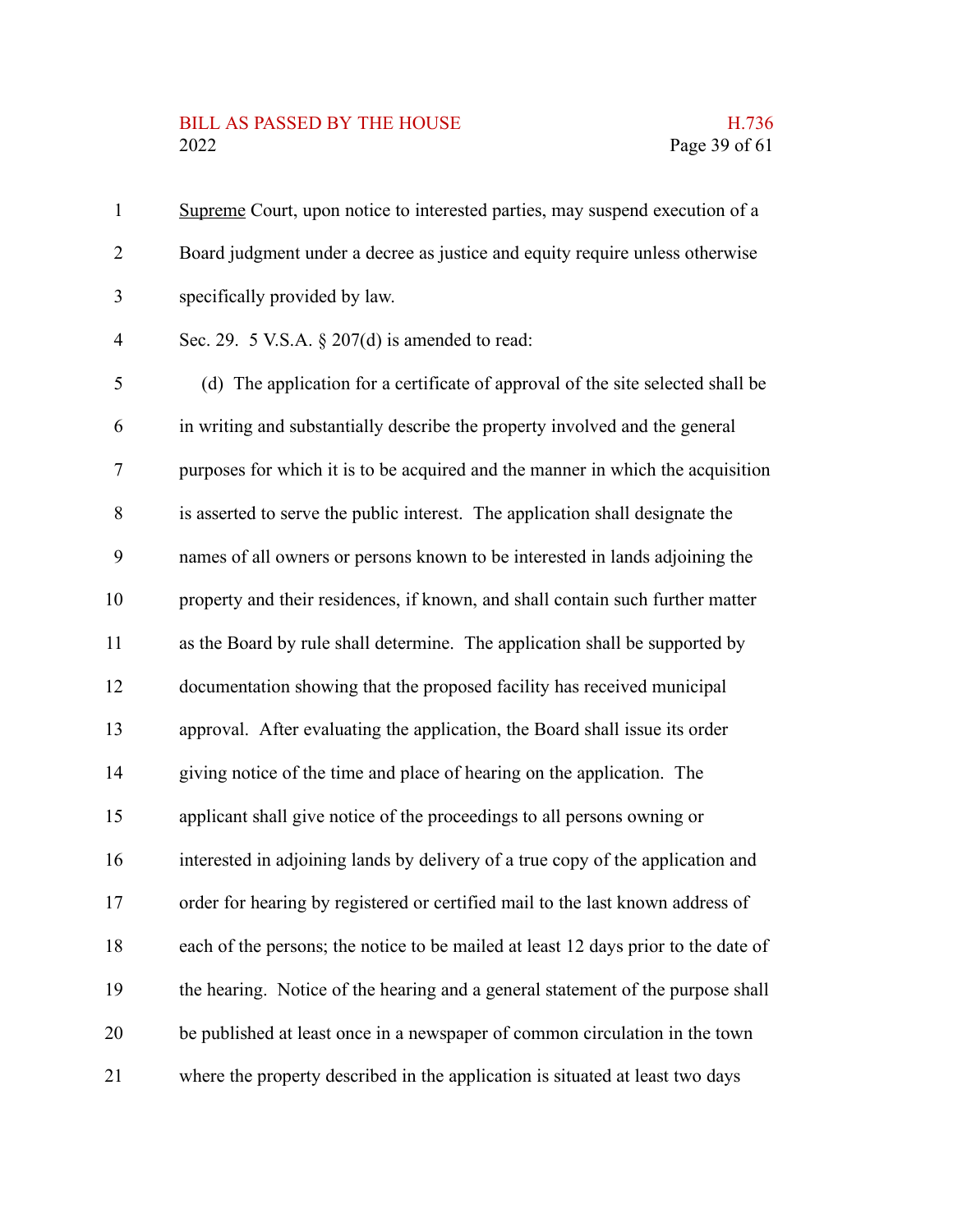# BILL AS PASSED BY THE HOUSE H.736<br>2022 Page 40 of 61

| $\mathbf{1}$   | before the date of the hearing, and a similar notice shall be posted in a public  |
|----------------|-----------------------------------------------------------------------------------|
| $\overline{2}$ | place at least 12 days before the hearing. Upon compliance by the applicant       |
| 3              | with the foregoing provisions for notice, the Board shall hear the applicant and  |
| $\overline{4}$ | all parties interested on the question of approval of the site or sites and shall |
| 5              | consider and determine whether in the public interest the application ought to    |
| 6              | be granted. Whenever the Board makes an order granting or denying a               |
| $\tau$         | certificate of approval of an airport, or a restricted landing area, approval to  |
| 8              | use or operate an airport or a restricted landing area or other air navigation    |
| 9              | facility, an aggrieved person may have the decision reviewed on the record by     |
| 10             | the Superior Court pursuant to Rule 74 of the Vermont Rules of Civil              |
| 11             | Procedure seek judicial review pursuant to 19 V.S.A. § 5(c).                      |
| 12             | Sec. 30. 5 V.S.A. $\S$ 652 is amended to read:                                    |
| 13             | § 652. SUPERIOR COURT JUDICIAL REVIEW                                             |
| 14             | The Secretary of Transportation or the legislative body of a municipality, as     |
| 15             | defined in 24 V.S.A. $\S$ 2001, or the committee representing two or more         |
| 16             | municipalities, when authorized by vote of their legislative bodies, may          |
| 17             | proceed in Superior Court as provided in 19 V.S.A. chapter 5, except as           |
| 18             | otherwise provided in this subchapter.                                            |
| 19             | Sec. 31. 5 V.S.A. $\S$ 3639 is amended to read:                                   |
| 20             | § 3639. FARM CROSSINGS AND CATTLE GUARDS; CONSTRUCTION                            |
| 21             | AND MAINTENANCE; JUDICIAL REVIEW                                                  |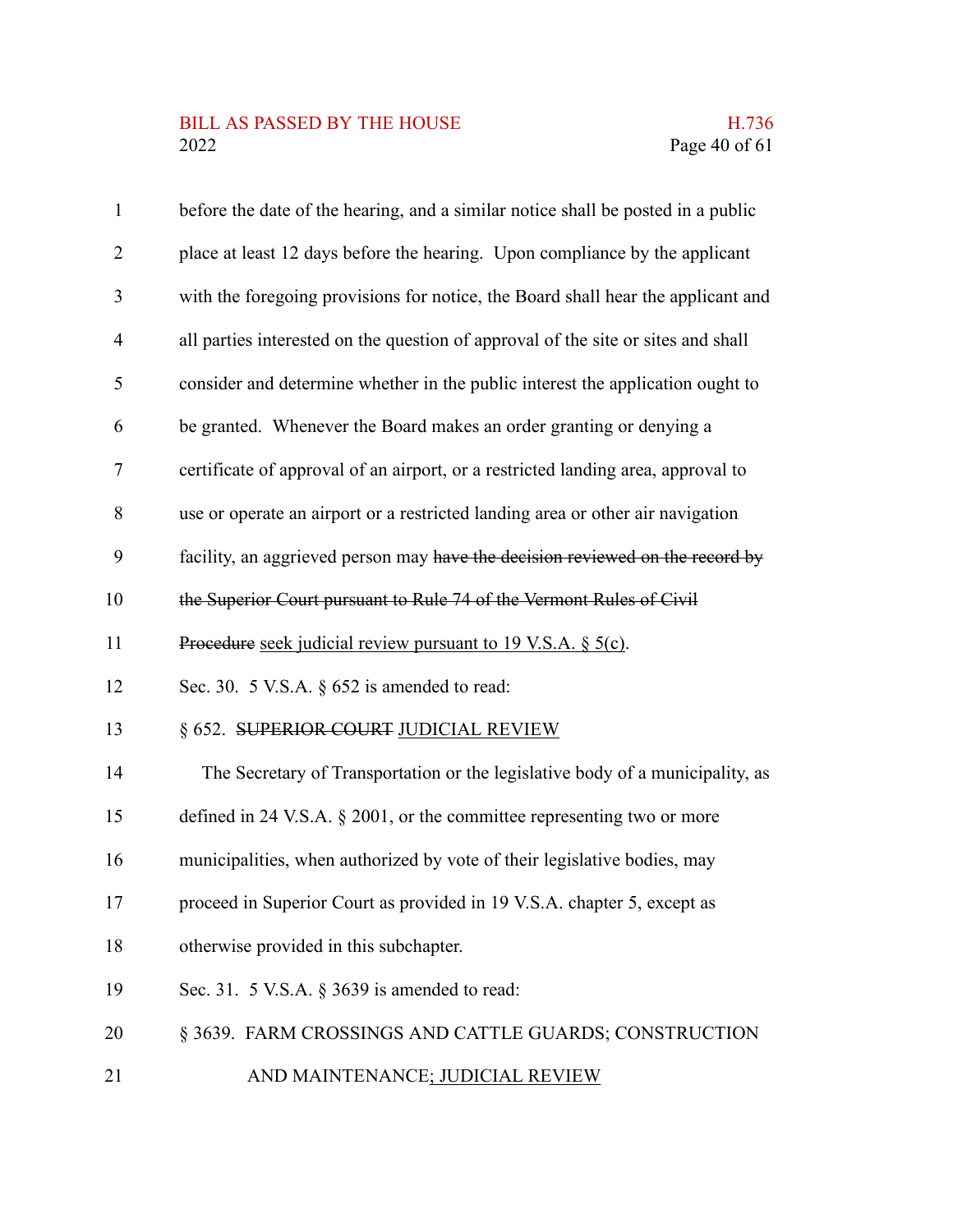### BILL AS PASSED BY THE HOUSE H.736<br>2022 Page 41 of 61

| $\mathbf{1}$   | (a) A person or corporation owning or operating a railroad shall construct       |
|----------------|----------------------------------------------------------------------------------|
| $\overline{2}$ | and maintain farm crossings of the road for the use of the proprietors of lands  |
| 3              | adjoining the railroad, and cattle guards at all farm and road crossings         |
| $\overline{4}$ | sufficient to prevent cattle and animals from getting on the railroad. A farm    |
| 5              | crossing may be temporarily or permanently closed or discontinued by mutual      |
| 6              | agreement between all parties having an interest therein. If no such mutual      |
| 7              | agreement can be reached by such interested parties, then a person or            |
| 8              | corporation owning or operating a railroad and desiring to close any farm        |
| 9              | crossing shall make application to the Transportation Board. The Board shall     |
| 10             | thereupon give notice to all parties interested, in such manner as the Board     |
| 11             | may direct, of hearing on the application, the hearing to be in the county where |
| 12             | such crossing is located. After the hearing, a person or corporation owning or   |
| 13             | operating a railroad shall not close such farm crossing without the approval of  |
| 14             | the Transportation Board. A person aggrieved by the closing of a farm            |
| 15             | crossing after January 1, 1955 by a person or corporation owning or operating    |
| 16             | a railroad may notify the Transportation Board by registered or certified mail   |
| 17             | of the closing, and thereupon the Board shall conduct a hearing. Notice and      |
| 18             | place of hearing shall be as set forth in this subsection. The Transportation    |
| 19             | Board may require the reopening of any such crossing and make such other         |
| 20             | order as is permitted in section 3649 of this title. At any such hearing, the    |
| 21             | burden of proof shall rest with the person or persons effecting or seeking to    |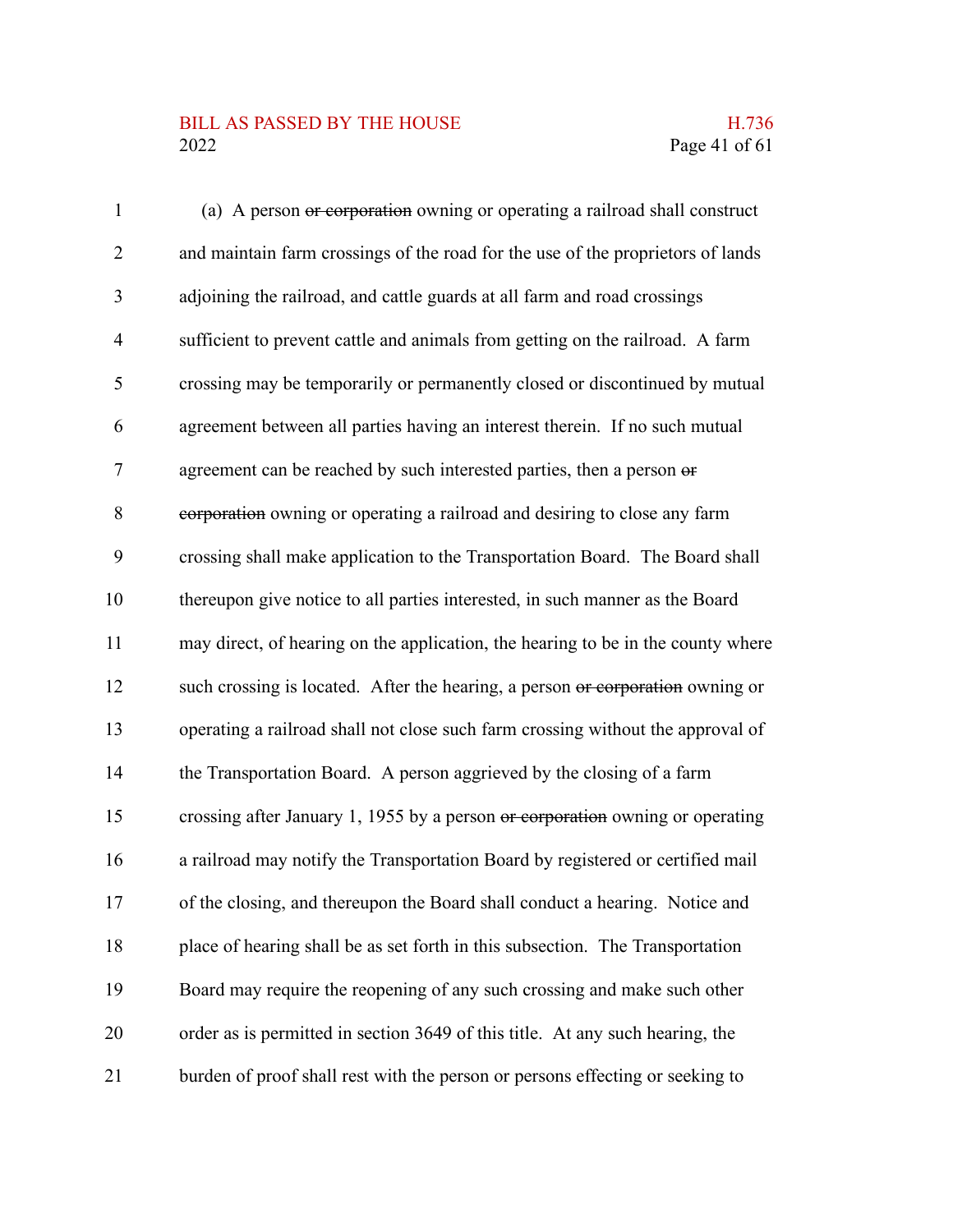#### BILL AS PASSED BY THE HOUSE H.736<br>2022 Page 42 of 61

| $\mathbf{1}$   | effect the closing of such farm crossing. Any person aggrieved by an the final    |
|----------------|-----------------------------------------------------------------------------------|
| $\overline{2}$ | order of the Transportation Board, who was a party to the proceedings, may, in    |
| 3              | accordance with Rule 74 of the Vermont Rules of Civil Procedure, appeal to        |
| 4              | the Superior Court, whereupon such cause shall be tried as an original action     |
| 5              | brought under the provisions of 12 V.S.A. § 402 seek judicial review pursuant     |
| 6              | to 19 V.S.A. $\S$ 5(c).                                                           |
| 7              | (b) A person or railroad corporation closing any farm crossing in violation       |
| 8              | of a provision of this section or failing to comply with any such order shall be  |
| 9              | fined not less than \$50.00 nor more than \$500.00, and any person aggrieved by   |
| 10             | such violation may recover his or her the person's damages in an action on this   |
| 11             | statute.                                                                          |
| 12             | Sec. 32. 5 V.S.A. § 3788 is amended to read:                                      |
| 13             | § 3788. ORDERS OF BOARD; APPEALS JUDICIAL REVIEW                                  |
| 14             | The order of the Board relating to any matter upon which it may act under         |
| 15             | the authority of this chapter shall be communicated in writing to the petitioners |
| 16             | and to all persons to whom notice of the hearing on such petition was given.      |
| 17             | Any person aggrieved by such order, who was a party to such proceedings,          |
| 18             | may appeal from such order to the Superior Court in accordance with Rule 74       |
| 19             | of the Vermont Rules of Civil Procedure seek judicial review pursuant to          |
| 20             | $19$ V.S.A. § 5(c).                                                               |
| 21             | Sec. 33. 9 V.S.A. $\S$ 4100b is amended to read:                                  |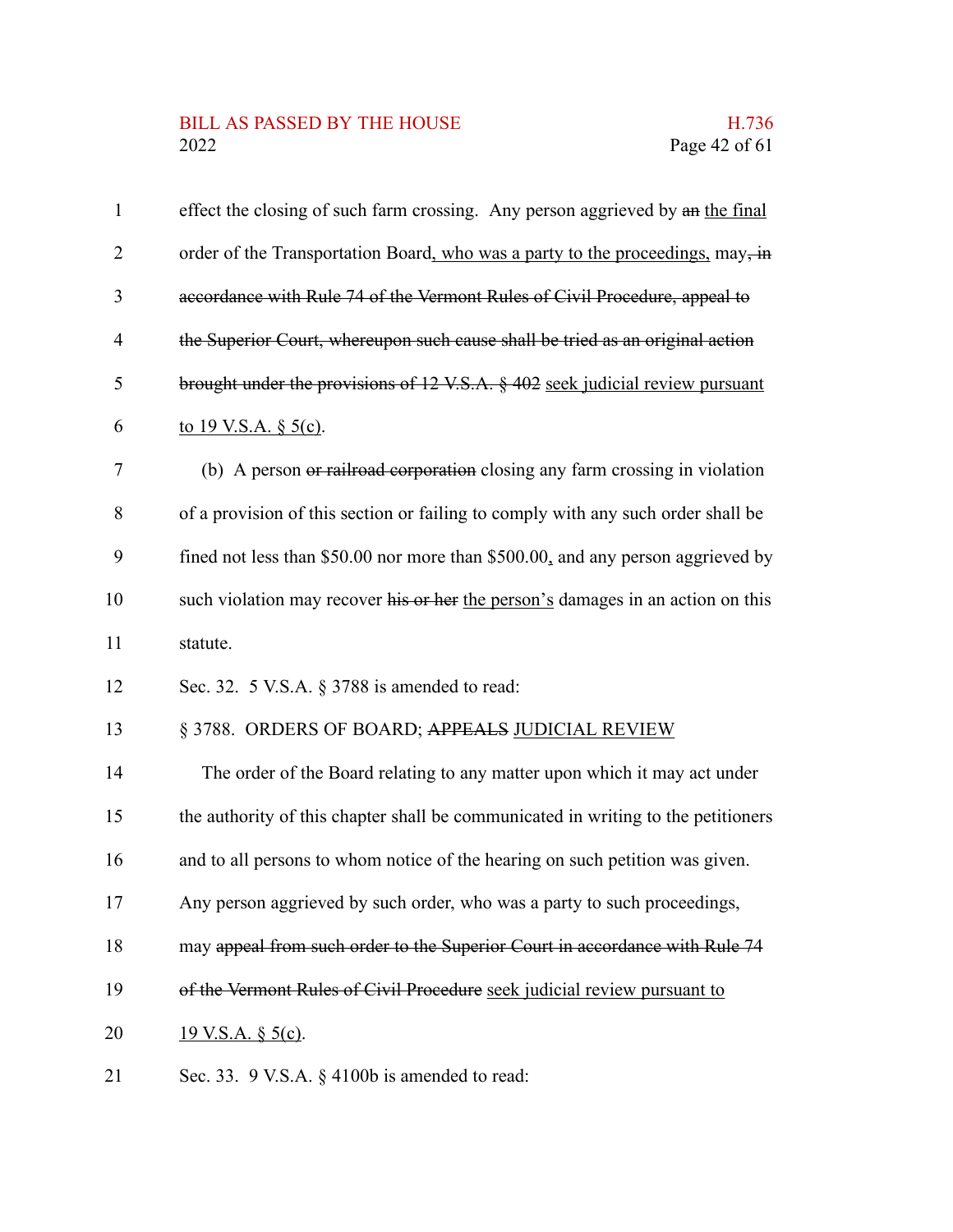#### BILL AS PASSED BY THE HOUSE **H.736** 2022 Page 43 of 61

#### § 4100b. ENFORCEMENT; TRANSPORTATION BOARD (a) The Transportation Board established in 19 V.S.A. § 3 shall enforce the provisions of this chapter. \* \* \* (h) Within 20 days after any order or decision of the Board authorized under this chapter, any party to the proceeding may apply for a rehearing with respect to any matter determined in the proceeding or covered or included in the order or decision. The application for rehearing shall set forth fully every ground upon which it is claimed that the decision or order complained of is unlawful or unreasonable. No appeal from any order or decision of the Board shall be taken unless the appellant makes an application for rehearing as provided in this subsection, and when the application for rehearing has been made, no ground not set forth in the application shall be urged, relied on, or given any consideration by the Board unless the Board for good cause shown allows the appellant to specify additional grounds. Any party to the proceeding may appeal the final order, including all interlocutory orders or decisions, pursuant to the Superior Court 19 V.S.A. § 5(c) within 30 days after the date the Board rules on the application for reconsideration of the final order or decision. All findings of the Board upon all questions of fact properly before the court shall be prima facie lawful and reasonable. The order or decision appealed from shall not be set aside or vacated except for errors of 1 2 3 4 5 6 7 8 9 10 11 12 13 14 15 16 17 18 19 20 21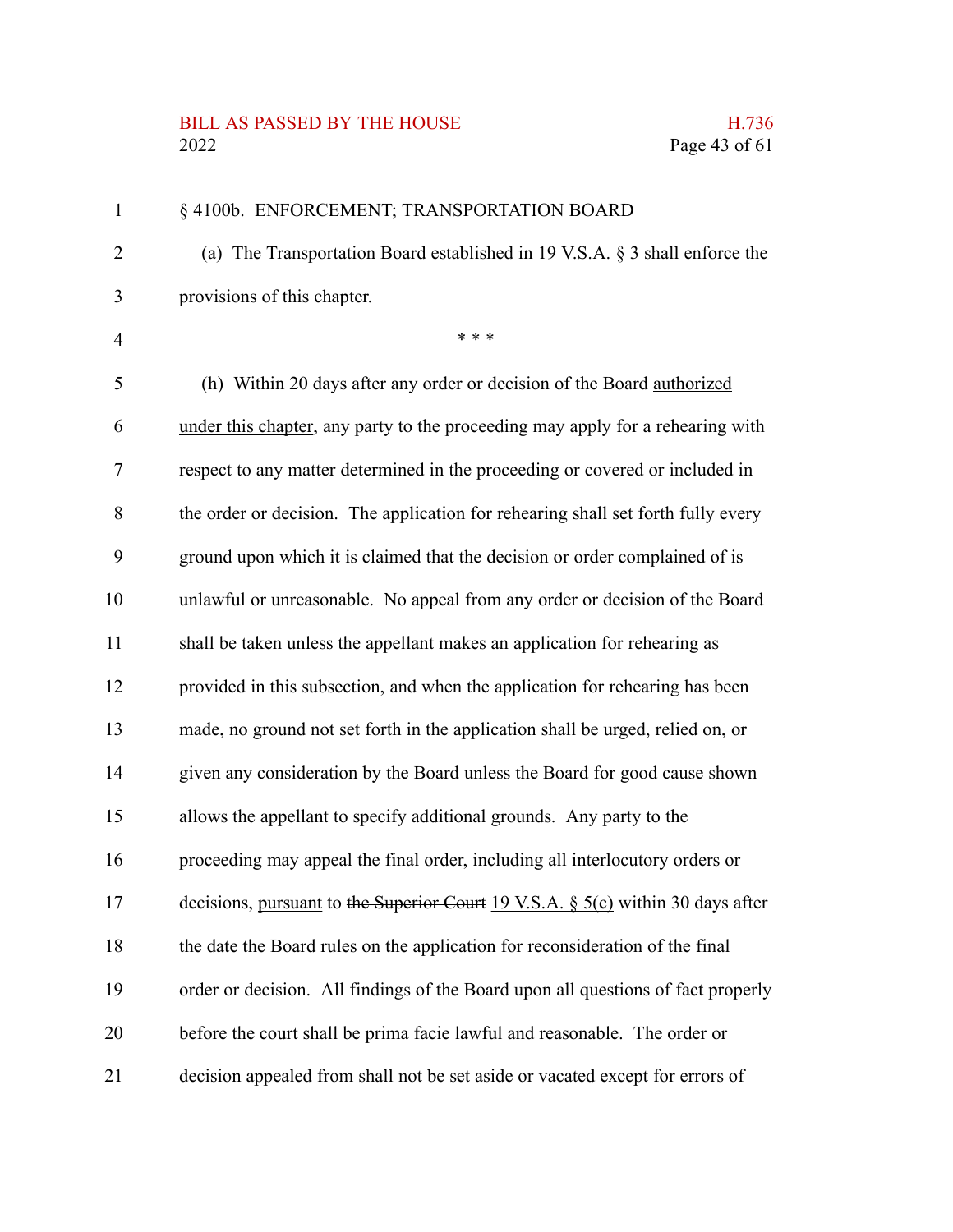# BILL AS PASSED BY THE HOUSE H.736<br>2022 Page 44 of 61

| $\mathbf{1}$   | law. No additional evidence shall be heard or taken by the Superior Supreme       |
|----------------|-----------------------------------------------------------------------------------|
| $\overline{2}$ | Court on appeals from orders or decisions by the Board authorized under this      |
| 3              | title.                                                                            |
| $\overline{4}$ | (i) In cases where the Board finds that a violation of this chapter has           |
| 5              | occurred or there has been a failure to show good cause under section 4089 or     |
| 6              | 4098 of this title, the Superior Court Board, upon petition, shall determine      |
| 7              | reasonable attorney's fees and costs and award them to the prevailing party.      |
| 8              | Sec. 34. 19 V.S.A. $\S$ 5 is amended to read:                                     |
| 9              | § 5. TRANSPORTATION BOARD; POWERS AND DUTIES                                      |
| 10             | (a) General duties and responsibilities; exceptions. The regulatory and           |
| 11             | quasi-judicial functions relating to transportation shall be vested in the Board, |
| 12             | except that the duties and responsibilities of the Commissioner of Motor          |
| 13             | Vehicles in Titles 23 and 32, including all quasi-judicial powers, shall continue |
| 14             | to be vested in the Commissioner.                                                 |
| 15             | (b) Naming transportation facilities.                                             |
| 16             | (1) Except as otherwise authorized by law, the Board is the sole                  |
| 17             | authority responsible for naming transportation facilities owned, controlled, or  |
| 18             | maintained by the State, including highways and the bridges thereon, airports,    |
| 19             | rail facilities, rest areas, and welcome centers. The Board shall exercise its    |
| 20             | naming authority only upon petition of the legislative body of a municipality     |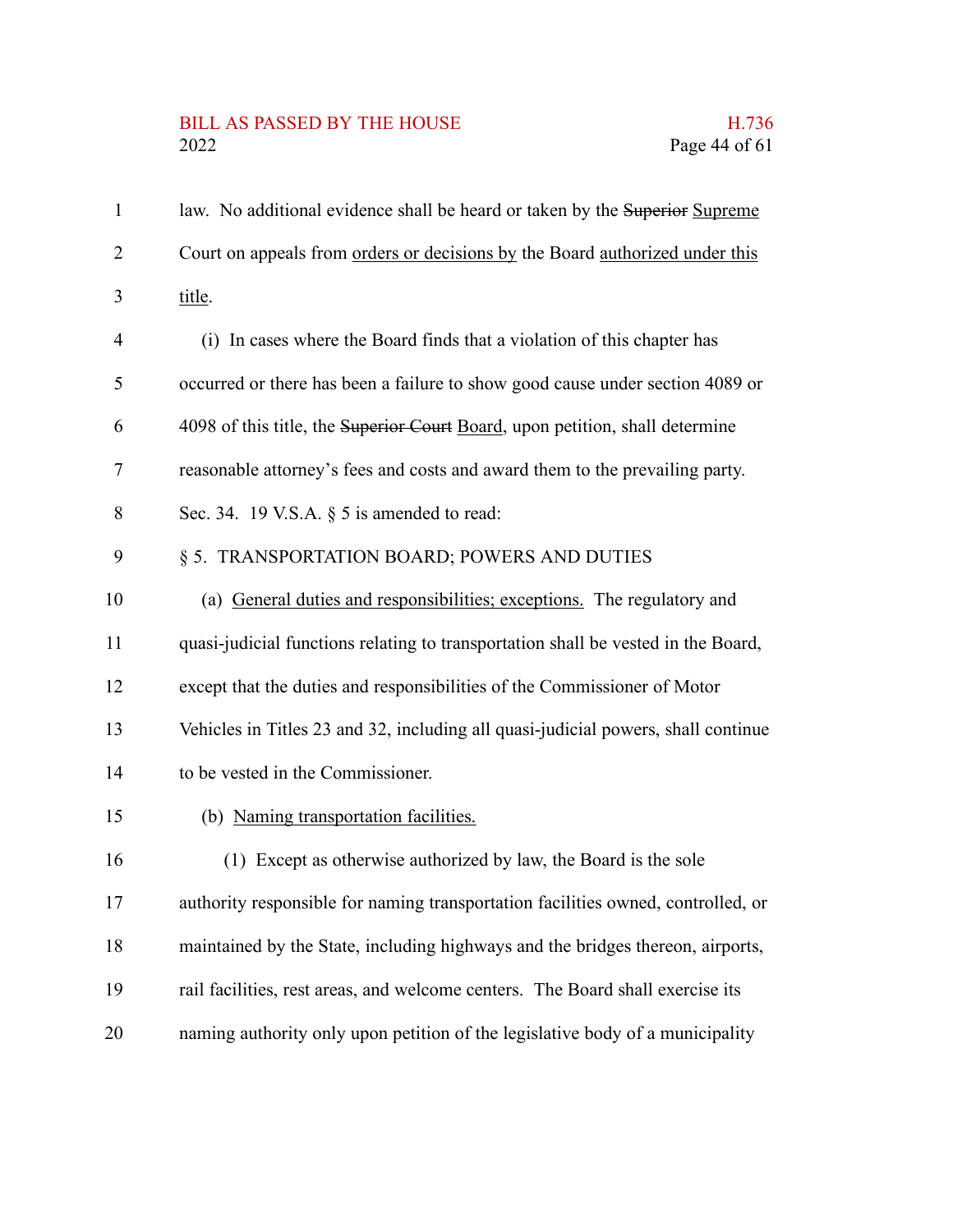# BILL AS PASSED BY THE HOUSE H.736<br>2022 Page 45 of 61

| $\mathbf{1}$             | of the State, of the head of an Executive Branch agency or department of the    |
|--------------------------|---------------------------------------------------------------------------------|
| $\overline{2}$           | State, or of 50 Vermont residents.                                              |
| 3                        | (2) The Board shall hold a public hearing for each facility requested to        |
| $\overline{\mathcal{A}}$ | be named. The Board shall adopt rules governing notice and conduct of           |
| 5                        | hearings, the standards to be applied in rendering decisions under this         |
| 6                        | subsection, and any other matter necessary for the just disposition of naming   |
| 7                        | requests. The Board shall issue a decision, which shall be subject to review on |
| 8                        | the record by a Superior Court pursuant to Rule 74 of the Vermont Rules of      |
| 9                        | Civil Procedure subsection (c) of this section. The Board may delegate the      |
| 10                       | responsibility to hold a hearing to a hearing officer or a single Board member, |
| 11                       | subject to the procedure of subsection (c) of this section, but shall not be    |
| 12                       | bound by 3 V.S.A. chapter 25 in carrying out its duties under this subsection.  |
| 13                       | (c) Hearing examiners; report of findings; final orders; judicial review.       |
| 14                       | The Board may delegate the responsibility to hear quasi-judicial matters, and   |
| 15                       | other matters as it may deem appropriate, to a hearing examiner or a single     |
| 16                       | Board member, to hear a case and make findings in accordance with 3 V.S.A.      |
| 17                       | chapter 25, except that highway condemnation proceedings shall be conducted     |
| 18                       | pursuant to the provisions of chapter 5 of this title. A hearing examiner or    |
| 19                       | single Board member so appointed shall report the findings of fact in writing   |
| 20                       | to the Board. Any order resulting from those findings shall be rendered only    |
| 21                       | by a majority of the Board. Final orders of the Board issued pursuant to        |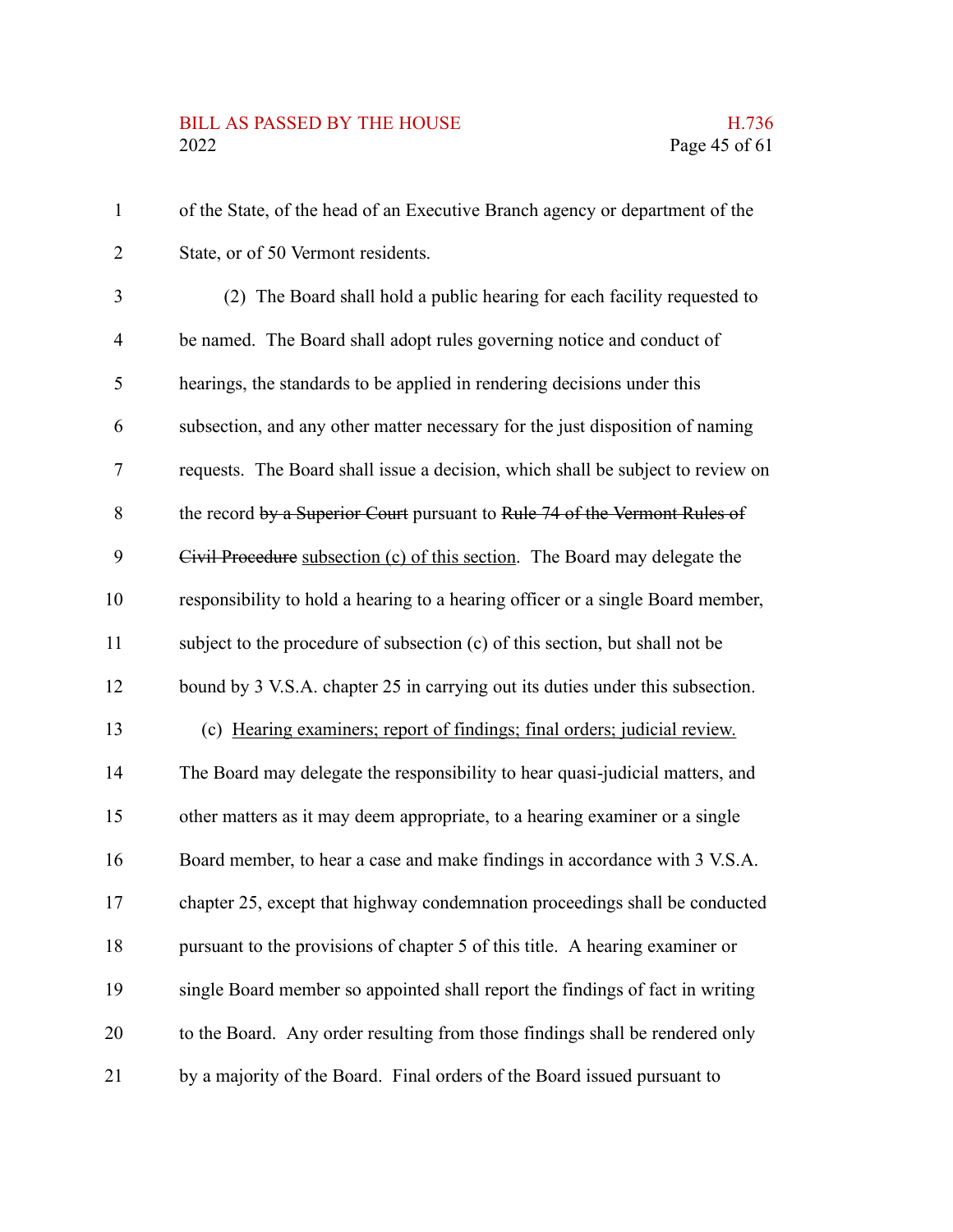# BILL AS PASSED BY THE HOUSE H.736<br>2022 Page 46 of 61

| $\mathbf{1}$   | section 20 of this title (small claims against the Agency) may be reviewed on     |
|----------------|-----------------------------------------------------------------------------------|
| $\overline{2}$ | the record by a Superior Court pursuant to Rule 74 of the Vermont Rules of        |
| 3              | Civil Procedure. All other final orders of the Board may be reviewed on the       |
| $\overline{4}$ | record by the Supreme Court.                                                      |
| 5              | (d) Specific duties and responsibilities. The Board shall:                        |
| 6              | * * *                                                                             |
| 7              | (e) Offices and assistance. Suitable offices and office equipment shall be        |
| 8              | provided by the State for the Board at Montpelier. The Board may employ           |
| 9              | clerical or other employees and assistants whom it deems necessary in the         |
| 10             | performance of its duties and in the investigation of matters within its          |
| 11             | jurisdiction.                                                                     |
| 12             | (f) Jurisdiction; subpoenas; witness fees. The Board shall have the power         |
| 13             | to determine and adjudicate all matters over which it is given jurisdiction. It   |
| 14             | may render judgments and make orders and decrees. Whenever the Board is           |
| 15             | sitting in a quasi-judicial capacity, it may issue subpoenas for the testimony of |
| 16             | witnesses or the production of evidence. The fees for travel and attendance of    |
| 17             | witnesses shall be the same as for witnesses and officers appearing before a      |
| 18             | Civil Division of the Superior Court.                                             |
| 19             | (g) Reports to the General Assembly. From time to time, the Board may             |
| 20             | report to the General Assembly with suggestions of amendment to existing law      |
| 21             | or of new legislation as it deems necessary and any information concerning the    |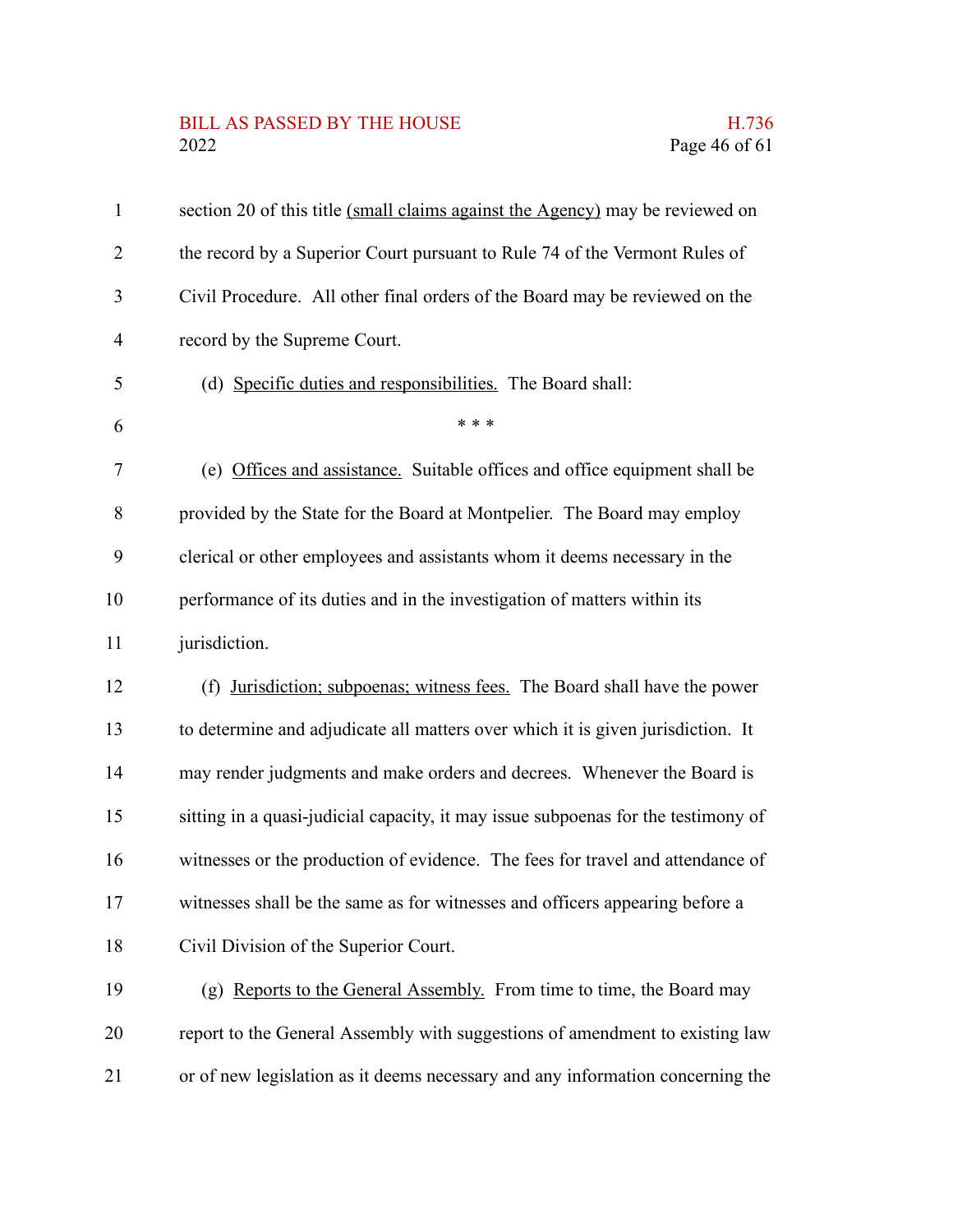# BILL AS PASSED BY THE HOUSE H.736<br>2022 Page 47 of 61

| $\mathbf{1}$   | companies, matters, and things under the jurisdiction of the Board and Agency   |
|----------------|---------------------------------------------------------------------------------|
| $\overline{2}$ | that, in its opinion, will be of interest to the General Assembly.              |
| 3              | (h) Appeals from the Agency to the Board. Unless otherwise provided by          |
| $\overline{4}$ | law, when an appeal is allowed from the Agency to the Board, the appeal shall   |
| 5              | be taken by filing a notice of appeal with the Secretary within 30 days of the  |
| 6              | date of the Agency decision from which the appeal is taken. The Secretary       |
| 7              | shall promptly forward the notice of appeal to the Board, together with the     |
| 8              | Agency's record of decision.                                                    |
| 9              | *** Repeal of 5 V.S.A. Chapter 5 ***                                            |
| 10             | Sec. 35. REPEAL                                                                 |
| 11             | <u>5 V.S.A. chapter 5 (assessments to support Agency of Transportation and</u>  |
| 12             | Transportation Board) is repealed.                                              |
| 13             | *** On-Premises Signs ***                                                       |
| 14             | Sec. 36. 10 V.S.A. $\S$ 493 is amended to read:                                 |
| 15             | §493. ON-PREMISES SIGNS                                                         |
| 16             | Owners or occupants of real property may erect and maintain on the              |
| 17             | property, on-premises signs advertising the sale or lease of the property or    |
| 18             | activities being conducted on the property. Those signs shall be subject to the |
| 19             | regulations set forth below.                                                    |
| 20             | (1) On-premises signs may be erected or maintained, with a total area of        |
| 21             | not more than 150 square feet, advertising activities being conducted on the    |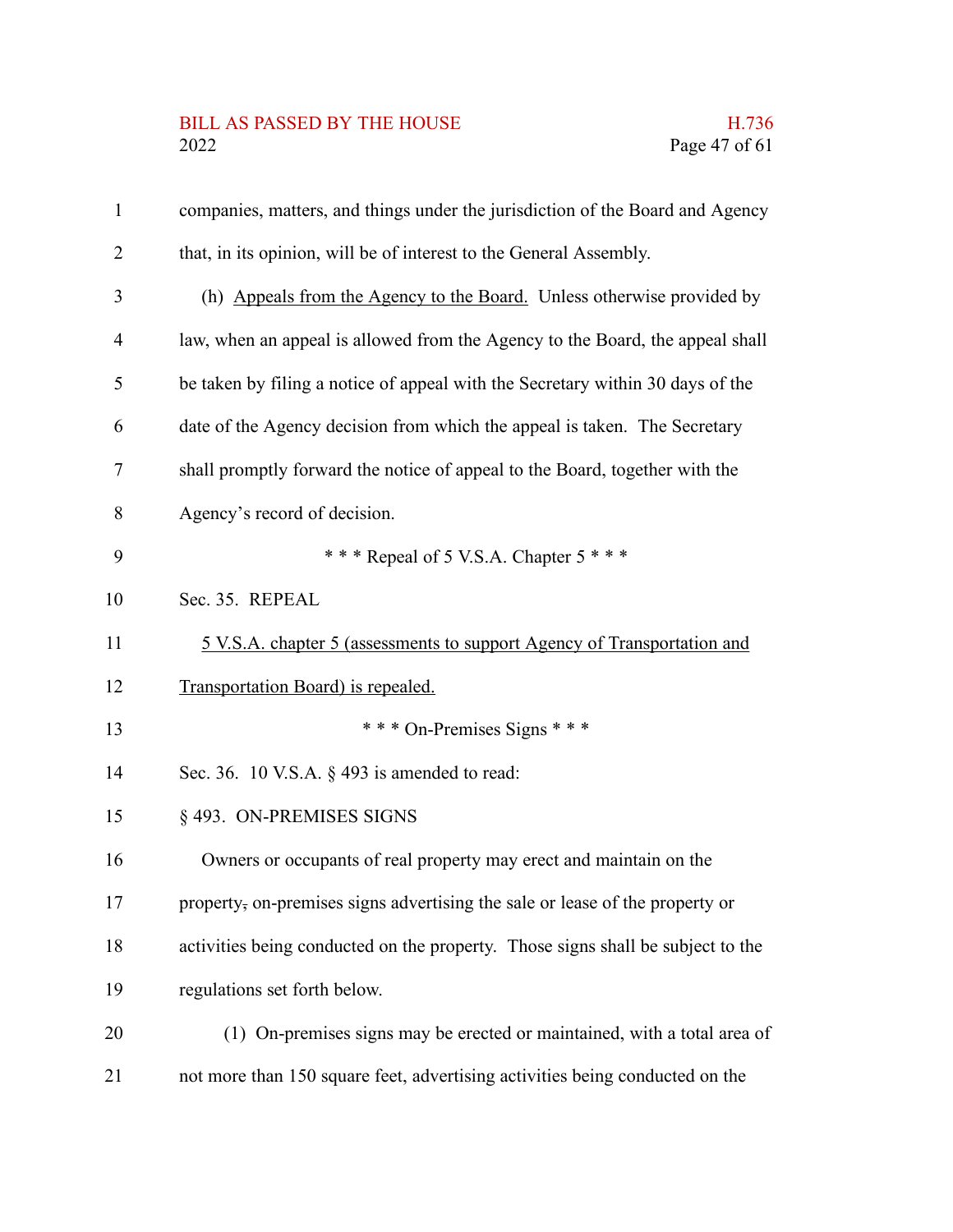# BILL AS PASSED BY THE HOUSE H.736<br>2022 Page 48 of 61

| $\mathbf{1}$   | same premises. However, this limitation does not apply to signs existing on      |
|----------------|----------------------------------------------------------------------------------|
| $\overline{2}$ | May 1, 1971, or attached to or part of the building in which the activities are  |
| 3              | being carried on. An on-premises sign shall not be located more than 1,500       |
| $\overline{4}$ | feet from a main entrance from the highway to the activity or premises           |
| 5              | advertised. The 1,500-foot distance shall be measured along the centerline of    |
| 6              | the highway or highways between the sign and a main entrance or a straight       |
| 7              | line, but only if the difference in elevation between the on-premises sign and a |
| 8              | main entrance is more than 100 feet. A main entrance shall be a principal,       |
| 9              | private roadway or driveway that leads from a public highway to the              |
| 10             | advertised activity. For the purposes of this subdivision, premises shall not    |
| 11             | include land that is separated from the activity by a public highway, or other   |
| 12             | intervening land use not related to the advertised activity. Undeveloped land    |
| 13             | or farmland shall not be considered as an intervening land use.                  |
| 14             | * * *                                                                            |
| 15             | *** Right-of-Way Permits; 1111 Permits; Municipal Site Plan Review ***           |
| 16             | Sec. 37. 19 V.S.A. § 1112 is amended to read:                                    |
| 17             | § 1112. DEFINITIONS; FEES                                                        |
| 18             | (a) As used in this section:                                                     |
| 19             | * * *                                                                            |
| 20             | (4) "Subsurface stormwater system" means a stormwater system, as                 |
| 21             | defined in 10 V.S.A. $\S$ 1264(b)(15), that is beneath the surface.              |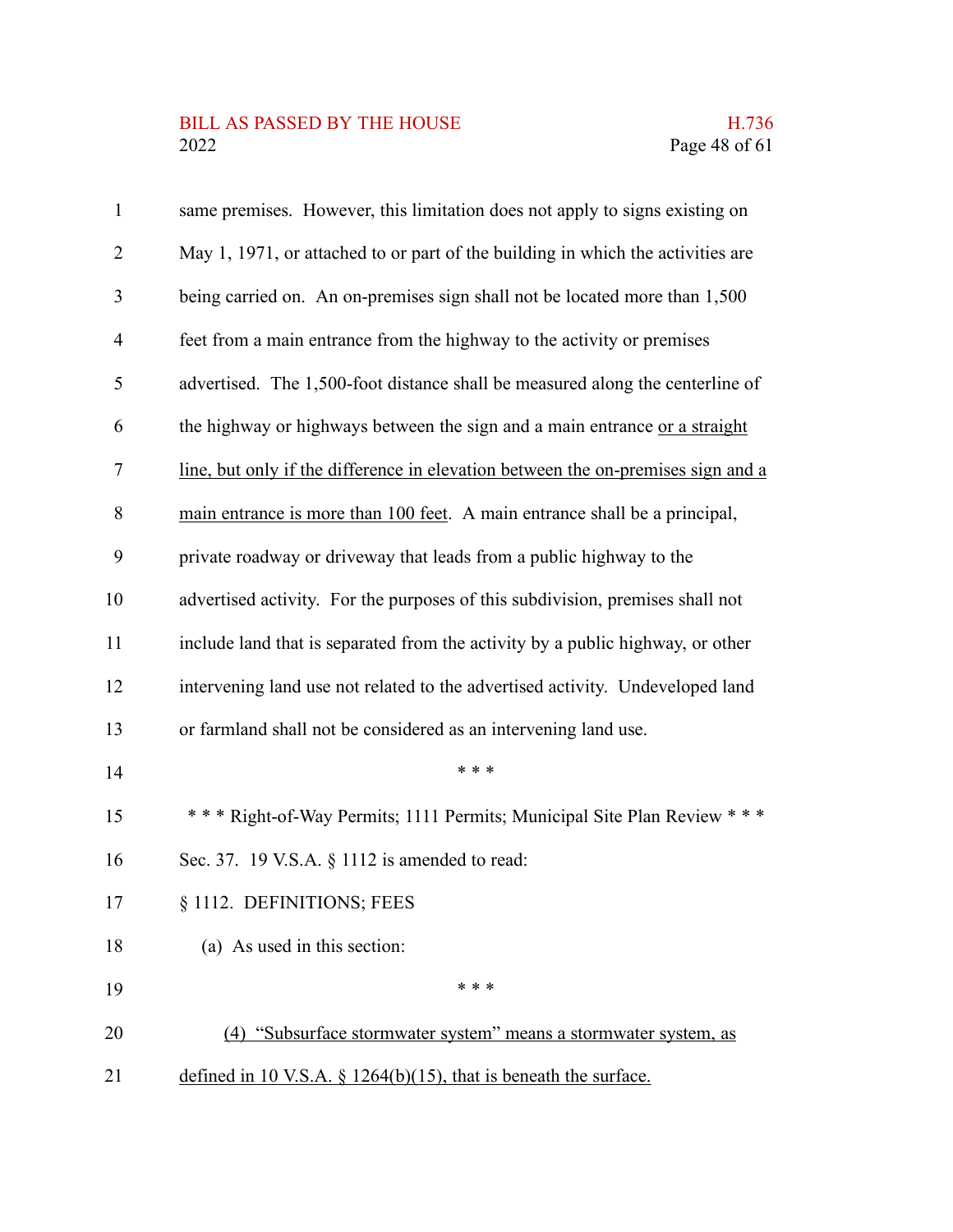# BILL AS PASSED BY THE HOUSE H.736<br>2022 Page 49 of 61

| $\mathbf{1}$   | (b) The Secretary shall collect the following fees for each application for        |
|----------------|------------------------------------------------------------------------------------|
| 2              | the following types of permits issued pursuant to section 1111 of this title:      |
| 3              | * * *                                                                              |
| $\overline{4}$ | (2) utility installations, including each direct connection to the State           |
| 5              | highway subsurface stormwater system:<br>\$100.00                                  |
| 6              | * * *                                                                              |
| 7              | Sec. 38. 24 V.S.A. $\S$ 4416(b) is amended to read:                                |
| 8              | (b) Whenever a proposed site plan involves access to a State highway or            |
| 9              | other work in the State highway right-of-way such as excavation, grading,          |
| 10             | paving, or utility installation, the application for site plan approval shall      |
| 11             | include a letter from the Agency of Transportation confirming that the Agency      |
| 12             | has reviewed the proposed site plan and determined whether a permit is             |
| 13             | required under 19 V.S.A. § 1111. If the Agency determines that a permit for        |
| 14             | the proposed site plan is required under 19 V.S.A. $\S$ 1111, then the letter from |
| 15             | the Agency shall may set out any conditions that the Agency proposes to attach     |
| 16             | to the permit required under 19 V.S.A. $\S$ 1111.                                  |
| 17             | *** Smugglers' Notch Motor Vehicle Limitations ***                                 |
| 18             | Sec. 39. 23 V.S.A. § 1006b is amended to read:                                     |
| 19             | § 1006b. SMUGGLERS' NOTCH; WINTER CLOSURE OF VERMONT                               |
| 20             | ROUTE 108; COMMERCIAL VEHICLE OPERATION                                            |
| 21             | <b>PROHIBITED</b>                                                                  |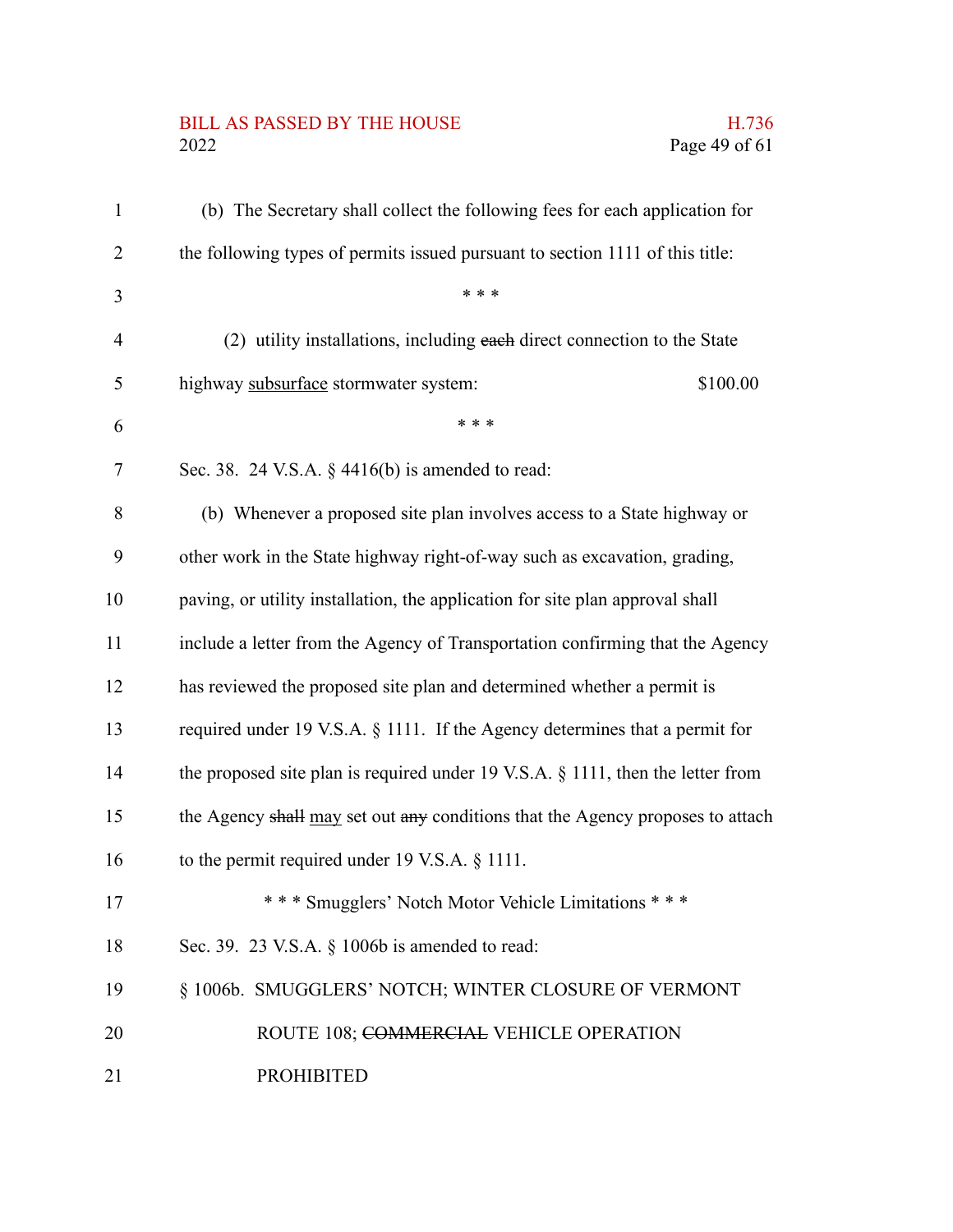# BILL AS PASSED BY THE HOUSE H.736<br>2022 Page 50 of 61

| $\mathbf{1}$   | (a) Winter closure. The Agency of Transportation may close the                               |
|----------------|----------------------------------------------------------------------------------------------|
| $\overline{2}$ | Smugglers' Notch segment of Vermont Route 108 during periods of winter                       |
| 3              | weather.                                                                                     |
| $\overline{4}$ | (b) Vehicle operation prohibition.                                                           |
| 5              | (1) As used in this subsection, "commercial vehicle" means truck-                            |
| 6              | tractor-semitrailer combinations and truck-tractor-trailer combinations.                     |
| $\tau$         | (2) Commercial Single-unit motor vehicles over 40 feet in length and                         |
| 8              | combination vehicles over 45 feet in total length are prohibited from operating              |
| 9              | on the Smugglers' Notch segment of Vermont Route 108.                                        |
| 10             | $\left(\frac{3}{2}\right)$ Either the The operator of a commercial vehicle who violates this |
| 11             | subsection, or and the operator's employer, unless they are the same person,                 |
| 12             | shall each be subject to a civil penalty of $$1,000.00$ . If $$1,500.00$ or, if the          |
| 13             | violation results in substantially impeding the flow of traffic on Vermont Route             |
| 14             | 108, the penalty shall be \$2,000.00 a civil penalty of \$3,000.00. For a second             |
| 15             | or subsequent conviction within a three-year period, the applicable penalty or               |
| 16             | penalties shall be doubled.                                                                  |
| 17             | (3) The prohibition in subdivision (1) of this subsection shall not apply                    |
| 18             | to law enforcement, fire, emergency medical services, and search and rescue                  |
| 19             | vehicles involved in training or responding to real-world incidents.                         |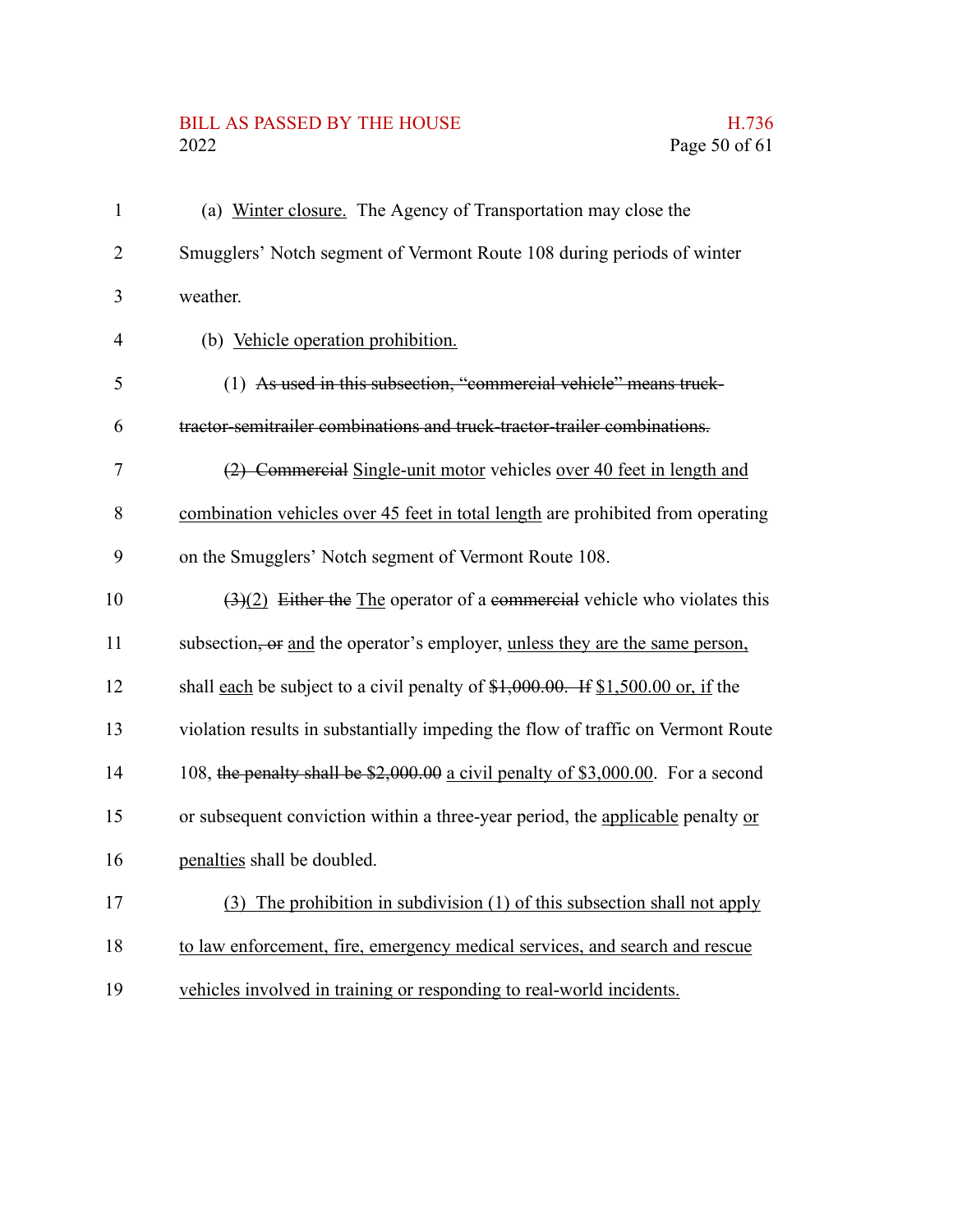# BILL AS PASSED BY THE HOUSE H.736<br>2022 Page 51 of 61

| 1              | (c) Required signage. The Agency shall erect signs conforming to the              |
|----------------|-----------------------------------------------------------------------------------|
| 2              | standards established by section 1025 of this title to indicate the closures and  |
| 3              | restrictions authorized under this section.                                       |
| $\overline{4}$ | *** Municipal Restrictions; Covered Bridges; Damages and Expenses ***             |
| 5              | Sec. 40. 19 V.S.A. $\S$ 313 is amended to read:                                   |
| 6              | § 313. RESTRICTING USE OF COVERED BRIDGES                                         |
| 7              | The Agency and the selectmen of the town where a covered bridge is                |
| 8              | located or, if parts of such a bridge are located in more than one town, the      |
| 9              | selectmen of the towns acting jointly, may restrict the use of the bridge to      |
| 10             | vehicles that are within limits as to weight, height, and width as they shall     |
| 11             | establish. The limitation shall be plainly posted at the approaches to the bridge |
| 12             | at approximately 100 feet from each end of the bridge, and at intersections as    |
| 13             | may be required to enable operators of restricted vehicles to proceed by the      |
| 14             | most direct alternate unrestricted route. Posting shall be by means of            |
| 15             | permanent signs of a standard size of at least 24 inches by 24 inches, and with   |
| 16             | lettering not less than three inches high. [Repealed.]                            |
| 17             | Sec. 41. 19 V.S.A. § 315 is amended to read:                                      |
| 18             | § 315. PENALTIES                                                                  |
| 19             | A person who operates a vehicle exceeding the limit prescribed on a bridge        |
| 20             | thus restricted shall be fined not more than \$200.00 for the first offense and   |
| 21             | not more than \$300.00 for each subsequent offense. [Repealed.]                   |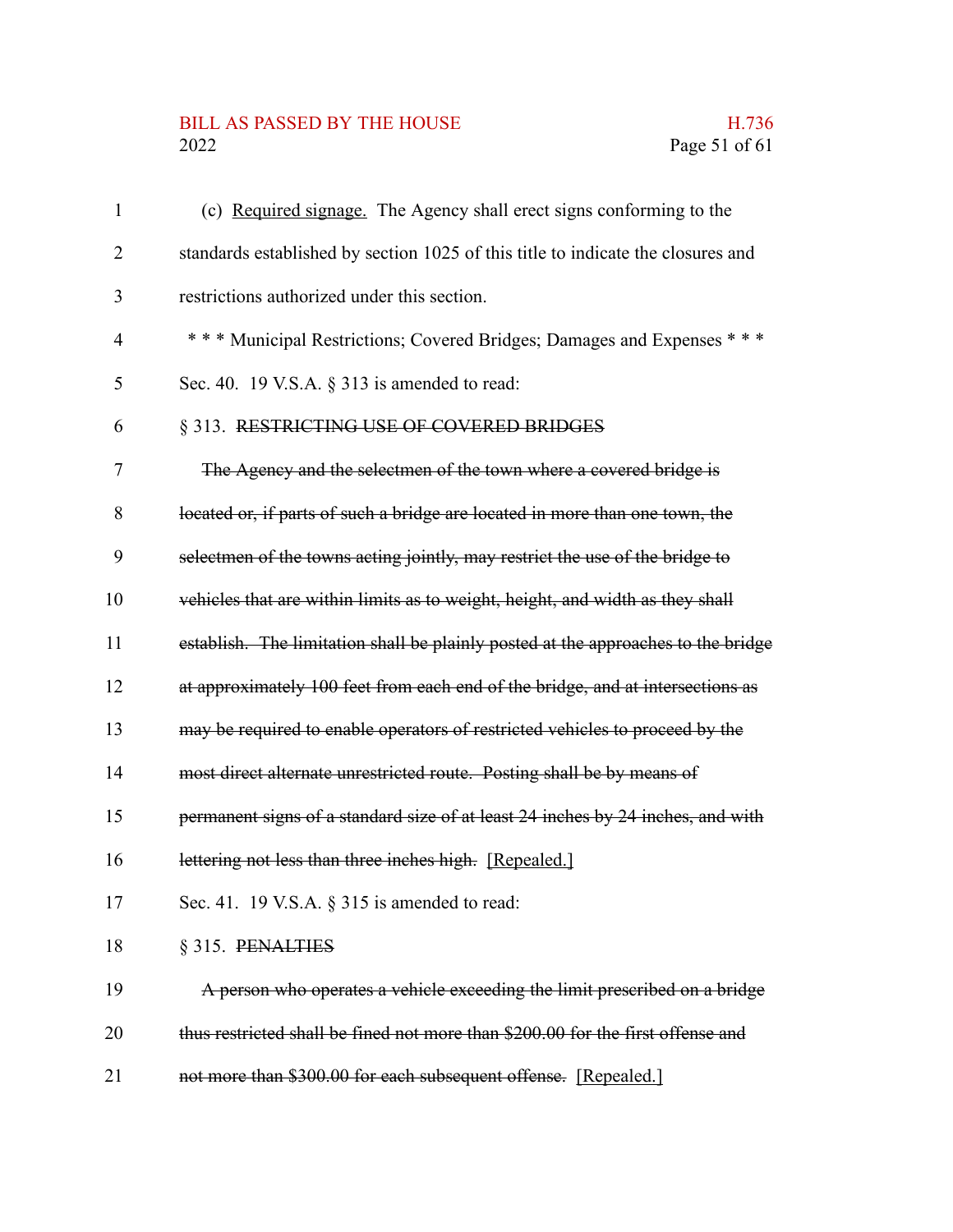- Sec. 42. 23 V.S.A.  $\&$  1396 is redesignated to read: 1
- § 1396. SPECIAL WEIGHT LIMITS FOR BRIDGES AND HIGHWAYS 2
- Sec. 43. 23 V.S.A. § 1397 is redesignated to read: 3
- § 1397. WEIGHT LIMIT SIGNS 4
- Sec. 44. 23 V.S.A. § 1397a is added to read: 5

#### § 1397a. SPECIAL LIMITS FOR COVERED BRIDGES 6

- The legislative body of a municipality where a covered bridge is located or, 7
- if parts of such a bridge are located in more than one municipality, the 8
- legislative bodies of the municipalities where a covered bridge is located 9
- acting jointly may, after consultation with the Agency of Transportation, 10
- restrict the use of the bridge to vehicles that are within limits as to one or more 11
- of the following, as they shall establish: weight, height, or width. Any 12
- limitation shall be permanently posted by the municipality, with signs that 13
- conform to the standards established by section 1025 of this title, 14
- approximately 100 feet from the approaches to the bridge and at intersections 15
- as may be required to enable operators of restricted vehicles to proceed by the 16
- most direct alternate unrestricted route. 17
- Sec. 45. 23 V.S.A. § 1398 is amended to read: 18
- § 1398. CERTIFIED STATEMENT TO BE FILED 19
- A certified statement shall be filed with the clerk in each town, village, or 20
- eity municipality in which the a posting occurs, as provided in section sections 21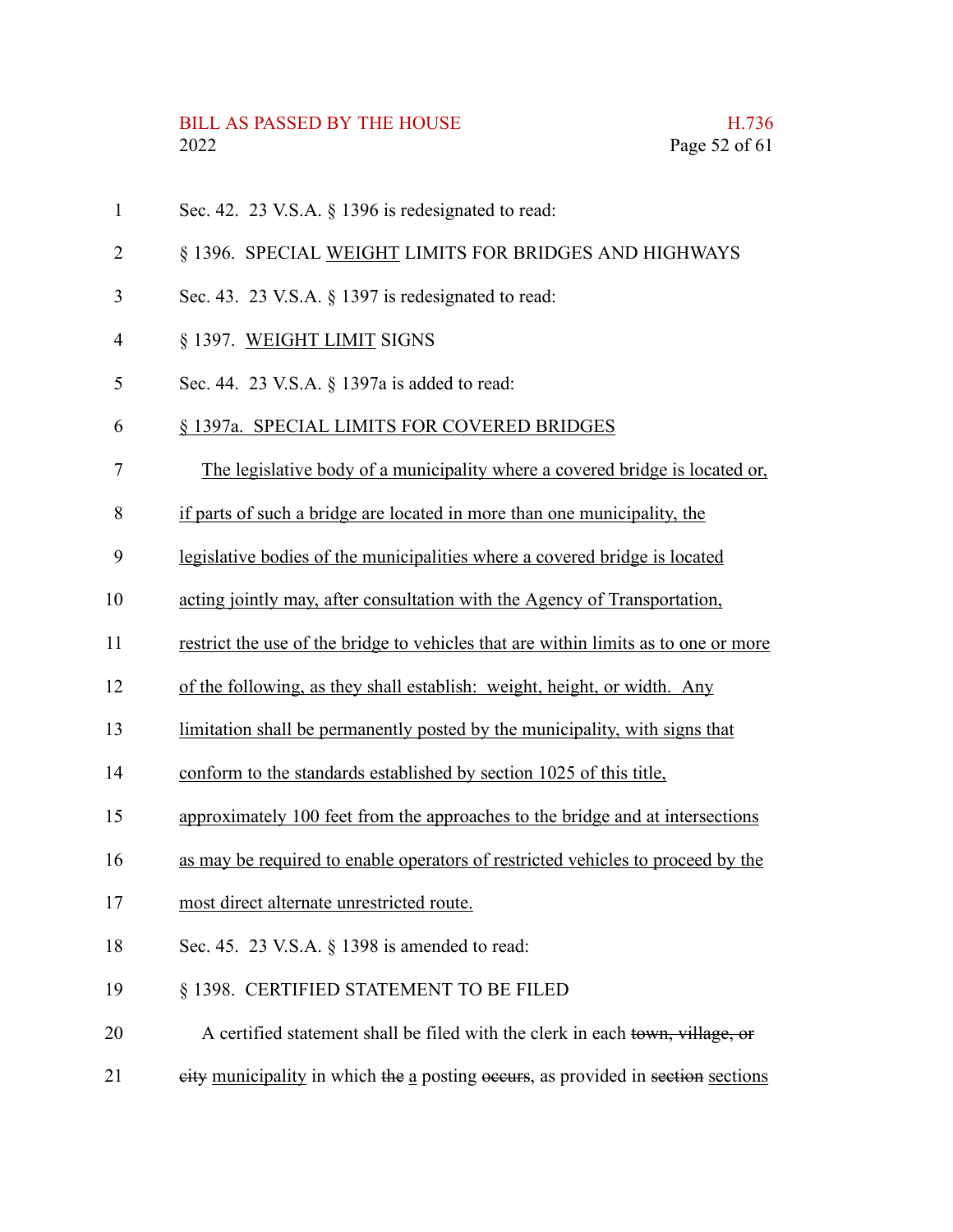### BILL AS PASSED BY THE HOUSE H.736<br>2022 Page 53 of 61

| $\mathbf{1}$   | 1397 and 1397a of this title subchapter, stating occurs that states the location    |
|----------------|-------------------------------------------------------------------------------------|
| $\overline{2}$ | of the highway or bridge posted, the legal load limit or limits to which such       |
| 3              | the highway or bridge is restricted, and the date of posting. If such a             |
| $\overline{4}$ | restriction is removed at any time by the Secretary of Transportation,              |
| 5              | selectboard, trustees, or city council, or legislative body of the municipality, or |
| 6              | both, a similar certified statement of the removal shall be filed with the clerk    |
| 7              | of the town, village, or city as the case may be municipality.                      |
| 8              | Sec. 46. 23 V.S.A. § 1399(b) is amended to read:                                    |
| 9              | (b) Nothing contained in sections 1391-1398 of this title subchapter shall          |
| 10             | restrict the weight of:                                                             |
| 11             | (1) Snow plows, road machines, oilers, traction engines, tractors,                  |
| 12             | rollers, power shovels, dump wagons, trucks, or other construction or               |
| 13             | maintenance equipment when used by any town, incorporated village, city, or         |
| 14             | the State in the construction or the maintenance of any highway, provided that      |
| 15             | such construction or maintenance is performed by persons employed by or             |
| 16             | under contract with such town, incorporated village, city, or the State for this    |
| 17             | purpose. However, any operation of motorized highway building equipment             |
| 18             | or road making appliances used in construction work contracted by a town,           |
| 19             | incorporated village, city, or the State shall be unrestricted as to weight only    |
| 20             | within a construction area.                                                         |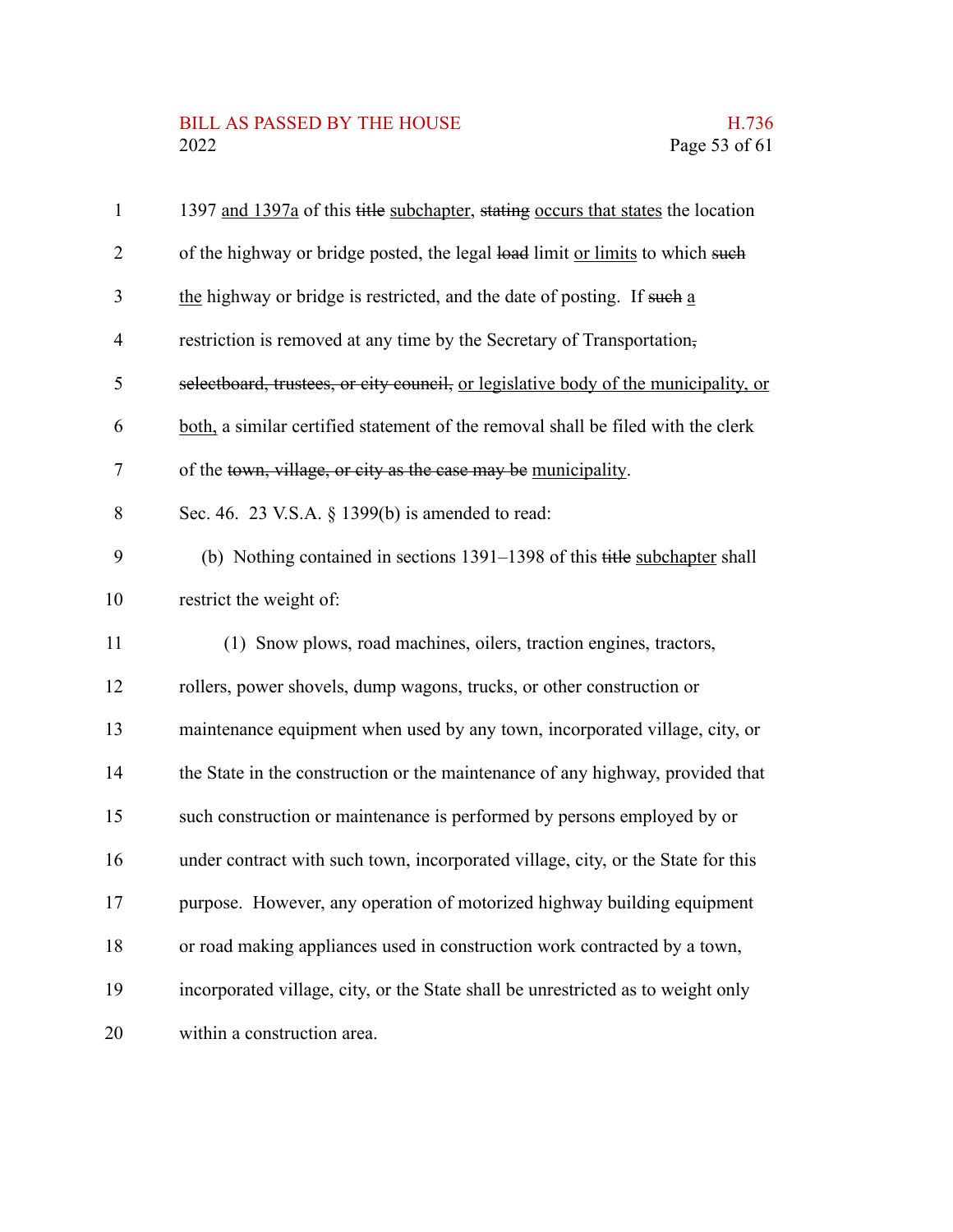# BILL AS PASSED BY THE HOUSE H.736<br>2022 Page 54 of 61

| $\mathbf{1}$   | (2) Municipal and volunteer fire apparatus and law enforcement motor              |
|----------------|-----------------------------------------------------------------------------------|
| $\overline{2}$ | vehicles.                                                                         |
| 3              | (3) Heavy-duty tow and recovery vehicles on the Dwight D. Eisenhower              |
| $\overline{4}$ | System of Interstate and Defense Highways.                                        |
| 5              | Sec. 47. 23 V.S.A. § 1400d is amended to read:                                    |
| 6              | § 1400d. AGRICULTURAL SERVICE VEHICLES                                            |
| 7              | (a) An agricultural service vehicle, as defined in subdivision $4(71)$ of this    |
| 8              | title, shall be exempt from the provisions of sections 1400 and 1400a and         |
| 9              | subsection $1434(c)$ of this title subchapter if the gross weight does not exceed |
| 10             | 60,000 pounds.                                                                    |
| 11             | (b) Municipalities shall not be liable for injuries or damages to agricultural    |
| 12             | service vehicles or their operators that result from crossing a posted bridge     |
| 13             | with an agricultural service vehicle that weighs more than the posted weight      |
| 14             | limit.                                                                            |
| 15             | Sec. 48. 23 V.S.A. § 1434 is amended to read:                                     |
| 16             | § 1434. OPERATION IN EXCESS OF WEIGHT, HEIGHT, OR WIDTH                           |
| 17             | <b>LIMITS; PENALTIES</b>                                                          |
| 18             | (a) General limits. The operation of a vehicle on a public highway in             |
| 19             | excess of the legal height, width, or length limits as prescribed in section 1431 |
| 20             | or 1432 of this title subchapter without first obtaining a permit to operate the  |
| 21             | vehicle, whether or not a permit is available, shall be a traffic violation, as   |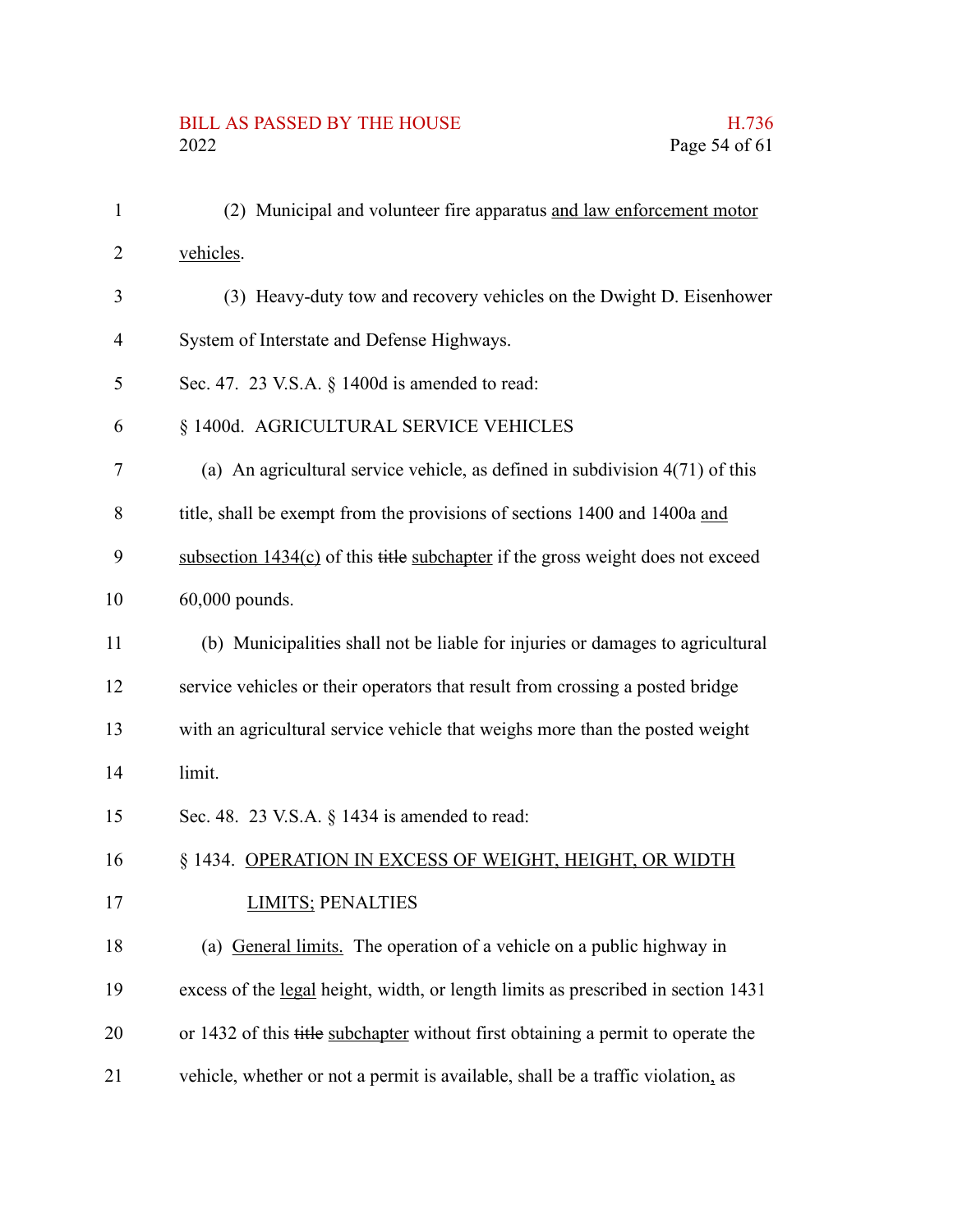#### BILL AS PASSED BY THE HOUSE **H.736** 2022 Page 55 of 61

defined in section 2302 of this title. A violation shall be, and punishable by a civil penalty of \$300.00 for a first offense, \$600.00 for a second offense within a two-year period, and \$800.00 for a third or subsequent offense within a twoyear period. 1 2 3 4

(b) Permit limits. The operation of a vehicle on a public highway in excess of the legal height, width, or length limits as prescribed in section 1431 or 1432 of this title subchapter in violation of the terms of a permit issued in conformance with section 1400 of this title subchapter shall be a traffic violation, as defined in section 2302 of this title, and shall be punishable by a civil penalty of \$300.00 for a first offense, \$600.00 for a second offense within a two-year period, and \$800.00 for a third or subsequent offense within a twoyear period. (c) Covered bridges. The operation of a vehicle on a public highway in excess of the legal limits designated for a covered bridge under section 1397a of this subchapter or applicable under subdivisions 1392(1) and (2) of this subchapter shall be a traffic violation, as defined in section 2302 of this title, and punishable by a civil penalty of \$1,500.00 or, if the violation results in substantially impeding the flow of traffic, \$2,000.00. For a second or 5 6 7 8 9 10 11 12 13 14 15 16 17 18

subsequent conviction within a three-year period, the applicable penalty shall 19

be doubled. 20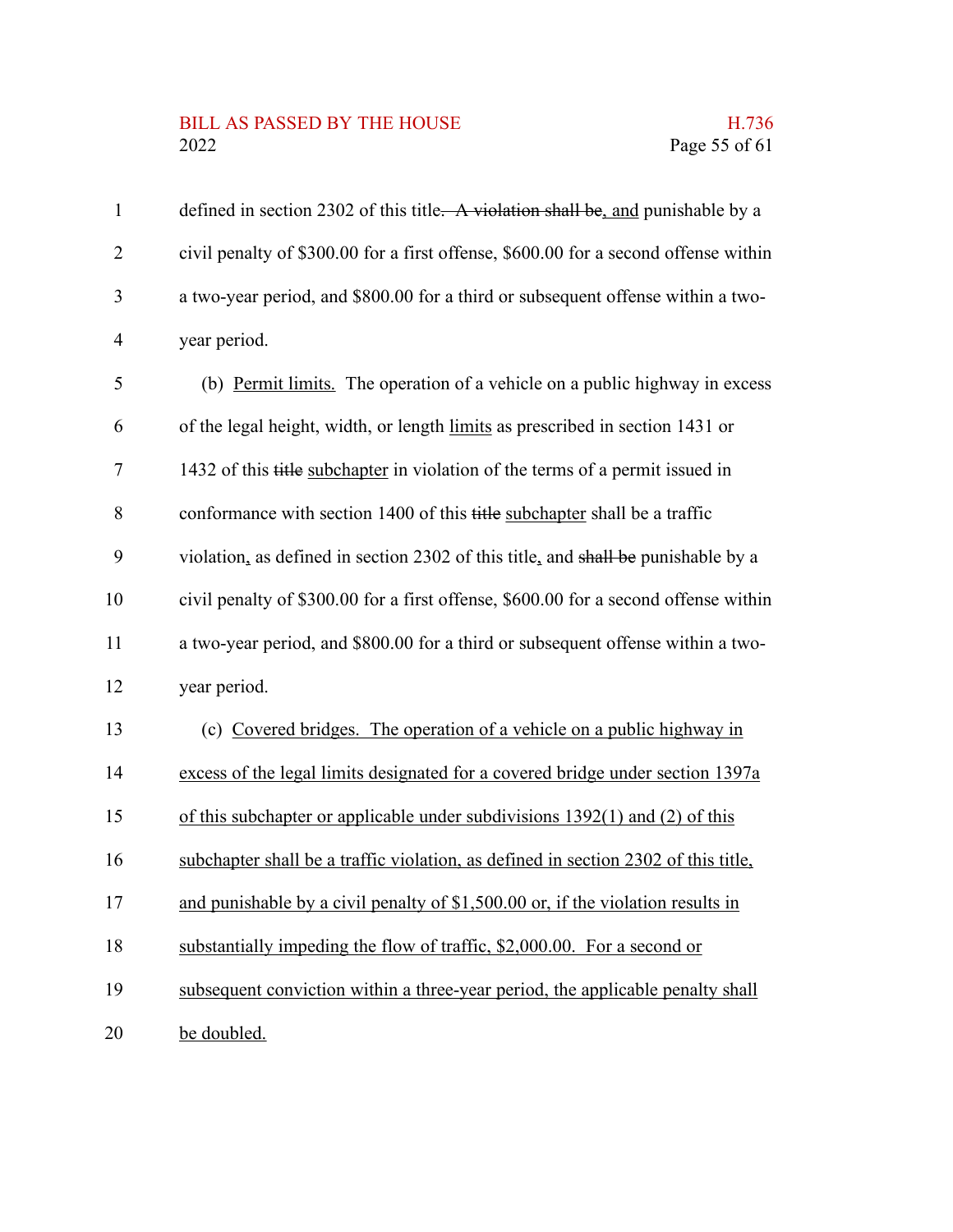### BILL AS PASSED BY THE HOUSE H.736<br>2022 Page 56 of 61

| $\mathbf{1}$   | (d) Refusal to issue a permit. In the case of a violation under subsection                  |
|----------------|---------------------------------------------------------------------------------------------|
| $\overline{2}$ | (a) of this section, the Commissioner may refuse to issue a permit to the                   |
| 3              | violator under section 1400 of this title subchapter for a period not to exceed             |
| $\overline{4}$ | three months, if the owner or lessee commits four or more violations within a               |
| 5              | two-year period. If the holder of a permit commits four or more violations                  |
| 6              | under subsection (b) of this section within a two-year period, the                          |
| $\tau$         | Commissioner may suspend, for a period not to exceed three months, any                      |
| 8              | permit issued to the violator under section 1400 of this title subchapter. For              |
| 9              | the purposes of this section, the owner or lessee of the vehicle shall be                   |
| 10             | considered the holder of, or applicant for, the permit.                                     |
| 11             | Sec. 49. 23 V.S.A. § 1492 is amended to read:                                               |
| 12             | § 1492. LIABILITY FOR DAMAGE DEFINED; LIMITATIONS                                           |
| 13             | The owner, driver, operator, or mover of any motor truck, tractor, trailer,                 |
| 14             | wagon, cart, carriage, or other object or contrivance which that is moved or                |
| 15             | operated on any highway in violation of any of the provisions of sections                   |
| 16             | 1098, 1145 1083, 1092, 1302, 1305, and 1431 and subsection 1434(c) of this                  |
| 17             | title, subchapter; such portion of section 1141 sections 1003 and 1081 of this              |
| 18             | title subchapter as pertains to trucks and buses <sub>5</sub> ; and such portion of section |
| 19             | 1391 of this title subchapter as relates to weight in relation to tire surface, shall       |
| 20             | be liable to the State or municipal corporation in which the act is committed               |
| 21             | for damages to a public highway or bridge occasioned by such moving or                      |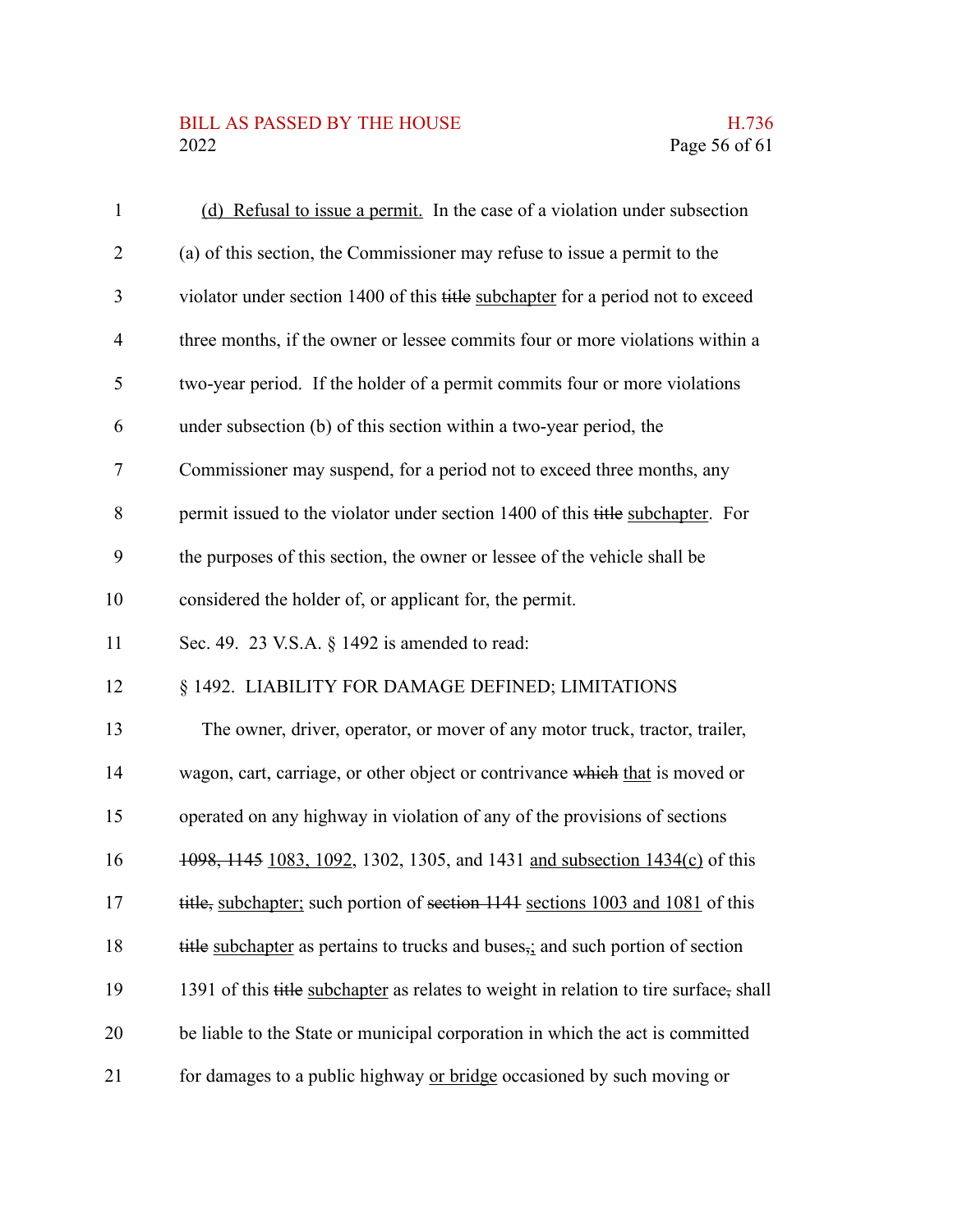# BILL AS PASSED BY THE HOUSE H.736<br>2022 Page 57 of 61

| $\mathbf{1}$ | operating, to be recovered in a civil action, in the name of the State or       |
|--------------|---------------------------------------------------------------------------------|
| 2            | municipal corporation, or in an action on the bond provided in this chapter in  |
| 3            | connection with the issuance of permits, provided the action is brought within  |
| 4            | two years after such act is committed.                                          |
| 5            | Sec. 50. 24 V.S.A. § 2296a is added to read:                                    |
| 6            | § 2296a. RIGHT TO RECOVER EXPENSES FOR EMERGENCY                                |
| 7            | <b>SERVICES</b>                                                                 |
| 8            | A municipality that deploys police, fire, ambulance, rescue, or other           |
| 9            | services to aid stranded operators of vehicles or to move disabled vehicles may |
| 10           | recover from the operator or the operator's employer the costs of providing the |
| 11           | services.                                                                       |
| 12           | *** Fees for State Electric Vehicle Supply Equipment; Sunset ***                |
| 13           | Sec. 51. 2019 Acts and Resolves No. 59, Sec. 38 is amended to read:             |
| 14           | Sec. 38. ELECTRIC VEHICLE SUPPLY EQUIPMENT FEES REPEAL                          |
| 15           | 32 V.S.A. § 604 (electric vehicle supply equipment fees) is repealed on         |
| 16           | July 1, 2022 2025.                                                              |
| 17           | Sec. 52. 32 V.S.A. § 604 is amended to read:                                    |
| 18           | § 604. ELECTRIC VEHICLE SUPPLY EQUIPMENT FEES                                   |
| 19           | (a) Notwithstanding any other provision of this subchapter, any agency or       |
| 20           | department that owns or controls electric vehicle supply equipment (EVSE), as   |
| 21           | defined in 30 V.S.A. § 201, may establish, set, and adjust fees for the use of  |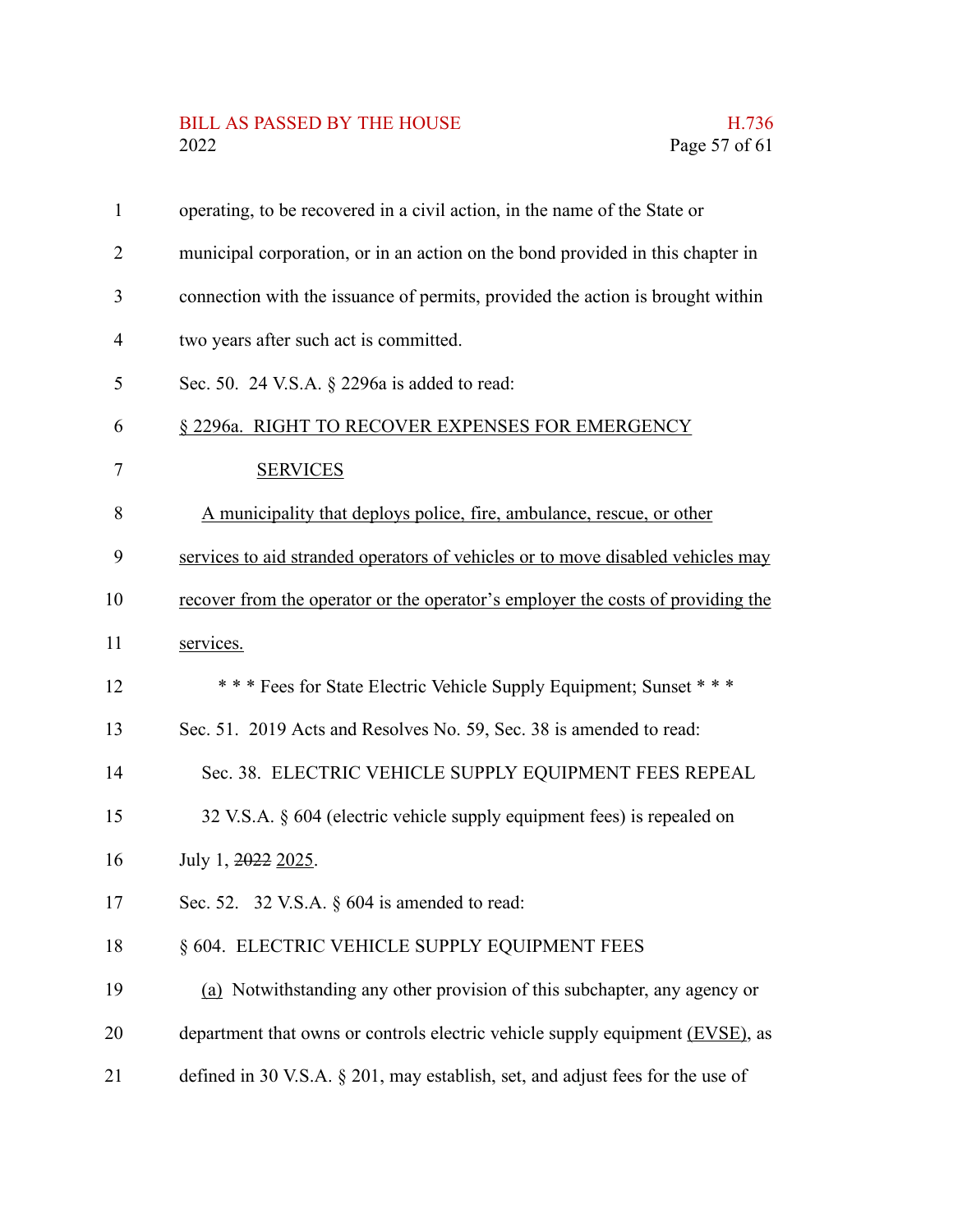## BILL AS PASSED BY THE HOUSE H.736<br>2022 Page 58 of 61

| $\mathbf{1}$   | that electric vehicle supply equipment EVSE. The agency or department may         |
|----------------|-----------------------------------------------------------------------------------|
| $\overline{2}$ | establish fees for electric vehicle charging at less than its costs, to cover its |
| 3              | costs, or equal to the retail rate charged for the use of electric vehicle supply |
| 4              | equipment EVSE available to the public. Fees collected under this section         |
| 5              | shall be deposited in the same fund or account within a fund from which the       |
| 6              | electric operating expense for the electric vehicle supply equipment EVSE         |
| 7              | originated.                                                                       |
| 8              | (b) Notwithstanding 2 V.S.A. $\S 20(d)$ , the Agency of Transportation, in        |
| 9              | consultation with the Department of Buildings and General Services, shall file    |
| 10             | an annual written report with the House Committees on Transportation, on          |
| 11             | Corrections and Institutions, and on Ways and Means and the Senate                |
| 12             | Committees on Finance, on Institutions, and on Transportation not later than      |
| 13             | January 15 that provides an update on the State's efforts to collect fees for the |
| 14             | use of EVSE that is owned or controlled by the State pursuant to subsection (a)   |
| 15             | of this section and any significant national trends with regard to the pricing of |
| 16             | EVSE. As part of that report, the Agency of Transportation shall include a        |
| 17             | copy of any applicable fee schedules, along with an explanation as to whether     |
| 18             | or not the fee schedule accounts for expenses associated with the EVSE,           |
| 19             | including electricity costs.                                                      |
| 20             | *** Relinquishment of Vermont Route 207 Extension                                 |
| 21             | in the Town of St. Albans * * *                                                   |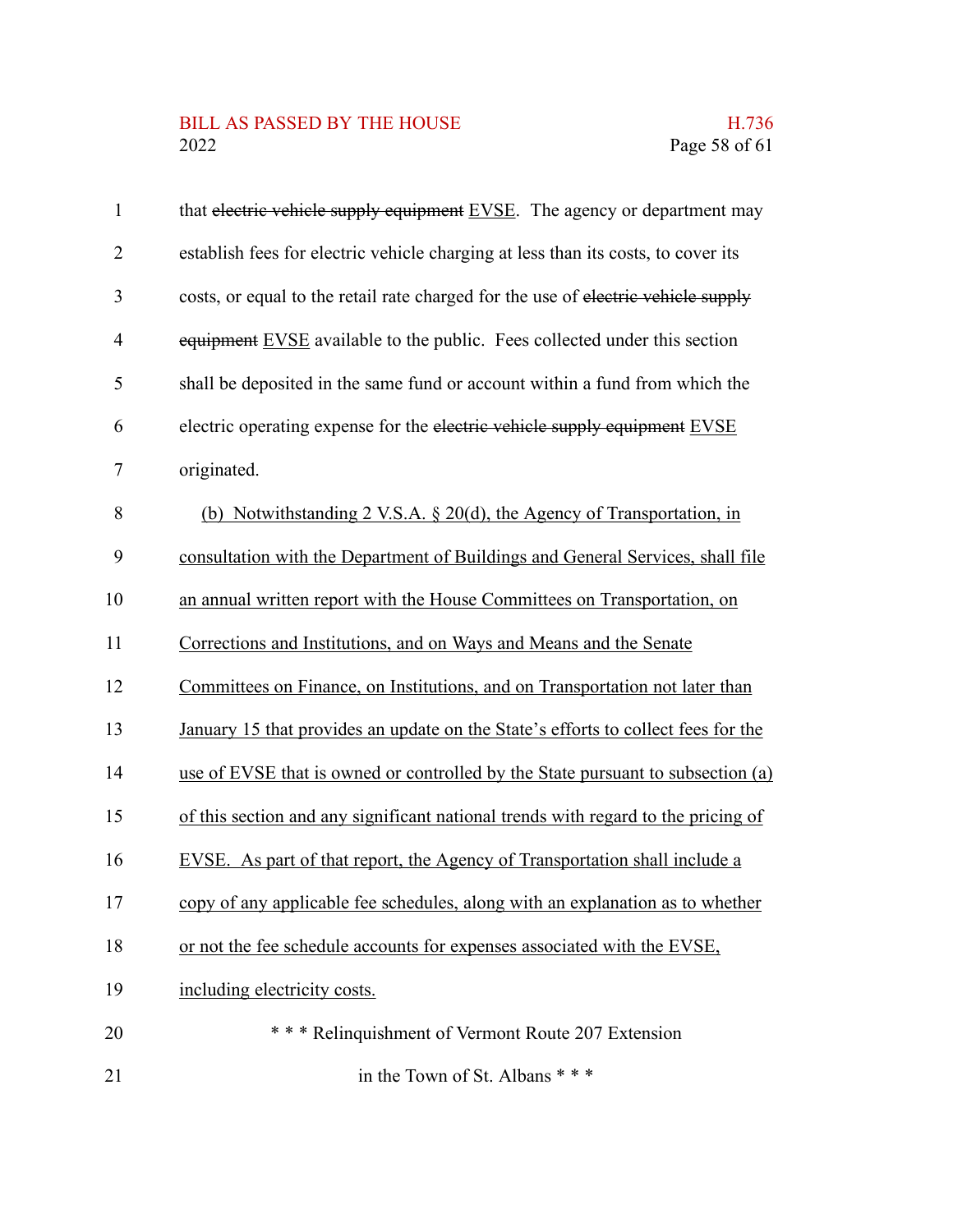### BILL AS PASSED BY THE HOUSE H.736<br>2022 Page 59 of 61

| $\mathbf{1}$ | Sec. 53. 2012 Acts and Resolves No. 153, Sec. 23(a) is amended to read:           |
|--------------|-----------------------------------------------------------------------------------|
| 2            | (a) Pursuant to 19 V.S.A. $\S$ 15(a)(2), the general assembly General             |
| 3            | Assembly approves the secretary of transportation Secretary of Transportation     |
| 4            | to enter into an agreement with the town Town of St. Albans to relinquish to      |
| 5            | the town's Town's jurisdiction a segment of state State highway right-of-way      |
| 6            | in the town Town of St. Albans, which has not been constructed to be a            |
| 7            | traveled road, and which was to be known as the Vermont Route 207                 |
| 8            | Extension. This authority shall expire on June 30, 2022 2032. The segment         |
| 9            | authorized to be relinquished measures approximately 1.7 acres, is                |
| 10           | approximately 160 feet in width, and starts at a point 200 feet west of the       |
| 11           | intersection of the U.S. Route 7/Vermont Route 207 centerline of highway          |
| 12           | project $S0297(2)$ , and continues westerly for 463 feet.                         |
| 13           | *** Codified Law Technical Corrections ***                                        |
| 14           | Sec. 54. REPEAL                                                                   |
| 15           | <u>19 V.S.A. § 22 (fine applicable for a violation of the since repealed</u>      |
| 16           | $\underline{19 \text{ V.S.A. } § 21(c)}$ is repealed.                             |
| 17           | Sec. 55. 19 V.S.A. $\S$ 11a(b) is amended to read:                                |
| 18           | (b) In fiscal year 2017, of the funds appropriated to the Department of           |
| 19           | Public Safety pursuant to subsection (a) of this section, the amount of           |
| 20           | \$1,680,000.00 is allocated exclusively for the purchase, outfitting, assignment, |
| 21           | and disposal of State Police vehicles. In fiscal year 2018 and in succeeding      |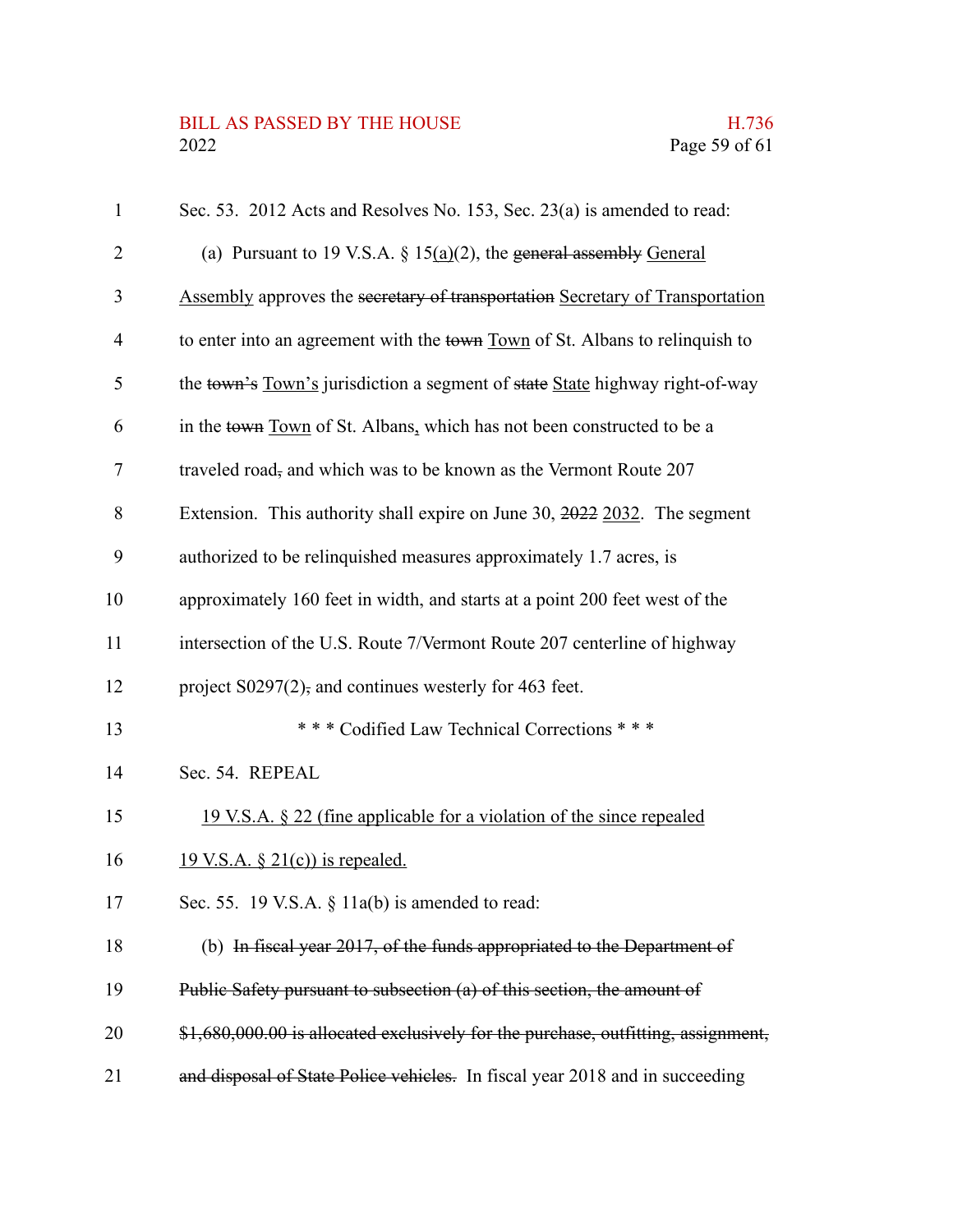# BILL AS PASSED BY THE HOUSE H.736<br>2022 Page 60 of 61

| $\mathbf{1}$   | fiscal years, of the funds appropriated to the Department of Public Safety       |
|----------------|----------------------------------------------------------------------------------|
| $\overline{2}$ | pursuant to subsection (a) of this section, the amount of $$2,100,000.00$ is     |
| 3              | allocated exclusively for the purchase, outfitting, assignment, and disposal of  |
| $\overline{4}$ | State Police vehicles. Any unexpended and unencumbered funds remaining in        |
| 5              | this allocation at the close of a fiscal year shall revert to the Transportation |
| 6              | Fund. The Department of Public Safety may periodically recommend to the          |
| 7              | General Assembly that this allocation be adjusted to reflect market conditions   |
| 8              | for the vehicles and equipment.                                                  |
| 9              | Sec. 56. 19 V.S.A. $\S$ 996(a) is amended to read:                               |
| 10             | (a) The Agency of Transportation shall work with municipal                       |
| 11             | representatives to revise the Agency of Transportation's Town Road and           |
| 12             | Bridge Standards in order to incorporate a suite of practical and cost-effective |
| 13             | best management practices, as approved by the Agency of Natural Resources,       |
| 14             | for the construction, maintenance, and repair of all existing and future State   |
| 15             | and town highways. These best management practices shall address activities      |
| 16             | that have a potential for causing pollutants to enter the groundwater and waters |
| 17             | of the State, including stormwater runoff and direct discharges to State waters. |
| 18             | The best management practices shall not supersede any requirements for           |
| 19             | stormwater management already set forth in 10 V.S.A. §§ 1264 and 1264a that      |
| 20             | apply to State and town highways. The Agency of Transportation shall report      |
| 21             | to the House and Senate committees on Transportation, the house committee        |